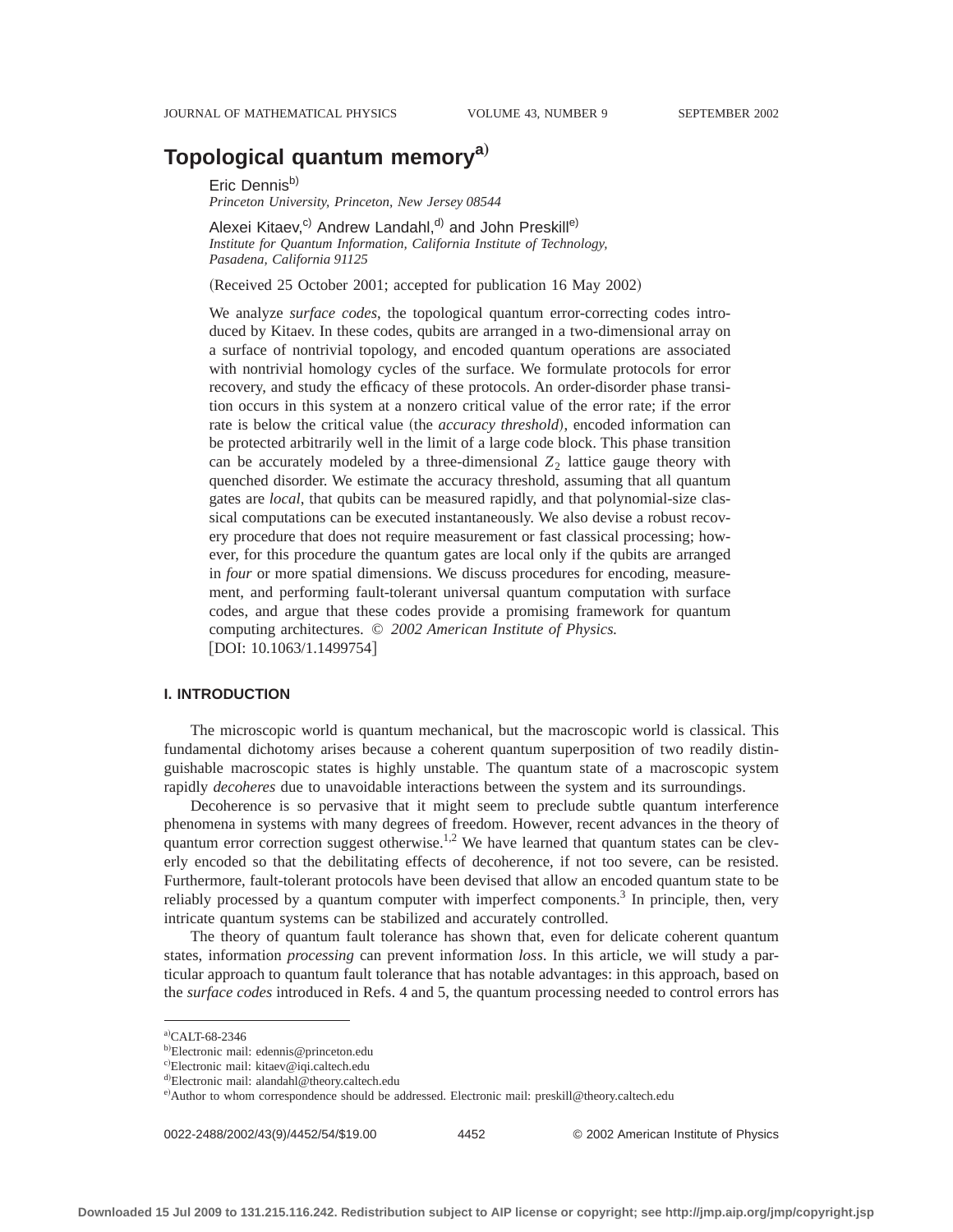especially nice locality properties. For this reason, we think that surface codes suggest a particularly promising approach to quantum computing architecture.

One glittering achievement of the theory of quantum fault tolerance is the *threshold theorem*, which asserts that an arbitrarily long quantum computation can be executed with arbitrarily high reliability, provided that the error rates of the computer's fundamental quantum gates are below a certain critical value, the *accuracy threshold*. 6–10 The numerical value of this accuracy threshold is of great interest for future quantum technologies, as it defines a standard that should be met by designers of quantum hardware. The critical error probability per gate  $p_c$  has been estimated as  $p_c \ge 10^{-4}$ ; very roughly speaking, this means that robust quantum computation is possible if the decoherence time of stored qubits is at least  $10<sup>4</sup>$  times longer than the time needed to execute one fundamental quantum gate, $^{11}$  assuming that decoherence is the only source of error.

This estimate of the accuracy threshold is obtained by analyzing the efficacy of a *concatenated code*, a hierarchy of codes within codes, and it is based on many assumptions, which we will elaborate in Sec. II. For now, we just emphasize one of these assumptions: that a quantum gate can act on any pair of qubits, with a fidelity that is independent of the spatial separation of the qubits. This assumption is clearly unrealistic; it is made because it greatly simplifies the analysis. Thus this estimate will be reasonable for a practical device only to the extent that the hardware designer is successful in arranging that qubits that must interact are kept close to one another. It is known that the threshold theorem still applies if quantum gates are required to be local, $7,12$  but for this realistic case careful estimates of the threshold have not been carried out.

We will perform a quite different estimate of the accuracy threshold, based on surface codes rather than concatenated codes. This estimate applies to a device with strictly local quantum gates, if the device is controlled by a classical computer that is perfectly reliable, and whose clock speed is much faster than the clock speed of the quantum computer. In this approach, some spatial nonlocality in effect is still allowed, but we demand that all the nonlocal processing be classical. Specifically, an error syndrome is extracted by performing local quantum gates and measurements; then a classical computation is executed to infer what quantum gates are needed to recover from error. We will assume that this classical computation, which actually requires a time bounded above by a polynomial in the number of qubits in the quantum computer, can be executed in a constant number of time steps. Under this assumption, the existence of an accuracy threshold can be established and its value can be estimated. If we assume that the classical computation can be completed in a single time step, we estimate that the critical error probability  $p_c$  per qubit and per time step satisfies  $p_c \ge 1.7 \times 10^{-4}$ . This estimate applies to the accuracy threshold for reliable *storage* of quantum information, rather than for reliable processing. The threshold for quantum computation is not as easy to analyze definitively, but we will argue that its numerical value is not likely to be substantially different.

We believe that principles of fault tolerance will dictate the shape of future quantum computing architectures. In Sec. II we compile a list of hardware features that are conducive to faulttolerant processing, and outline the design of a fault-tolerant quantum computer that incorporates surface coding. We review the properties of surface codes in Sec. III, emphasizing in particular that the qubits in the code block can be arranged in a *planar* sheet,<sup>13,14</sup> and that errors in the syndrome measurement complicate the recovery procedure. The core of the article is Sec. IV, where we relate recovery from errors using surface codes to a statistical-mechanical model with local interactions. In the (unrealistic) case where syndrome measurements are perfect, this model becomes the two-dimensional Ising model with quenched disorder, whose phase diagram has been studied by Monte Carlo simulations. These simulations indicate that if the syndrome information is put to optimal use, error recovery succeeds with a probability that approaches one in the limit of a large code block, if and only if both phase errors and bit-flip errors occur with a probability per qubit less than about 11%. In the more realistic case where syndrome measurements are imperfect, error recovery is modeled by a three-dimensional  $Z_2$  gauge theory with quenched disorder, whose phase diagram (to the best of our knowledge) has not been studied previously. The third dimension that arises can be interpreted as time—since the syndrome information cannot be trusted, we must repeat the measurement many times before we can be confident about the correct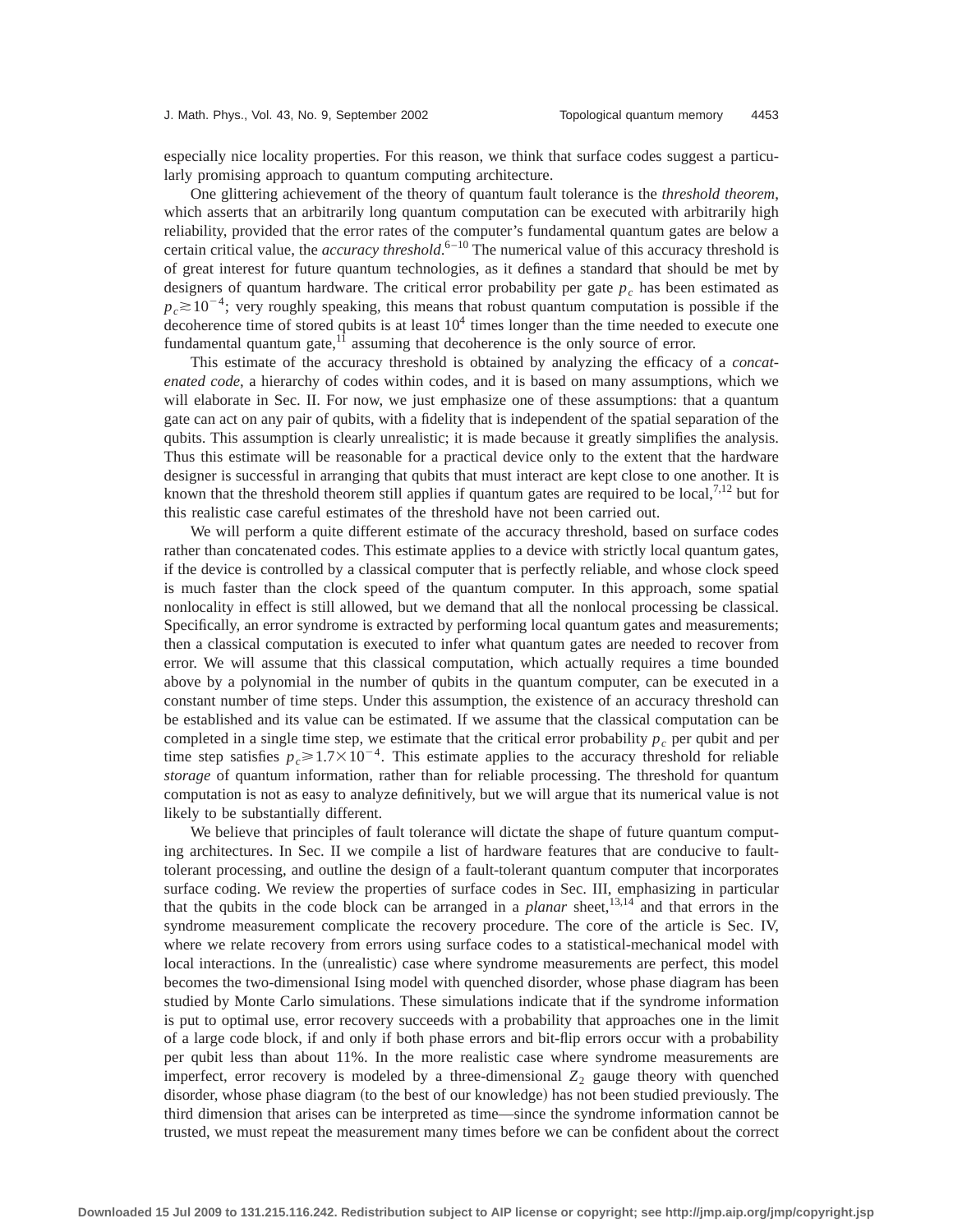way to recover from the errors. We argue that an order-disorder phase transition of this model corresponds to the accuracy threshold for quantum storage, and, furthermore, that the optimal recovery procedure can be computed efficiently on a classical computer. We proceed in Sec. V to prove a rather crude lower bound on the accuracy threshold, concluding that the error recovery procedure is sure to succeed in the limit of a large code block under suitable conditions: for example, if in each round of syndrome measurement, qubit phase errors, qubit bit-flip errors, and syndrome bit errors all occur with probability below 1.14%. Tighter estimates of the accuracy threshold could be obtained through numerical studies of the quenched gauge theory.

In deriving this accuracy threshold for quantum storage, we assumed that an unlimited amount of syndrome data could be deposited in a classical memory, if necessary. But in Sec. VI we show that this threshold, and a corresponding accuracy threshold for quantum computation, remain intact even if the classical memory is limited to polynomial size. Then in Sec. VII we analyze quantum circuits for syndrome measurement, so that our estimate of the accuracy threshold can be reexpressed as a fidelity requirement for elementary quantum gates. We conclude that our quantum memory can resist decoherence if gates can be executed in parallel, and if the qubit decoherence time is at least 6000 times longer than the time needed to execute a gate. In Sec. VIII we show that encoded qubits can be accurately prepared and reliably measured. We also describe how a surface code with a small block size can be built up gradually to a large block size; this procedure allows us to enter a qubit in an unknown quantum state into our quantum memory with reasonable fidelity, and then to maintain that fidelity for an indefinitely long time. We explain in Sec. IX how a universal set of quantum gates acting on protected quantum information can be executed faulttolerantly.

Most of the analysis of the accuracy threshold in this article is premised on the assumption that qubits can be measured quickly and that classical computations can be done instantaneously and perfectly. In Sec. X we drop these assumptions. We devise a recovery procedure that does not require measurement or classical computation, and infer a lower bound on the accuracy threshold. Unfortunately, though, the quantum processing in our procedure is not spatially local unless the dimensionality of space is at least four. Section XI contains some concluding remarks.

This article analyzes applications of surface coding to quantum memory and quantum computation that could in principle be realized in any quantum computer that meets the criteria of our computational model, whatever the details of how the local quantum gates are physically implemented. It has also been emphasized<sup>4,5</sup> that surface codes may point the way toward realizations of intrinsically stable quantum memories (*physical* fault tolerance). In that case, protection against decoherence would be achieved without the need for active information processing, and how accurately the protected quantum states can be processed might depend heavily on the details of the implementation.

## **II. FAULT TOLERANCE AND QUANTUM ARCHITECTURE**

To prove that a quantum computer with noisy gates can perform a robust quantum computation, we must make some assumptions about the nature of the noise and about how the computer operates. In fact, similar assumptions are needed to prove that a classical computer with noisy gates is robust.15 Still, it is useful to list these requirements—they should always be kept in mind when we contemplate proposed schemes for building quantum computing hardware:

- ~i! *Constant error rate*. We assume that the strength of the noise is independent of the number of qubits in the computer. If the noise increases as we add qubits, then we cannot reduce the error rate to an arbitrarily low value by increasing the size of the code block.
- $(iii)$  *Weakly correlated errors*. Errors must not be too strongly correlated, either in space or in time. In particular, fault-tolerant procedures fail if errors act simultaneously on many qubits in the same code block. If possible, the hardware designer should strive to keep qubits in the same block isolated from one another.
- ~iii! *Parallel operation*. We need to be able to perform many quantum gates in a single time step. Errors occur at a constant rate per unit time, and we are to control these errors through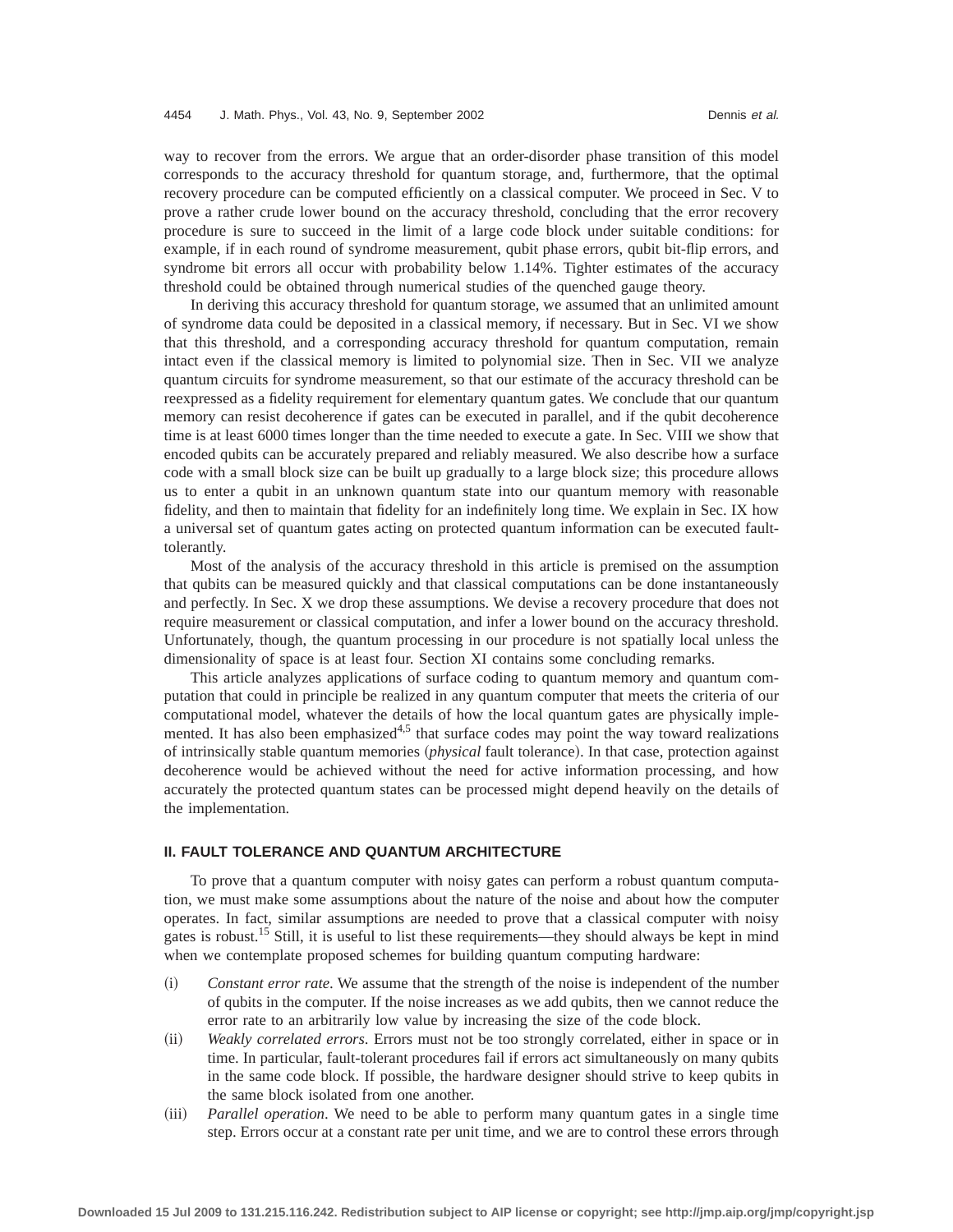information processing. We could never keep up with the accumulating errors except by doing processing in different parts of the computer at the same time.

(iv) *Reusable memory*. Errors introduce entropy into the computer, which must be flushed out by the error recovery procedure. Quantum processing transfers the entropy from the qubits that encode the protected data to ''ancilla'' qubits that can be discarded. Thus fresh ancilla qubits must be continually available. The ability to erase (or replace) the ancilla quickly is an essential hardware requirement.<sup>16</sup>

In some estimates of the threshold, additional assumptions are made. While not strictly necessary to ensure the existence of a threshold, these assumptions may be useful, either because they simplify the analysis of the threshold or because they allow us to increase its numerical value. Hence these assumptions, too, should command the attention of the prospective hardware designer:

- ~i! *Fast measurements*. It is helpful to assume that a qubit can be measured as quickly as a quantum gate can be executed. For some implementations, this may not be a realistic assumption—measurement requires the amplification of a microscopic quantum effect to a macroscopic signal, which may take a while. But by measuring a classical error syndrome for each code block, we can improve the efficiency of error recovery. Furthermore, if we can measure qubits and perform quantum gates conditioned on classical measurement outcomes, then we can erase ancilla qubits by projecting onto the  $\{|0\rangle, |1\rangle\}$  basis and flipping the qubit if the outcome is  $|1\rangle$ .
- ~ii! *Fast and accurate classical processing*. If classical processing is faster and more accurate than quantum processing, then it is beneficial to substitute classical processing for quantum processing when possible. In particular, if the syndrome is measured, then a classical computation can be executed to determine how recovery should proceed. Ideally, the classical processors that coordinate the control of the quantum computer should be integrated into the quantum hardware.
- (iii) *No leakage*. It is typically assumed that, though errors may damage the state of the computer, the qubits themselves remain accessible—they do not ''leak'' out of the device. In fact, at least some types of leakage can be readily detected. If leaked qubits, once detected, can be replaced easily by fresh qubits, then leakage need not badly compromise performance. Hence, a desirable feature of hardware is that leaks are easy to detect and correct.
- ~iv! *Nonlocal quantum gates*. Higher error rates can be tolerated, and the estimate of the threshold is simplified, if we assume that two-qubit quantum gates can act on any pair of qubits with a fidelity independent of the distance between the qubits. However useful, this assumption is not physically realistic. What the hardware designer can and should do, though, is try to arrange that qubits that will need to interact with one another are kept close to one another. In particular, the ancilla qubits that absorb entropy should be carefully integrated into the design. $^{12}$

If we do insist that all quantum gates are local, then another desirable feature is the following.

(v) *High coordination number*. A threshold theorem applies even if qubits form a onedimensional array.<sup>7,12</sup> But local gates are more effective if the qubits are arranged in three dimensions, so that each qubit has more neighbors.

Suppose, then, that we are blessed with an implementation of quantum computation that meets all of our desiderata. Qubits are arranged in a three-dimensional lattice, and can be projectively measured quickly. Reasonably accurate quantum gates can be applied in parallel to single qubits or to neighboring pairs of qubits. Fast classical processing is integrated into the qubit array. Under these conditions planar surface codes provide an especially attractive way to operate the quantum computer fault-tolerantly.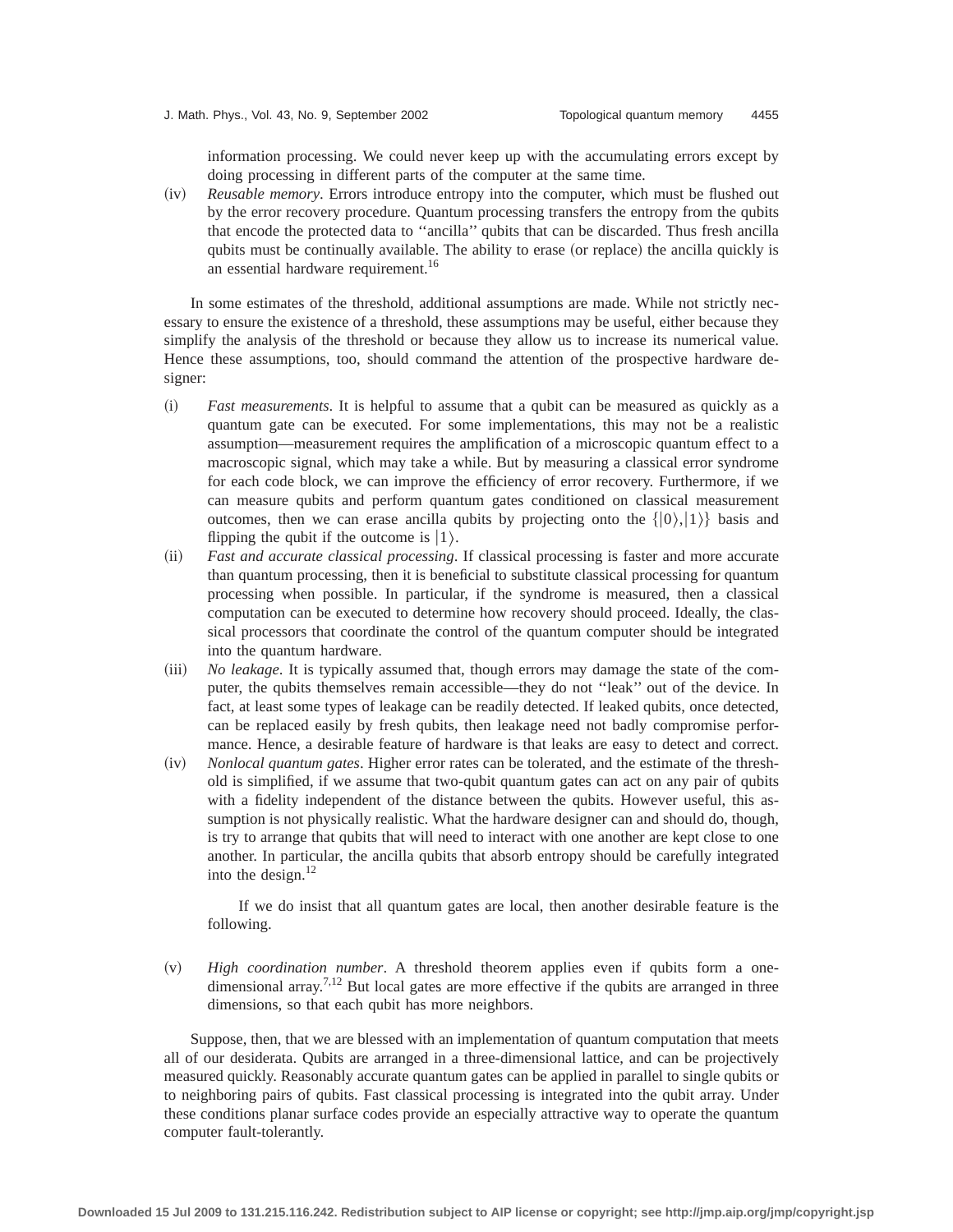We may envision our quantum computer as a stack of planar sheets, with a protected logical qubit encoded in each sheet. Adjacent to each logical sheet is an associated sheet of ancilla qubits that are used to measure the error syndrome of that code block; after each measurement, these ancilla qubits are erased and then immediately reused. Encoded two-qubit gates can be performed between neighboring logical sheets, and any two logical sheets in the stack can be brought into contact by performing swap gates that move the sheets through the intervening layers of logical and ancilla qubits. As a quantum circuit is executed in the stack, error correction is continually applied to each logical sheet to protect against decoherence and other errors. Portions of the stack are designated as ''software factories,'' where special ancilla states are prepared and purified—this software is then consumed during the execution of certain quantum gates that cannot be implemented directly.

A notable feature of this design (or other fault-tolerant designs) is that most of the information processing in the device is devoted to controlling errors, rather than moving the computation forward. How accurately must the fundamental quantum gates be executed for this error control to be effective, so that our machine is computationally powerful? Our goal in this article is to address this question.

## **III. SURFACE CODES**

We will study the family of quantum error-correcting codes introduced in Refs. 4 and 5. These codes are especially well suited for fault-tolerant implementation, because the procedure for measuring the error syndrome is highly local.

## **A. Toric codes**

For the code originally described in Refs. 4 and 5, it is convenient to imagine that the qubits are in one-to-one correspondence with the links of a square lattice drawn on a torus, or, equivalently, drawn on a square with opposite edges identified. Hence we will refer to them as ''toric codes.'' Toric codes can be generalized to a broader class of quantum codes, with each code in the class associated with a tessellation of a two-dimensional surface. Codes in this broader class will be called ''surface codes.''

A surface code is a special type of "stabilizer code."  $17,18$  A (binary) stabilizer code can be characterized as the simultaneous eigenspace with eigenvalue one of a set of mutually commuting check operators (or "stabilizer generators"), where each generator is a "Pauli operator." We use the notation

$$
I = \begin{pmatrix} 1 & 0 \\ 0 & 1 \end{pmatrix}, \quad X = \begin{pmatrix} 0 & 1 \\ 1 & 0 \end{pmatrix}, \tag{1}
$$

$$
Y = \begin{pmatrix} 0 & -i \\ i & 0 \end{pmatrix}, \quad Z = \begin{pmatrix} 1 & 0 \\ 0 & -1 \end{pmatrix}
$$
 (2)

for the  $2\times2$  identity and Pauli matrices; a Pauli operator acting on *n* qubits is one of the  $2^{2n}$ tensor product operators

$$
\{I, X, Y, Z\}^{\otimes n}.\tag{3}
$$

For the toric code defined by the  $L\times L$  square lattice on the torus, there are  $2L^2$  links of the lattice, and hence  $2L^2$  qubits in the code block. Check operators are associated with each site and with each elementary cell (or "plaquette") of the lattice, as shown in Fig. 1. The check operator at site *s* acts nontrivially on the four links that meet at the site; it is the tensor product

$$
X_s = \otimes_{\ell \ni s} X_{\ell} \tag{4}
$$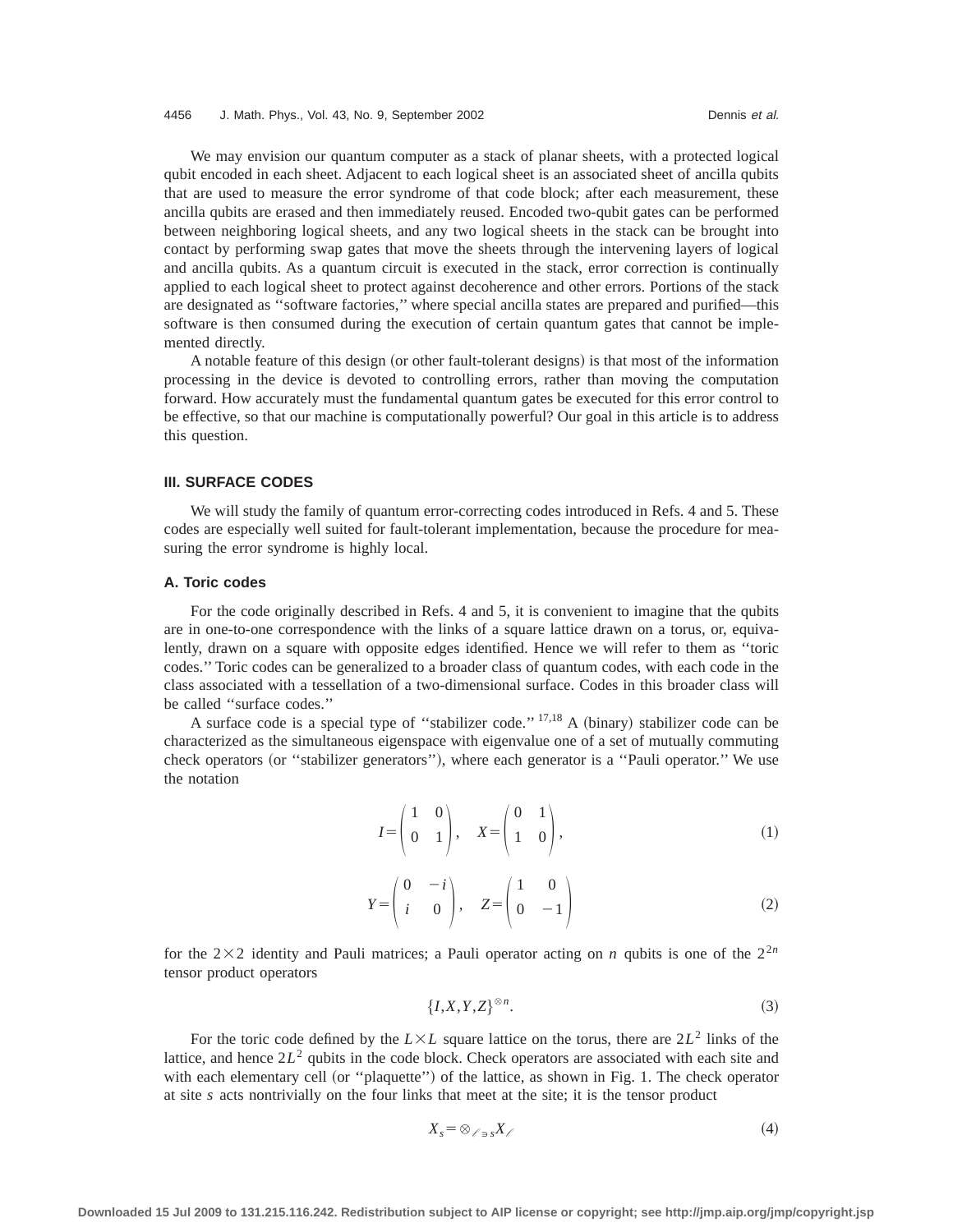

FIG. 1. Check operators of the toric code. Each plaquette operator is a tensor product of *Z*'s acting on the four links contained in the plaquette. Each site operator is a tensor product of *X*'s acting on the four links that meet at the site.

acting on those four qubits, times the identity acting on the remaining qubits. The check operator at plaquette *P* acts nontrivially on the four links contained in the plaquette, as the tensor product

$$
Z_P = \otimes_{\ell \in P} Z_{\ell},\tag{5}
$$

times the identity on the remaining links.

Although *X* and *Z* anticommute, the check operators are mutually commuting. Obviously, site operators commute with site operators, and plaquette operators with plaquette operators. Site operators commute with plaquette operators because a site operator and a plaquette operator act either on disjoint sets of links, or on sets whose intersection contains two links. In the former case, the operators obviously commute, and in the latter case, two canceling minus signs arise when the site operator commutes through the plaquette operator. The check operators generate an Abelian group, the code's stabilizer.

The check operators can be simultaneously diagonalized, and the toric code is the space in which each check operator acts trivially. Because of the periodic boundary conditions, each site or plaquette operator can be expressed as the product of the other  $L^2-1$  such operators; the product of all  $L^2$  site operators or all  $L^2$  plaquette operators is the identity, since each link operator occurs twice in the product, and  $X^2 = Z^2 = I$ . There are no further relations among these operators; therefore, there are  $2 \cdot (L^2-1)$  independent check operators, and hence two encoded qubits (the code subspace is four-dimensional).

A Pauli operator that commutes with all the check operators will preserve the code subspace. What operators have this property? To formulate the answer, it is convenient to recall some standard mathematical terminology. A mapping that assigns an element of  $Z_2 = \{0,1\}$  to each link of the lattice is called a  $(Z_2$ -valued) *one-chain*. In a harmless abuse of language, we will also use the term one-chain (or simply chain) to refer to the set of all links that are assigned the value 1 by such a mapping. The one-chains form a vector space over  $Z_2$ —intuitively, the sum  $u + v$  of two chains  $u$  and  $v$  is a disjoint union of the links contained in the two one-chains. Similarly, zerochains assign elements of  $Z_2$  to lattice sites and two-chains assign elements of  $Z_2$  to lattice plaquettes; these also form vector spaces. A linear boundary operator  $\partial$  can be defined that takes two-chains to one-chains and one-chains to zero-chains: the boundary of a plaquette is the sum of the four links comprising the plaquette, and the boundary of a link is the sum of the two sites at the ends of the link. A chain whose boundary is trivial is called a *cycle*.

Now, any Pauli operator can be expressed as a tensor product of *X*'s (and *I*'s) times a tensor product of *Z*'s (and *I*'s). The tensor product of *Z*'s and *I*'s defines a  $Z_2$ -valued one-chain, where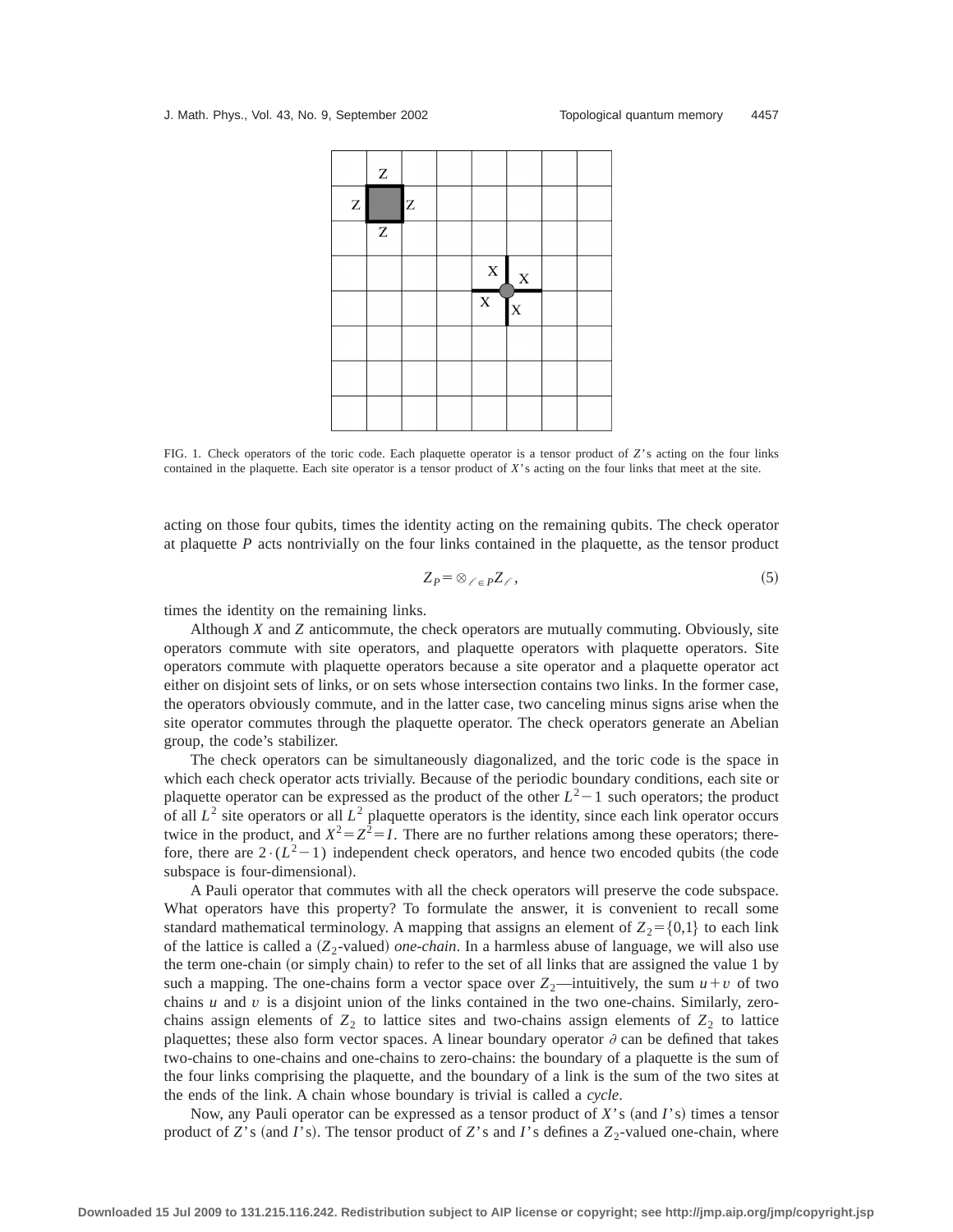

FIG. 2. Cycles on the lattice. (a) A homologically trivial cycle bounds a region that can be tiled by plaquettes. The corresponding tensor product of *Z*'s lies in the stabilizer of the toric code. (b) A homologically nontrivial cycle is not a boundary. The corresponding tensor product of *Z*'s commutes with the stabilizer but is not contained in it. It is a logical operation that acts nontrivially in the code subspace.

links acted on by *Z* are mapped to 1 and links acted on by *I* are mapped to 0. This operator trivially commutes with all of the plaquette check operators, but commutes with a site operator if and only if an even number of  $Z$ 's act on the links adjacent to the site. Thus, the corresponding one-chain must be a cycle. Similarly, the tensor product of *X*'s trivially commutes with the site operators, but commutes with a plaquette operator only if an even number of *X*'s act on the links contained in the plaquette. This condition can be more conveniently expressed if we consider the dual lattice, in which sites and plaquettes are interchanged; the links dual to those on which *X* acts form a cycle of the dual lattice. In general, then, a Pauli operator that commutes with the stabilizer of the code can be represented as a tensor product of *Z*'s acting on a cycle of the lattice, times a tensor product of *X*'s acting on a cycle of the dual lattice.

Cycles are of two distinct types. A one-cycle is *homologically trivial* if it can be expressed as the boundary of a two-chain  $[Fig. 2(a)]$ . Thus, a homologically trivial cycle on our square lattice has an interior that can be ''tiled'' by plaquettes, and a product of *Z*'s acting on the links of the cycle can be expressed as a product of the enclosed plaquette operators. This operator is therefore a product of the check operators—it is contained in the code stabilizer and acts trivially on the code subspace. Similarly, a product of *X*'s acting on links that comprise a homologically trivial cycle of the dual lattice is also a product of check operators. Furthermore, *any* element of the stabilizer group of the toric code (any product of the generators) can be expressed as a product of *Z*'s acting on a homologically trivial cycle of the lattice times *X*'s acting on a homologically trivial cycle of the dual lattice.

But a cycle could be homologically nontrivial, that is, not the boundary of anything [Fig. 2(b)]. A product of *Z*'s corresponding to a nontrivial cycle commutes with the code stabilizer (because it is a cycle), but is not contained in the stabilizer (because the cycle is nontrivial). Therefore, while this operator preserves the code subspace, it acts nontrivially on encoded quantum information. Associated with the two fundamental nontrivial cycles of the torus, then, are the encoded operations  $\overline{Z}_1$  and  $\overline{Z}_2$  acting on the two encoded qubits. Associated with the two dual cycles of the dual lattice are the corresponding encoded operations  $\bar{X}_1$  and  $\bar{X}_2$ , as shown in Fig. 3.

A Pauli operator acting on *n* qubits is said to have *weight* w if the identity *I* acts on  $n-w$ qubits and nontrivial Pauli matrices act on *w* qubits. The *distance d* of a stabilizer code is the weight of the minimal-weight Pauli operator that preserves the code subspace and acts nontrivially within the code subspace. If an encoded state is damaged by the action of a Pauli operator whose weight is less than half the code distance, then we can recover from the error successfully by applying the minimal weight Pauli operator that returns the damaged state to the code subspace (which can be determined by measuring the check operators). For a toric code, the distance is the number of lattice links contained in the shortest homologically nontrivial cycle on the lattice or dual lattice. Thus in the case of an  $L \times L$  square lattice drawn on the torus, the code distance is  $d=L$ .

The great virtue of the toric code is that the check operators are so simple. Measuring a check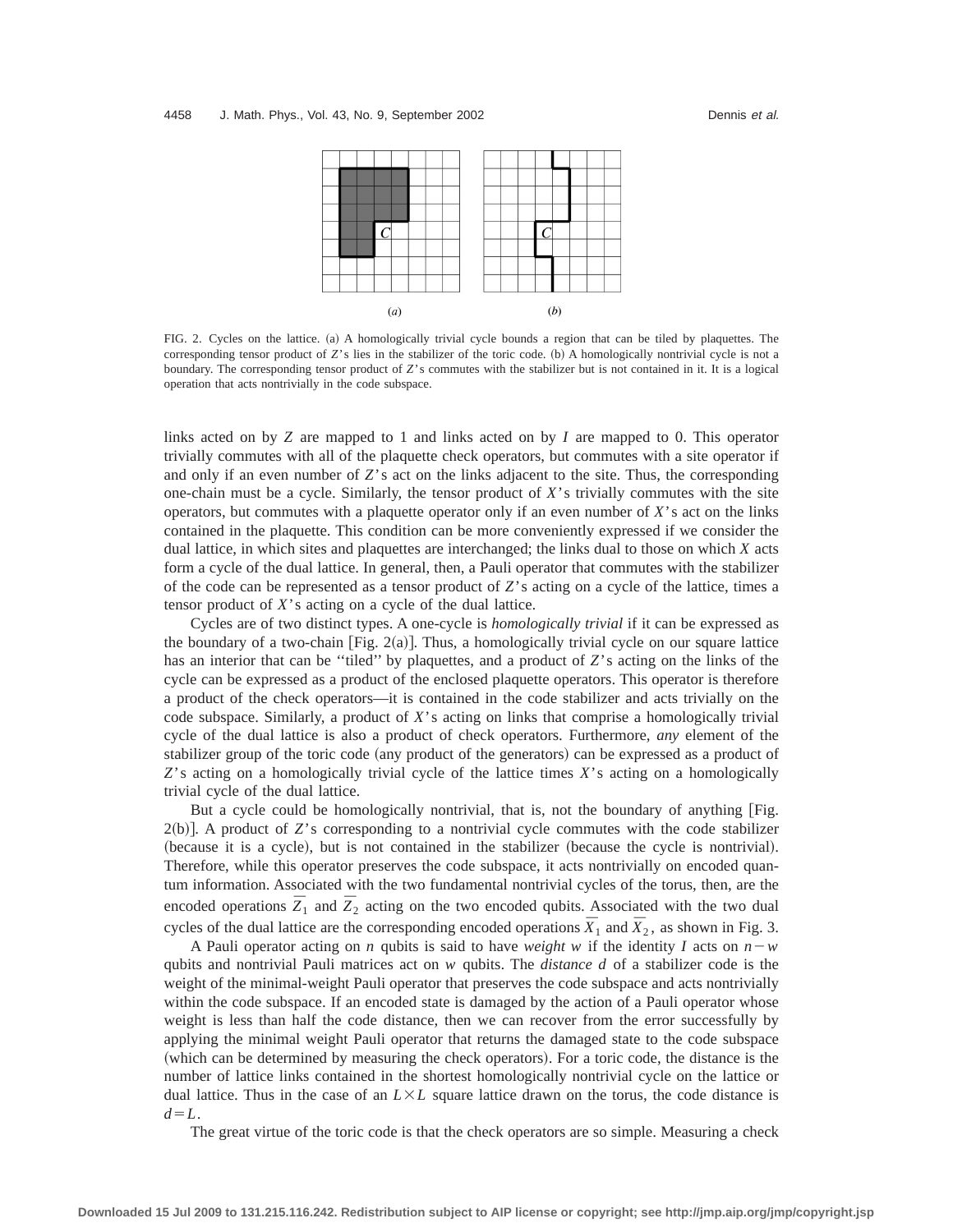

FIG. 3. Basis for the operators that act on the two encoded qubits of the toric code. The logical operators  $\bar{Z}_1$  and  $\bar{Z}_2$  are tensor products of *Z*'s associated with the fundamental nontrivial cycles of the torus constructed from links of the lattice. The complementary operators  $\bar{X}_1$  and  $\bar{X}_2$  are tensor products of *X*'s associated with nontrivial cycles constructed from links of the dual lattice.

operator requires a quantum computation, but because each check operator involves just four qubits in the code block, and these qubits are situated near one another, the measurement can be executed by performing just a few quantum gates. Furthermore, the ancilla qubits used in the measurement can be situated where they are needed, so that the gates act on pairs of qubits that are in close proximity.

The observed values of the check operators provide a ''syndrome'' that we may use to diagnose errors. If there are no errors in the code block, then every check operator takes the value 1. Since each check operator is associated with a definite position on the surface, a site of the lattice or the dual lattice, we may describe the syndrome by listing all positions where the check operators take the value  $-1$ . It is convenient to regard each such position as the location of a particle, a ''defect'' in the code block.

If errors occur on a particular chain (a set of links of the lattice or dual lattice), then defects occur at the sites on the *boundary* of the chain. Evidently, then, the syndrome is highly ambiguous, as many error chains can share the same boundary, and all generate the same syndrome. For example, the two chains shown in Fig. 4 end on the same two sites. If errors occur on one of these



FIG. 4. The highly ambiguous syndrome of the toric code. The two site defects shown could arise from errors on either one of the two chains shown. In general, error chains with the same boundary generate the same syndrome, and error chains that are homologically equivalent act on the code space in the same way.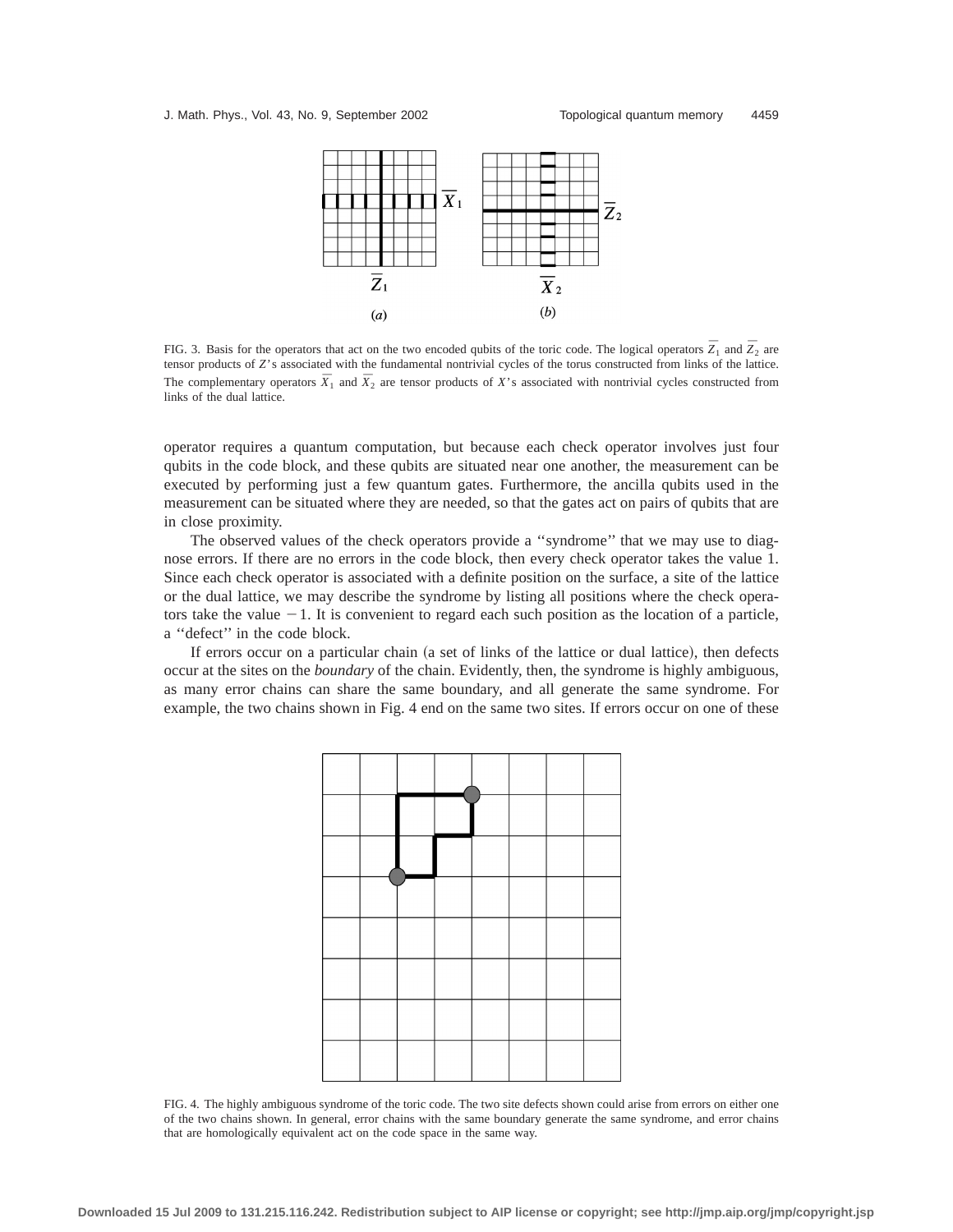

FIG. 5. A planar quantum code. (a) At the top and bottom are the "plaquette edges" (or "rough edges") where there are three-qubit plaquette operators, and at the left and right are the "site edges" (or "smooth edges") where there are three-qubit site operators. The logical operation  $\overline{Z}$  for the one encoded qubit is a tensor product of *Z*'s acting on a chain running from one rough edge to the other, and the logical operation  $\bar{X}$  is a tensor product of *X*'s acting on a chain of the dual lattice running from one smooth edge to the other. For the lattice shown, the code's distance is  $L=8$ . (b) Site and plaquette defects can appear singly, rather than in pairs. An isolated site defect arises from an error chain that ends at a rough edge, and an isolated plaquette defect arises from a dual error chain that ends at a smooth edge.

chains, we might incorrectly infer that the errors actually occured on the other chain. Fortunately, though, this ambiguity need not cause harm. If *Z* errors occur on a particular chain, then by applying *Z* to each link of *any* chain with the same boundary as the actual error chain, we will successfully remove all defects. Furthermore, as long as the chosen chain is *homologically* correct ~differs from the actual error chain by the one-dimensional boundary of a two-dimensional region), then the encoded state will be undamaged by the errors. In that event, the product of the actual *Z* errors and the *Z*'s that we apply is contained in the code stabilizer and therefore acts trivially on the code block.

Heuristically, an error chain can be interpreted as a physical process in which a defect pair nucleates, and the two members of the pair drift apart. To recover from the errors, we lay down a ''recovery chain'' bounded by the two defect positions, which we can think of as a physical process in which the defects are brought together to reannihilate. If the defect world line consisting of both the error chain and the recovery chain is homologically trivial, then the encoded quantum state is undamaged. But if the world line is homologically nontrivial (if the two members of the pair wind around a cycle of the torus before reannihilating), then an error afflicts the encoded quantum state.

## **B. Planar codes**

If all check operators are to be readily measured with local gates, then the qubits of the toric code need to be arranged on a topologically nontrivial surface, the torus, with the ancilla qubits needed for syndrome measurement arranged on an adjacent layer. In practice, the toroidal topology is likely to be inconvenient, especially if we want qubits residing in different tori to interact with one another in the course of a quantum computation. Fortunately, surface codes can be constructed in which all check operators are local and the qubits are arranged on planar sheets.<sup>13,14</sup> The planar topology will be more conducive to realistic quantum computing architectures.

In the planar version of the surface code, there is a distinction between the check operators at the boundary of the surface and the check operators in the interior. Check operators in the interior are four-qubit site or plaquette operators, and those at the boundary are three-qubit operators. Furthermore, the boundary has two different types of edges as shown in Fig. 5. Along a ''plaquette edge" or "rough edge," each check operator is a three-qubit plaquette operator  $Z^{\otimes 3}$ . Along a "site edge" or "smooth edge," each check operator is a three-qubit site operator  $X^{\otimes 3}$ .

As before, in order to commute with the code stabilizer, a product of *Z*'s must act on an even number of links adjacent to each site of the lattice. Now, though, the links acted upon by *Z*'s may comprise an *open* path that begins and ends on a rough edge. We may then say that the one-chain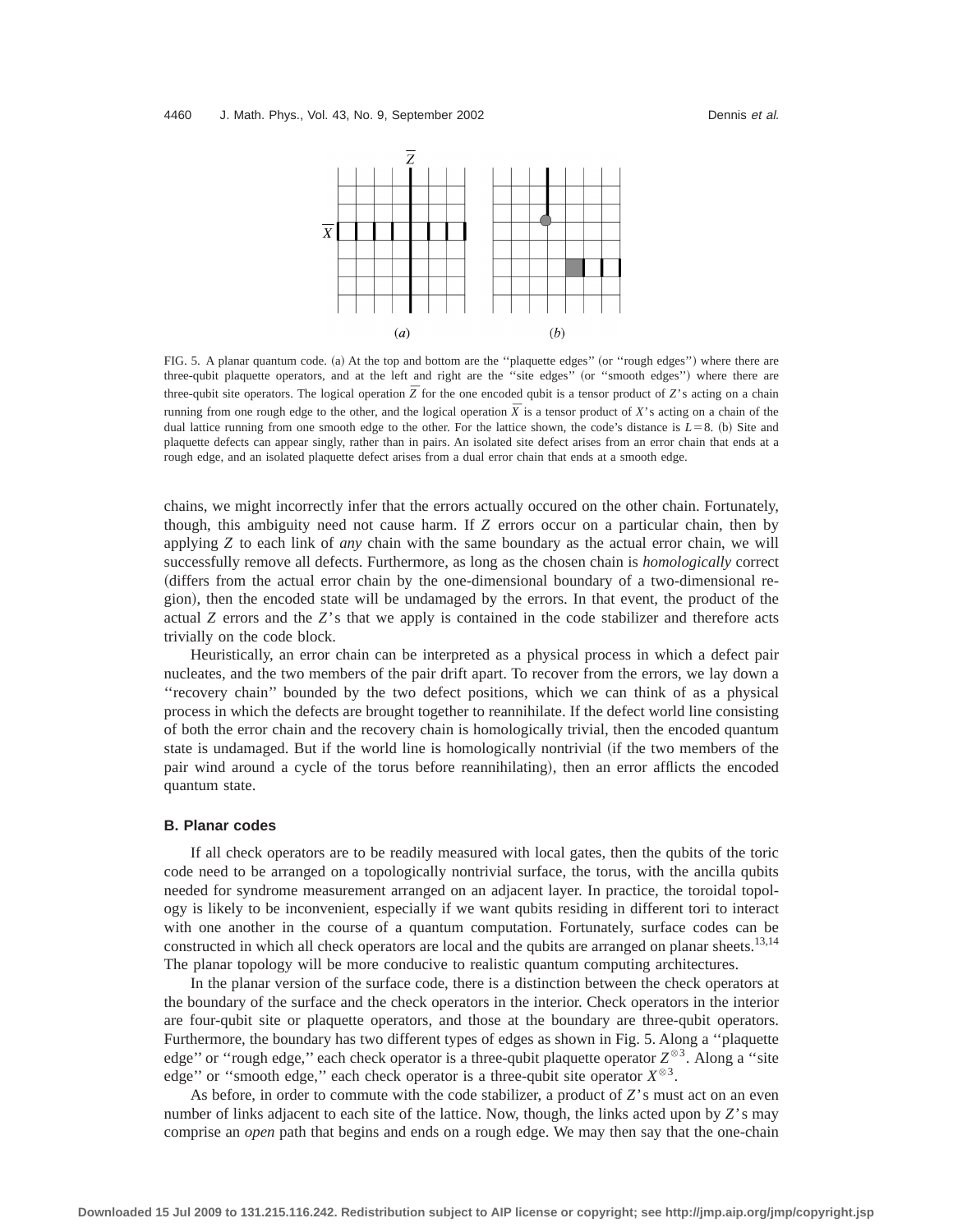comprised of all links acted upon by *Z* is a cycle *relative to the rough edges*. Similarly, a product of *X*'s that commutes with the stabilizer acts on a set of links of the dual lattice that comprise a cycle relative to the smooth edges.

Cycles relative to the rough edges come in two varieties. If the chain contains an even number of the free links strung along the rough edge, then it can be tiled by plaquettes (including the boundary plaquettes), and so the corresponding product of *Z*'s is contained in the stabilizer. We say that the relative one-cycle is a relative boundary of a two-chain. However, a chain that stretches from one rough edge to another is not a relative boundary—it is a representative of a nontrivial relative homology class. The corresponding product of *Z*'s commutes with the stabilizer but does not lie in it, and we may take it to be the logical operation  $\overline{Z}$  acting on an encoded logical qubit. Similarly, cycles relative to the smooth edges also come in two varieties, and a product of *X*'s associated with the nontrivial relative homology cycle of the dual lattice may be taken to be the logical operation  $\bar{X}$  [see Fig. 5(a)].

A code with distance *L* is obtained from a square lattice, if the shortest paths from rough edge to rough edge, and from smooth edge to smooth edge, both contain *L* links. The lattice has  $L^2$  $+(L-1)^2$  links,  $L(L-1)$  plaquettes, and  $L(L-1)$  sites. Now all plaquette and site operators are independent, which is another way to see that the number of encoded qubits is  $L^2 + (L-1)^2$  $-2L(L-1)=1.$ 

The distinction between a rough edge and a smooth edge can also be characterized by the behavior of the defects at the boundary, as shown in Fig.  $5(b)$ . In the toric codes, defects always appear in pairs, because every one-chain has an even number of boundary points. But for planar codes, individual defects can appear, since a one-chain can terminate on a rough edge. Thus a propagating site defect can reach the rough edge and disappear. But if the site defect reaches the smooth edge, it persists at the boundary. Similarly, a plaquette defect can disappear at the smooth edge, but not at the rough edge.

Let us briefly note some generalizations of the toric codes and planar codes that we have described. First, there is no need to restrict attention to lattices that have coordination number 4 at each site and plaquette. Any tessellation of a surface (and its dual tessellation) can be associated with a quantum code. Second, we may consider surfaces of higher genus. For a closed orientable Riemann surface of genus *g*, 2*g* qubits can be encoded—each time a handle is added to the surface, there are two new homology cycles and hence two new logical  $\overline{Z}$ 's. The distance of the code is the length of the shortest nontrivial cycle on lattice or dual lattice. For planar codes, we may consider a surface with *e* distinct rough edges separated by *e* distinct smooth edges. Then  $e-1$  qubits can be encoded, associated with the relative one-cycles that connect one rough edge with any of the others. The distance is the length of the shortest path reaching from one rough edge to another, or from one smooth edge to another on the dual lattice. Alternatively, we can increase the number of encoded qubits stored in a planar sheet by punching holes in the lattice. For example, if the outer boundary of the surface is a smooth edge, and there are *h* holes, each bounded by a smooth edge, then *h* qubits are encoded. For each hole, a cycle on the lattice that encloses the hole is associated with the corresponding logical  $\overline{Z}$ , and a path on the dual lattice from the boundary of the hole to the outer boundary is associated with the logical  $\bar{X}$ .

If (say) phase errors are more common than bit-flip errors, quantum information can be stored more efficiently with an *asymmetric* planar code, such that the distance from rough edge to rough edge is longer than the distance from smooth edge to smooth edge. However, these asymmetric codes are less convenient for processing of the encoded information.

The surface codes can also be generalized to higher dimensional manifolds, with logical operations again associated with homologically nontrivial cycles. In Sec. X, we will discuss a four-dimensional example.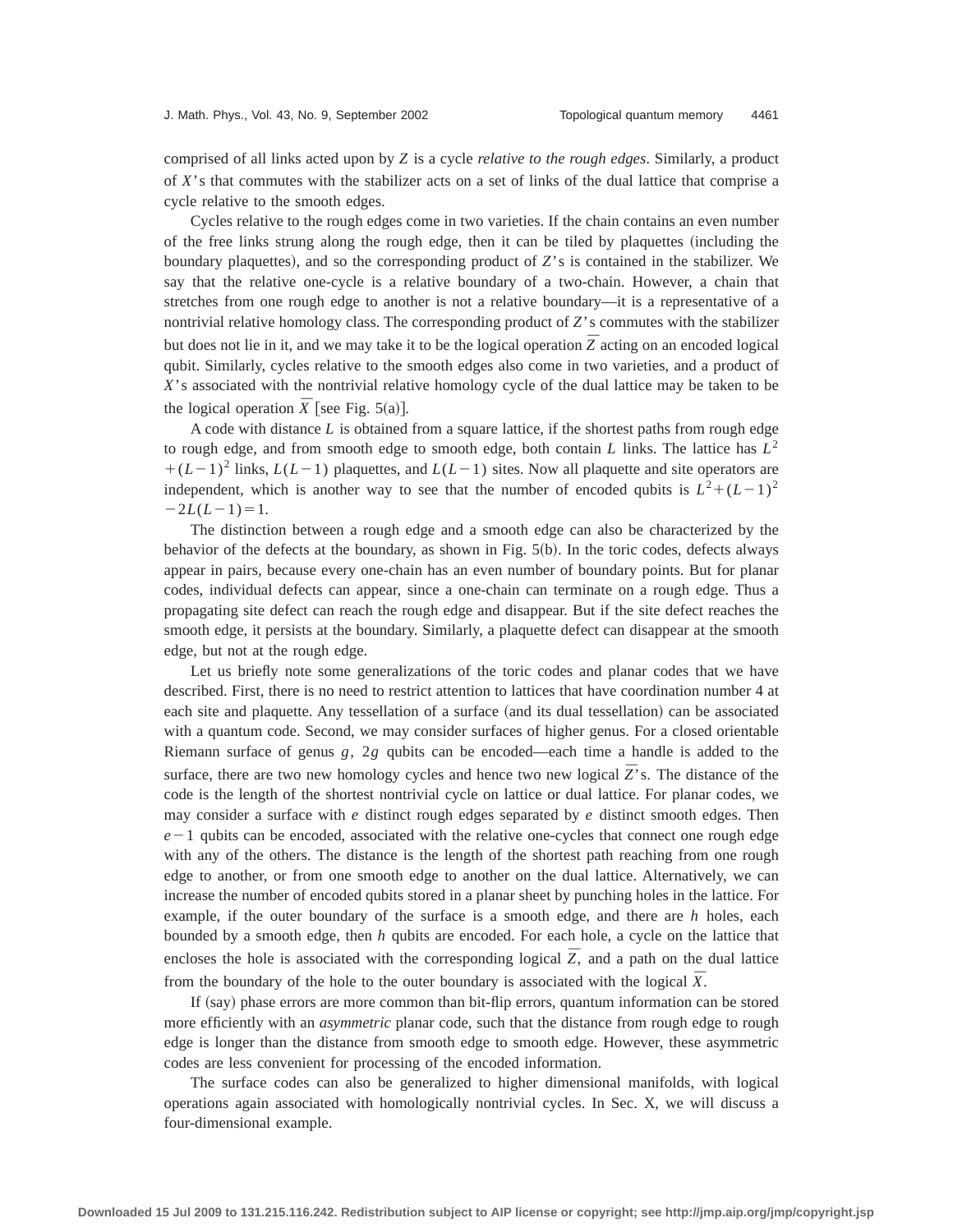

FIG. 6. Pairs of defects. If the error rate is small and errors on distinct links are uncorrelated, then connected error chains are typically short and the positions of defects are highly correlated. It is relatively easy to guess how the defects should be paired up so that each pair is the boundary of a connected chain.

## **C. Fault-tolerant recovery**

A toric code defined on a lattice of linear size *L* has block size 2*L*<sup>2</sup> and distance *L*. Therefore, if the probability of error per qubit is  $p$ , the number of errors expected in a large code block is of order  $pL^2$ , and therefore much larger than the code distance.

However, the performance of a toric code is much better than would be guessed naively based on its distance. In principle, *L*/2 errors could suffice to cause damage to the encoded information. But in fact this small number of errors can cause irrevocable damage only if the distribution of the errors is highly atypical.

If the error probability  $p$  is small, then links where errors occur ("error links") are dilute on the lattice. Long connected chains of error links are quite rare, as indicated in Fig. 6. It is relatively easy to guess a way to pair up the observed defects that is homologically equivalent to the actual error chain. Hence we expect that a number of errors that scales *linearly* with the block size can be tolerated. That is, if the error probability *p* per link is small enough, we expect to be able to recover correctly with a probability that approaches one as the block size increases. We therefore anticipate that there is an accuracy threshold for storage of quantum information using a toric code.

Unfortunately, life is not quite so simple, because the measurement of the syndrome will not be perfect. Occasionally, a faulty measurement will indicate that a defect is present at a site even though no defect is actually there, and sometimes an actual defect will go unobserved. Hence the population of real defects (which have strongly correlated positions) will be obscured by a population of phony "ghost defects" and "missing defects" (which have randomly distributed positions), as in Fig.  $7$ .

Therefore, we should execute recovery cautiously. It would be dangerous to blithely proceed by flipping qubits on a chain of links bounded by the observed defect positions. Since a ghost defect is typically far from the nearest genuine defect, this procedure would introduce many additional errors—what was formerly a ghost defect would become a real defect connected to another defect by a long error chain. Instead we must repeat the syndrome measurement an adequate number of times to verify its authenticity. It is subtle to formulate a robust recovery procedure that incorporates repeated measurements, since further errors accumulate as the measurements are repeated and the gas of defects continues to evolve.

We know of three general strategies that can be invoked to achieve robust macroscopic control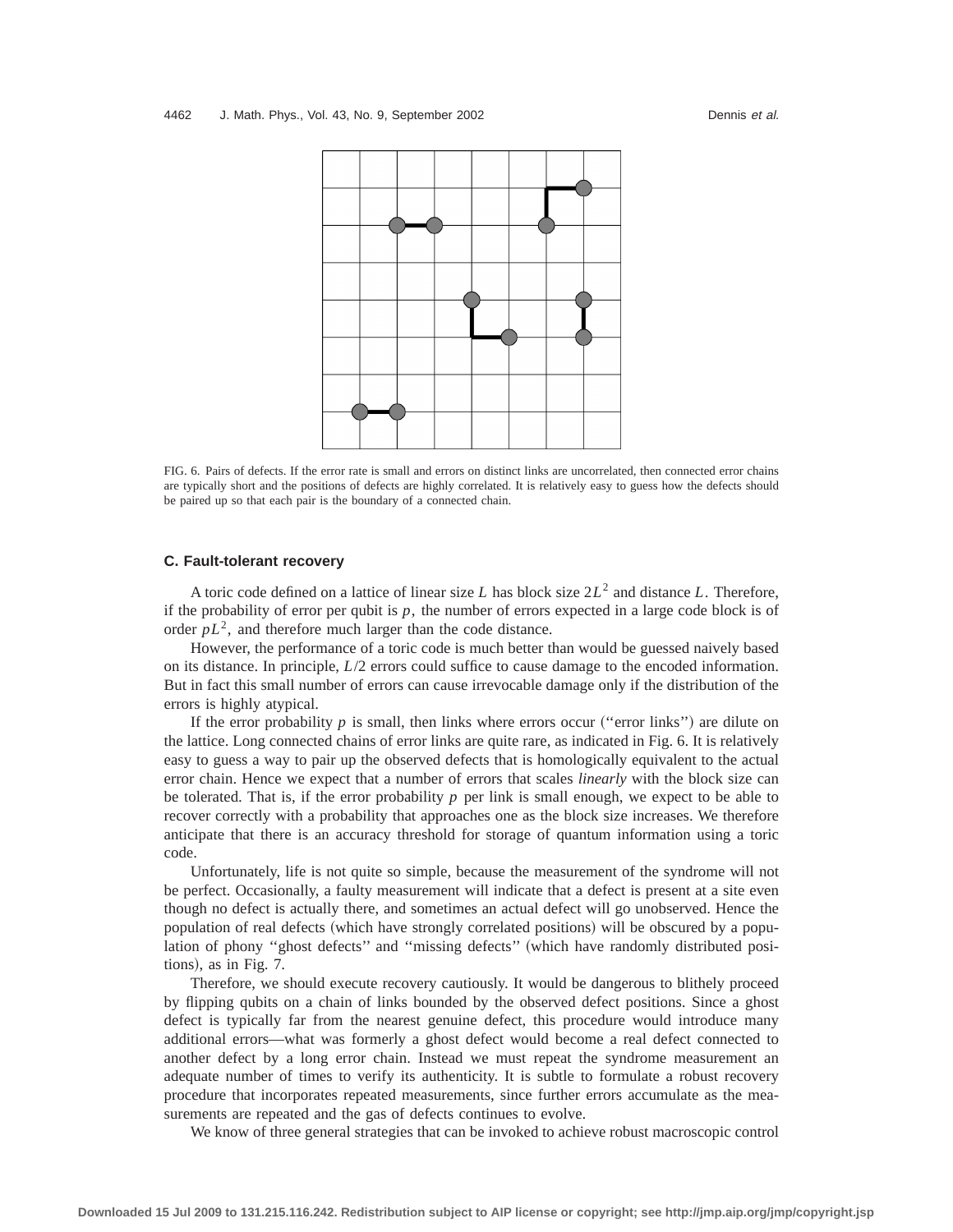

FIG. 7. Ghost defects. Since faults can occur in the measurement of the error syndrome, the measured syndrome includes both genuine defects (lightly shaded) associated with actual errors and phony "ghost defects" (darkly shaded) that arise at randomly distributed locations. To perform recovery successfully, we need to be able to distinguish reliably between the genuine defects and the ghost defects. The position that is shaded both lightly and darkly represents a genuine defect that goes unseen due to a measurement error.

of a system that is subjected to microscopic disorder. One method is to introduce a hierarchical organization in such a way that effects of noise get weaker and weaker at higher and higher levels of the hierarchy. This approach is used by  $Gács<sup>15</sup>$  in his analysis of robust one-dimensional classical cellular automata, and also in concatenated quantum coding.<sup>6–10</sup> A second method is to introduce more spatial dimensions. A fundamental principle of statistical physics is that local systems with higher spatial dimensionality and hence higher coordination number are more resistant to the disordering effects of fluctuations. In Sec. X we will follow this strategy in devising and analyzing a topological code that has nice locality properties in four dimensions. From the perspective of block coding, the advantage of extra dimensions is that local check operators can be constructed with a higher degree of redundancy, which makes it easier to reject faulty syndrome information.

In the bulk of this article we will address the issue of achieving robustness through a third strategy, namely by introducing a modest amount of nonlocality into our recovery procedure. But we will insist that all quantum processing is strictly local; the nonlocality will be isolated in *classical* processing. Specifically, to decide on the appropriate recovery step, a classical computation will be performed whose input is an error syndrome measured at all the sites of the lattice. We will require that this classical computation can be executed in a time bounded by a polynomial in the number of lattice sites. For the purpose of estimating the accuracy threshold, we will imagine that the classical calculation is instantaneous and perfectly accurate.

Our approach is guided by the expectation that quantum computers will be slow and unreliable while classical computers are fast and accurate. It is advantageous to replace quantum processing by classical processing if the classical processing can accomplish the same task.

## **D. Surface codes and physical fault tolerance**

In this article, we regard the surface codes as block quantum error-correcting codes with properties that make them especially amenable to fault-tolerant quantum storage and computation. But we also remark here that because of the locality of the check operators, these codes admit another tempting interpretation that was emphasized in Refs. 4 and 5.

Consider a model physical system, with qubits arranged in a square lattice, and with a (local) Hamiltonian that can be expressed as minus the sum of the check operators of a surface code. Since the check operators are mutually commuting, we can diagonalize the Hamiltonian by diagonalizing each check operator separately, and its degenerate ground state is the code subspace. Thus, a real system that is described well enough by this model could serve as a robust quantum memory.

The model system has several crucial properties. First of all, it has a mass gap, so that its qualitative properties are stable with respect to generic weak local perturbations. Second, it has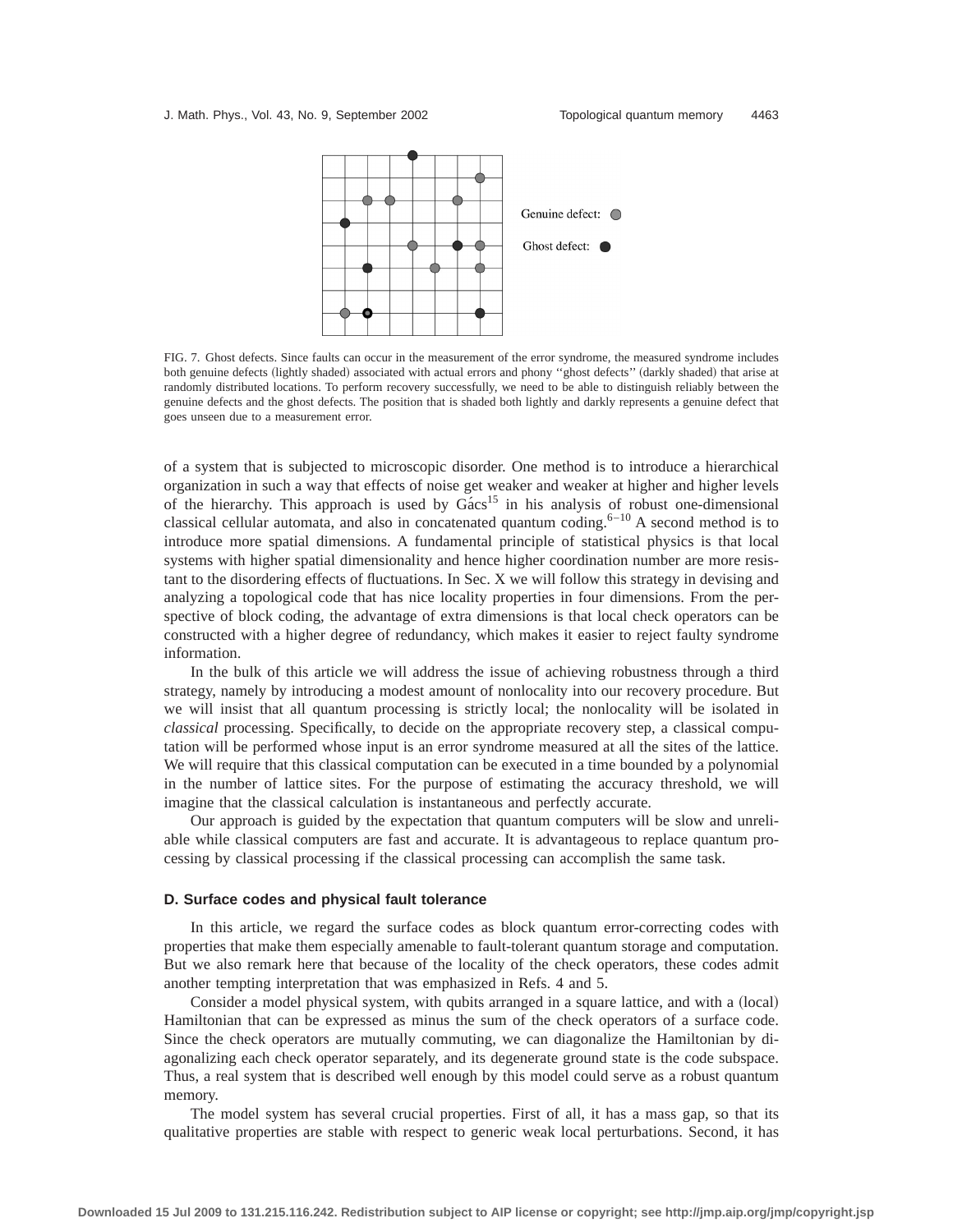two types of localized quasiparticle excitations, the site defects and plaquette defects. And third, there is an exotic long-range interaction between a site defect and a plaquette defect.

The interaction between the two defects is exactly analogous to the Aharonov–Bohm interaction between a localized magnetic flux  $\Phi$  and a localized electric charge  $Q$  in two-spatial dimensions. When a charge is adiabatically carried around a flux, the wave function of the system is modified by a phase  $\exp(iQ\Phi/\hbar c)$  that is independent of the separation between charge and flux. Similarly, if a site defect is transported around a plaquette defect, the wave function of the system is modified by the phase  $-1$  independent of the separation between the defects. Formally, this phase arises because of the anticommutation relation satisfied by *X* and *Z*. Physically, it arises because the ground state of the system is very highly entangled and thus is able to support very-long-range quantum correlations. The protected qubits are encoded in the Aharonov–Bohm phases acquired by quasiparticles that travel around the fundamental nontrivial cycles of the surface; these could be measured in principle in a suitable quantum interference experiment.

It is useful to observe that the degeneracy of the ground state of the system is a necessary consequence of the unusual interactions among the quasiparticles.<sup>19,20</sup> A unitary operator  $U_{S,1}$  can be constructed that describes a process in which a pair of site defects is created, one member of the pair propagates around a nontrivial cycle  $C_1$  of the surface, and then the pair reannihilates. Similarly a unitary operator  $U_{P,2}$  can be constructed associated with a plaquette defect that propagates around a complementary nontrivial cycle  $C_2$  that intersects  $C_1$  once. These operators commute with the Hamiltonian *H* of the system and can be simultaneously diagonalized with *H*, but  $U_{S,1}$  and  $U_{P,2}$  do not commute with one another. Rather, they satisfy (in an infinite system)

$$
U_{P,2}^{-1} U_{S,1}^{-1} U_{P,2} U_{S,1} = -1.
$$
 (6)

The nontrivial commutator arises because the process in which  $(1)$  a site defect winds around  $C_1$ , (2) a plaquette defect winds around  $C_2$ , (3) the site defect winds around  $C_1$  in the reverse direction, and  $(4)$  the plaquette defect winds around  $C_2$  in the reverse direction is topologically equivalent to a process in which the site defect winds once around the plaquette defect.

Because  $U_{S,1}$  and  $U_{P,2}$  do not commute, they cannot be simultaneously diagonalized—indeed applying  $U_{P,2}$  to an eigenstate of  $U_{S,1}$  flips the sign of the  $U_{S,1}$  eigenvalue. Physically, there are two distinct ground states that can be distinguished by the Aharonov–Bohm phase that is acquired when a site defect is carried around  $C_1$ ; we can change this phase by carrying a plaquette defect around  $C_2$ . Similarly, the operator  $U_{S,2}$  commutes with  $U_{S,1}$  and  $U_{P,2}$  but anticommutes with  $U_{P,1}$ . Therefore there are four distinct ground states, labeled by their  $U_{S,1}$  and  $U_{S,2}$  eigenvalues.

This reasoning shows that the topological interaction between site defects and plaquette defects implies that the system on an (infinite) torus has a generic four-fold ground-state degeneracy. The argument is easily extended to show that the generic degeneracy on a genus *g* Riemann surface is  $2^{2g}$ . By a further extension, we see that the generic degeneracy is  $q^{2g}$  if the Aharonov– Bohm phase associated with winding one defect around another is

$$
\exp(2\pi i p/q),\tag{7}
$$

where *p* and *q* are integers with no common factor.

The same sort of argument can be applied to planar systems with a mass gap in which single defects can disappear at an edge. For example, consider an annulus in which site defects can disappear at the inner and outer edges. Then states can be classified by the Aharonov–Bohm phase acquired by a plaquette defect that propagates around the annulus, a phase that flips in sign if a site defect propagates from inner edge to outer edge. Hence there is a two-fold degeneracy on the annulus. For a disc with *h* holes, the degeneracy is  $2<sup>h</sup>$  if site defects can disappear at any boundary, or  $q^h$  if the Aharonov–Bohm phase of site defect winding about plaquette defect is  $\exp(2\pi i p/q)$ .

These degeneracies are exact for the unperturbed model system, but will be lifted slightly in a weakly perturbed system of finite size. Loosely speaking, the effect of perturbations will be to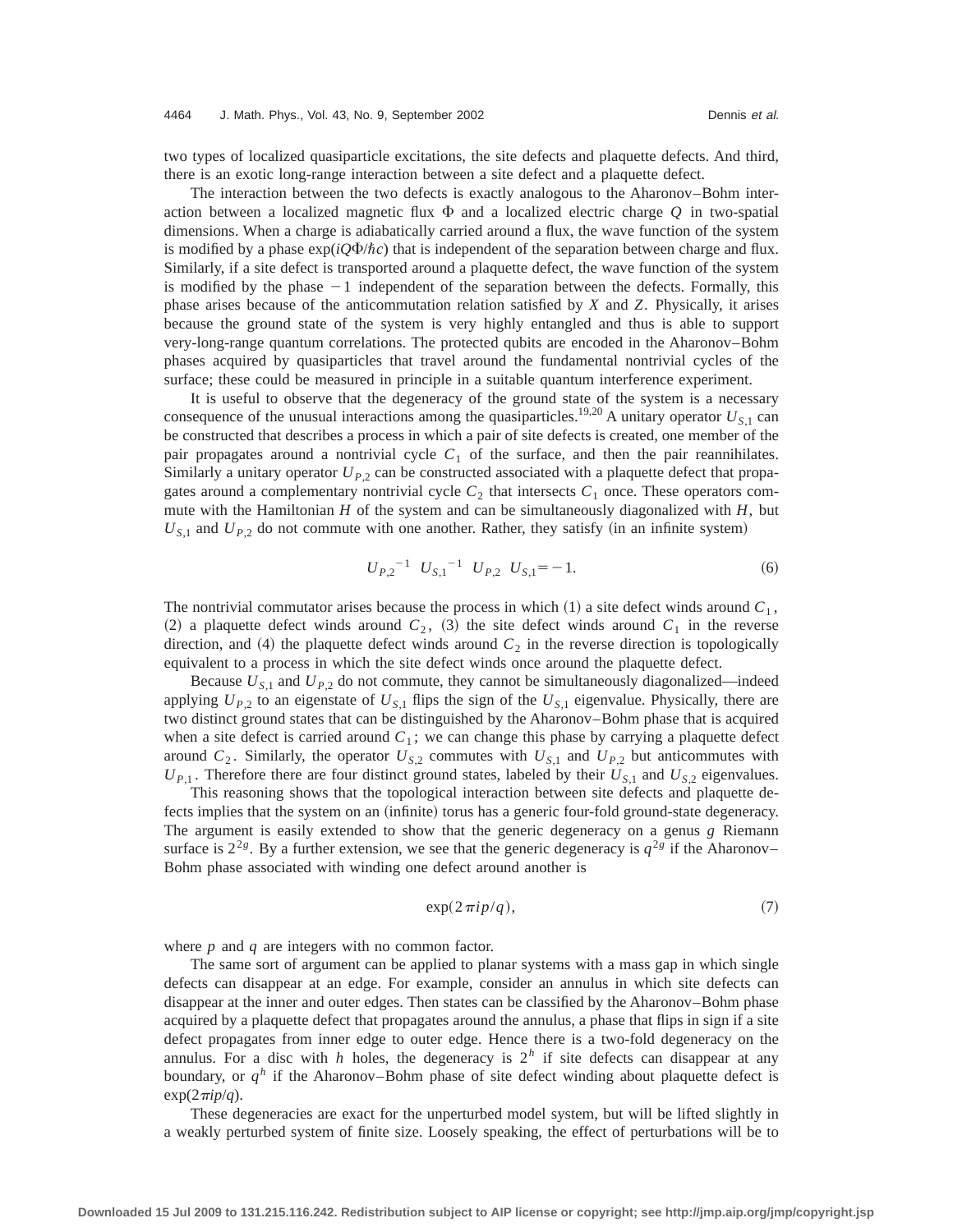give the defects a finite effective mass, and the lifting of the degeneracy is associated with quantum tunneling processes in which a virtual defect winds around a cycle of the surface. The amplitude *A* for this process has the form

$$
A \sim C \exp(-\sqrt{2}(m^*\Delta)^{1/2}L/\hbar), \tag{8}
$$

where *L* is the physical size of the shortest nontrivial (relative) cycle of the surface,  $m^*$  is the defect effective mass, and  $\Delta$  is the minimal energy cost of creating a defect. The energy splitting is proportional to *A*, and like *A* becomes negligible when the system is large compared to the characteristic length  $l = \hbar (m^*\Delta)^{-1/2}$ .

In this limit, and at sufficiently low temperature, the degenerate ground state provides a reliable quantum memory. If a pair of defects is produced by a thermal fluctuation, and one of the defects wanders around a nontrivial cycle before the pair reannihilates, then the encoded quantum information will be damaged. These fluctuations are suppressed by the Boltzman factor  $exp(-\Delta/kT)$  at low temperature. Even if defect nucleation occurs at a non-negligible rate, we could enhance the performance of the quantum memory by continually monitoring the state of the defect gas. If the winding of defects around nontrivial cycles is detected and carefully recorded, damage to the encoded quantum information can be controlled.

#### **IV. THE STATISTICAL PHYSICS OF ERROR RECOVERY**

One of our main objectives in this article is to invoke surface coding to establish an accuracy threshold for quantum computation—how well must quantum hardware perform for quantum storage, or universal quantum computation, to be achievable with arbitrarily small probability of error? In this section, rather than study the efficacy of a particular fault-tolerant protocol for error recovery, we will address whether the syndrome of a surface code is adequate in principle for protecting quantum information from error. Specifically, we will formulate an order parameter that distinguishes two phases of a quantum memory: an ''ordered'' phase in which reliable storage is possible, and a ''disordered phase'' in which errors unavoidably afflict the encoded quantum information. Of course, this phase boundary also provides an upper bound on the accuracy threshold that can be reached by any particular protocol. The toric code and the planar surface code have the same accuracy threshold, so we may study either to learn about the other.

## **A. The error model**

Let us imagine that in a single time step, we will execute a measurement of each stabilizer operator at each site and each plaquette of the lattice. During each time step, new qubit errors might occur. To be concrete and to simplify the discussion, we assume that all qubit errors are stochastic, and so can be assigned probabilities. (For example, errors that arise from decoherence have this property.) We will also assume that the errors acting on different qubits are independent, that bit-flip (*X*) errors and phase (*Z*) errors are uncorrelated with one another, and that *X* and *Z* errors are equally likely. Thus the error in each time step acting on a qubit with state  $\rho$  can be represented by the quantum channel

$$
\rho \to (1-p)^2 I \rho I + p(1-p) X \rho X + p(1-p) Z \rho Z + p^2 Y \rho Y,\tag{9}
$$

where *p* denotes the probability of either an *X* error or a *Z* error. It is easy to modify our analysis if some of these assumptions are relaxed; in particular, correlations between *X* and *Z* errors would not cause much trouble, since we have separate procedures for recovery from the *X* errors and the *Z* errors.

Faults can also occur in the syndrome measurement. We assume that these measurement errors are uncorrelated. We will denote by *q* the probability that the measured syndrome bit is faulty at a given site or plaquette.

Aside from being uncorrelated in space, the qubit and measurement errors are also assumed to be uncorrelated in time. Furthermore, the qubit and measurement errors are not correlated with one another. We assume that  $p$  and  $q$  are known quantities—our choice of recovery algorithm depends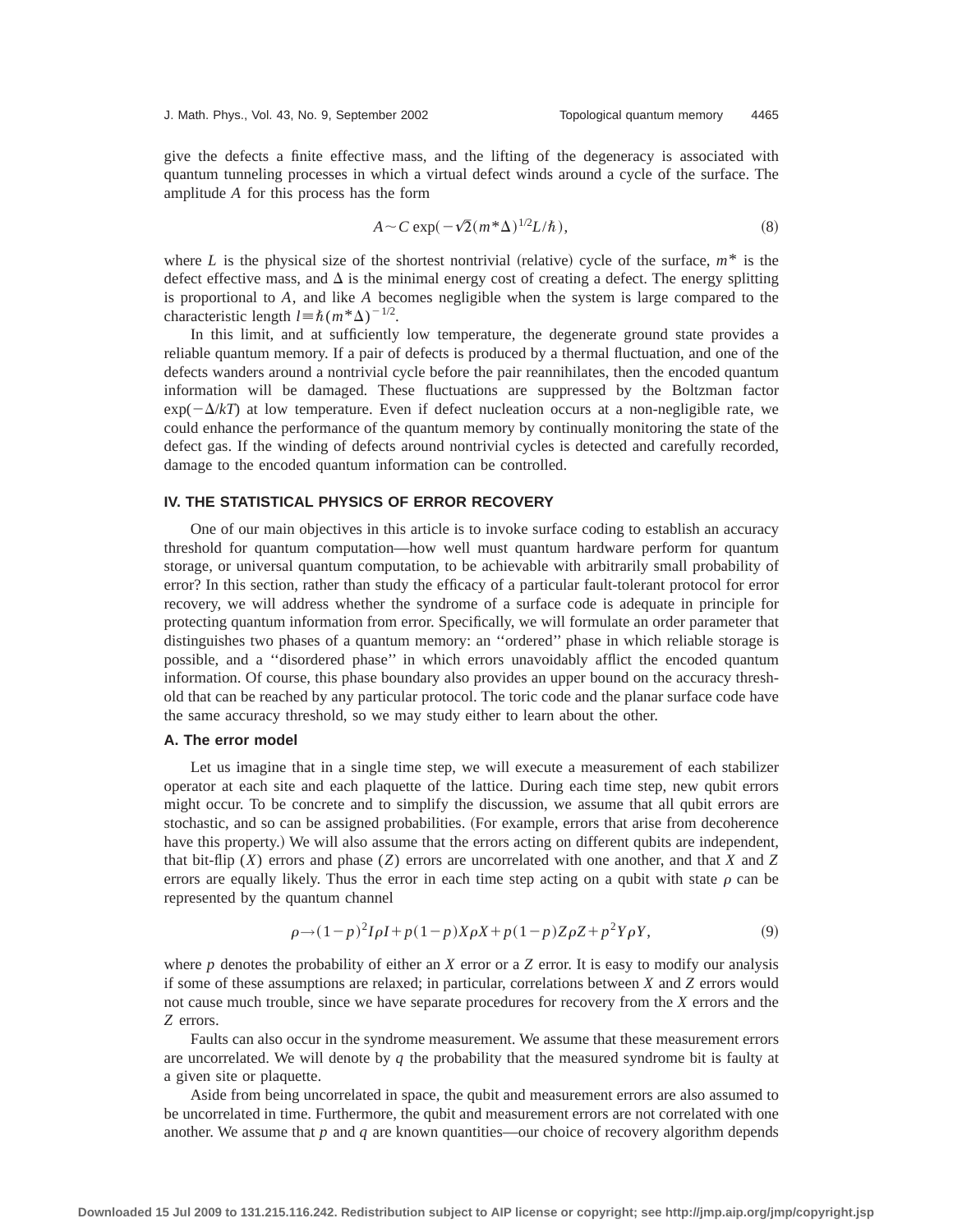on their values. In Sec. VII, we will discuss how *p* and *q* can be related to more fundamental quantities, namely the fidelities of elementary quantum gates. There we will see that the execution of the syndrome measurement circuit can introduce correlations between errors. Fortunately, these correlations (which we ignore for now) do not have a big impact on the accuracy threshold.

## **B. Defects in space–time**

Because syndrome measurement may be faulty, it is necessary to repeat the measurement to improve our confidence in the outcome. But since new errors may arise during the repeated measurements, it is a subtle matter to formulate an effective procedure for rejecting measurement errors.

Let us suppose, for a toric block of arbitrarily large size, that we measure the error syndrome once per time step, that we monitor the block for an arbitrarily long time, and that we store all of the syndrome information that is collected. We want to address whether this syndrome information enables us to recover from errors with a probability of failure that becomes exponentially small as the size of the toric block increases. The plaquette check operators identify bit flips and the site check operators identify phase errors; therefore we consider bit-flip and phase error recovery separately.

For analyzing how the syndrome information can be used most effectively, it is quite convenient to envision a *three-dimensional* simple cubic lattice, with the third dimension representing an integer-valued *time*. We imagine that the error operation acts at each integer-valued time *t*, with a syndrome measurement taking place in between each  $t$  and  $t+1$ . Qubits in the code block can now be associated with timelike plaquettes, those lying in the *tx* and *ty* planes. A qubit error that occurs at time  $t$  is associated with a horizontal (spacelike) link that lies in the time slice labeled by  $t$ . The outcome of the measurement of the stabilizer operator  $X_s = X^{\otimes 4} = \pm 1$  at site *s*, performed between time *t* and time  $t+1$ , is marked on the vertical (timelike) link connecting site *s* at time *t* and site *s* at time  $t+1$ . A similar picture applies to the history of the  $Z_p$  stabilizer operators at each plaquette, but with the lattice replaced by its dual.

On some of these vertical links, the measured syndrome is erroneous. We will repeat the syndrome measurement *T* times in succession, and the "error history" can be described as a set of marked links on a lattice with altogether *T* time slices. The error history encompasses both error events that damage the qubits in the code block, and faults in the syndrome measurements. On the initial  $(t=0)$  slice are marked all uncorrected qubit errors that are left over from previous rounds of error correction; new qubit errors that arise at a later time  $t$  ( $t=1,2,\ldots,T-1$ ) are marked on horizontal links on slice *t*. Errors in the syndrome measurement that takes place between time *t* and  $t+1$  are marked on the corresponding vertical links. Errors on horizontal links occur with probability *p*, and errors on vertical links occur with probability *q*.

For purposes of visualization, it is helpful to consider the simpler case of a quantum repetition code, which can be used to protect coherent quantum information from bit-flip errors if there are no phase errors (or phase errors if there are no bit-flip errors). In this case we may imagine that qubits reside on sites of a periodically identified one-dimensional lattice (i.e., a circle); at each link the stabilizer generator *ZZ* acts on the two neighboring sites. Then there is one encoded qubit—the two-dimensional code space is spanned by the state  $|000...0\rangle$  with all spins "up," and the state  $|111 \dots \rangle$  with all spins "down." In the case where the syndrome measurement is repeated to improve reliability, we may represent the syndrome's history by associating qubits with plaquettes of a two-dimensional lattice, and syndrome bits with the timelike links, as shown in Figs. 8 and 9. Again, bit-flip errors occur on horizontal links with probability *p* and syndrome measurement errors occur on vertical links with probability *q*.

Of course, as already noted in Sec. III C, we may also use a two-dimensional lattice to represent the error configuration of the toric code, in the case where the syndrome measurements are perfect. In that case, we can collect reliable information by measuring the syndrome in one shot, and errors occur on links of the two-dimensional lattice with probability *p*.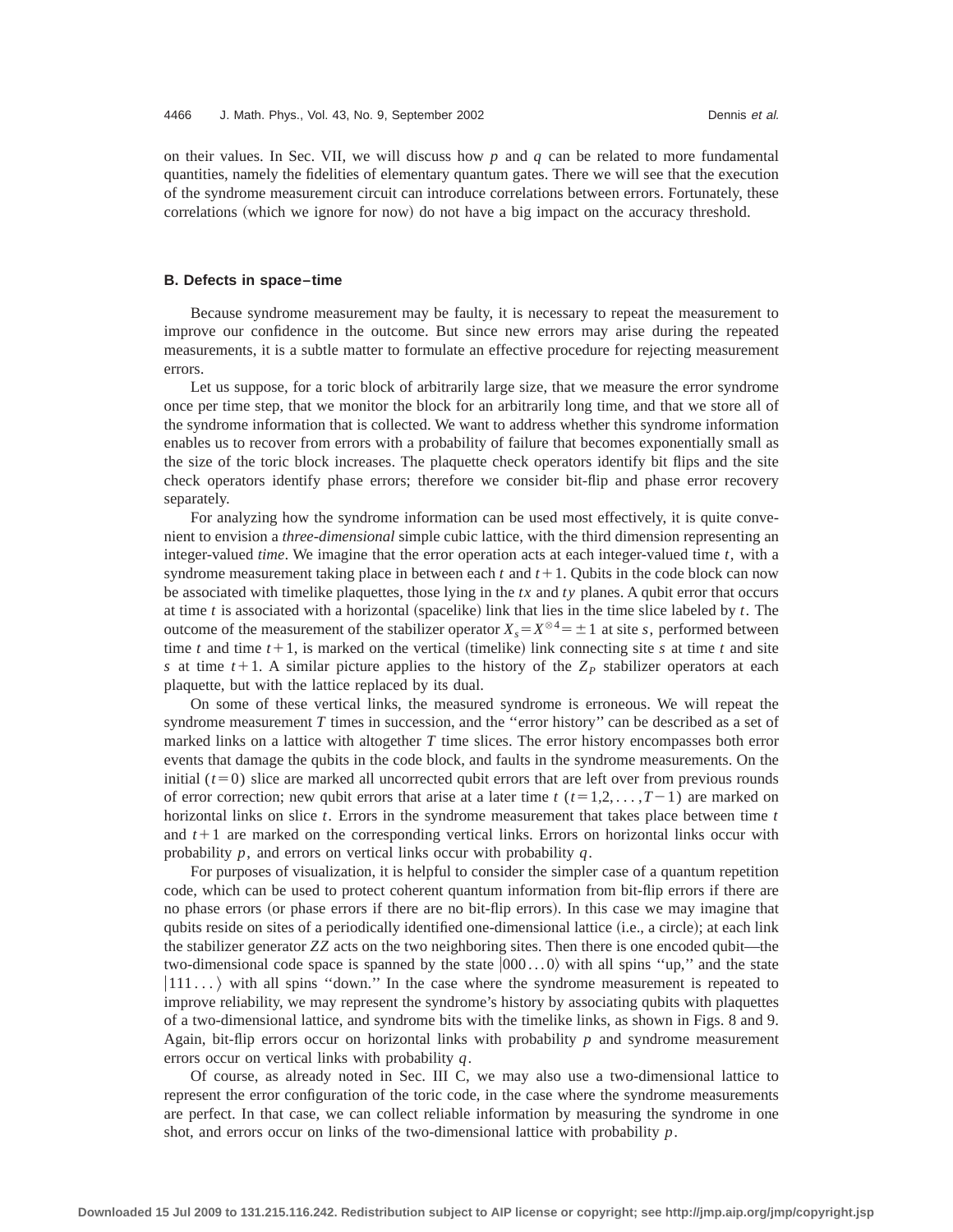

FIG. 8. The two-dimensional lattice depicting a history of the error syndrome for the quantum repetition code, with time running upward. Each row represents the syndrome at a particular time. Qubits reside on plaquettes, and two-qubit check operators are measured at each vertical link. Links where the syndrome is nontrivial are shaded.

#### **C. Error chains, world lines, and magnetic flux tubes**

In practice, we will always want to protect quantum information for some finite time. But for the purpose of investigating whether error correction will work effectively in principle, it is convenient to imagine that our repeated rounds of syndrome measurement extend indefinitely into the past and into the future. Qubit errors are continually occurring; as defects are created in pairs, propagate about on the lattice, and annihilate in pairs, the world lines of the defects form closed loops in space–time. Some loops are homologically trivial and some are homologically nontrivial. Error recovery succeeds if we are able to correctly identify the homology class of each closed loop. But if a homologically nontrivial loop arises that we fail to detect, or if we mistakenly believe that a homologically nontrivial loop has been generated when none has been, then error



FIG. 9. An error history shown together with the syndrome history that it generates, for the quantum repetition code. Links where errors occurred are darkly shaded, and links where the syndrome is nontrivial are lightly shaded. Errors on horizontal links indicate where a qubit flipped between successive syndrome measurements, and errors on vertical links indicate where the syndrome measurement was wrong. Vertical links that are shaded both lightly and darkly are locations where a nontrivial syndrome was found erroneously. The chain of lightly shaded links (the syndrome) and the chain of darkly shaded links (the errors) both have the same boundary.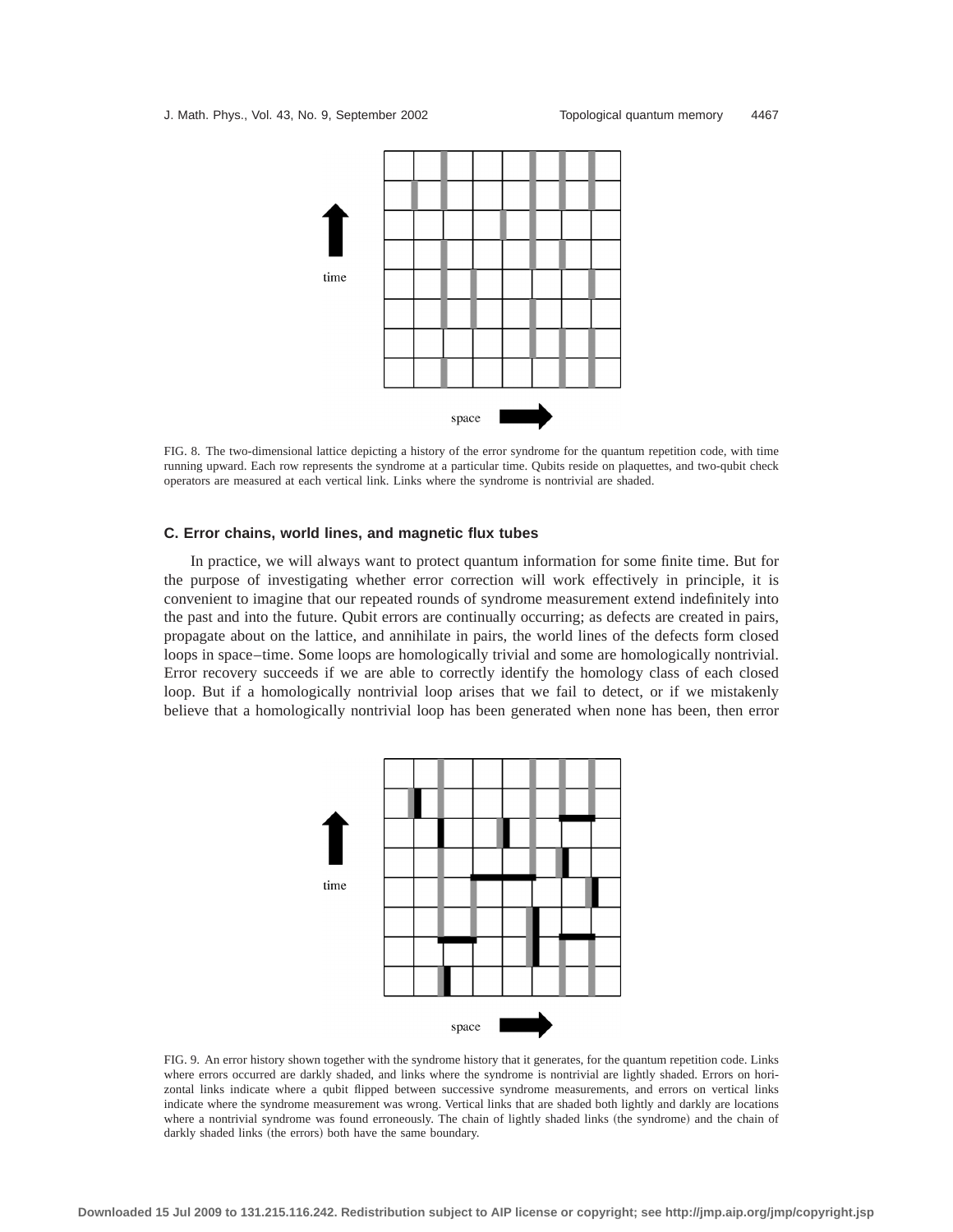recovery will fail. For now, let us consider this scenario in which we continue to measure the syndrome forever—in Sec. VI, we will consider some issues that arise when we perform error correction for a finite time.

So let us imagine a particular history extending over an indefinite number of time slices, with the observed syndrome marked on each vertical link, measurement errors marking selected vertical links, and qubit errors marking selected horizontal links. For this history we may identify several distinct one-chains (sets of links). We denote by  $S$  the *syndrome chain* containing all (vertical) links at which the measured syndrome is nontrivial  $(X<sub>s</sub>=-1)$ . We denote by *E* the *error chain* containing all links where errors have occurred, including both qubit errors on horizonal links and measurement errors on vertical links. Consider  $S+E$ , the disjoint union of *S* and *E*  $(S + E)$  contains the links that are in either *S* or *E*, but not both). The chain  $S + E$  represents the ''actual'' world lines of the defects generated by qubit errors, as illustrated in Fig. 9. Its vertical links are those on which the syndrome would be nontrivial were it measured without error. Its horizontal links are events where a defect pair is created, a pair annihilates, or an existing defect propagates from one site to a neighboring site. Since the world lines never end, the chain  $S + E$  has no boundary,  $\partial(S+E)=0$ . Equivalently *S* and *E* have the same boundary,  $\partial S = \partial E$ .

Hence, the measured syndrome *S* reveals the boundary of the error chain *E*; we may write  $E = S + C$ , where *C* is a *cycle* (a chain with no boundary). But any other error chain  $E' = S$  $+ C'$ , where C' is a cycle, has the same boundary as E and therefore could have caused the same syndrome. To recover from error, we will use the syndrome information to make a hypothesis, guessing that the actual error chain was  $E' = S + C'$ . Now, *E'* may not be the same chain as *E*, but, as long as the cycle  $E + E' = C + C'$  is homologically trivial (the boundary of a surface), then recovery will be successful. If  $C + C'$  is homologically nontrivial, then recovery will fail. We say that *C* and *C'* are in the same *homology class* if  $C + C'$  is homologically trivial. Therefore, whether we can protect against error hinges on our ability to identify not the cycle *C*, but rather the homology class of *C*.

Considering the set of all possible histories, let  $prob(E')$  denote the probability of the error chain  $E'$  (strictly speaking, we should consider the total elapsed time to be finite for this probability to be defined). Then the probability that the syndrome  $S$  was caused by any error chain  $E' = S + C'$ , such that *C*<sup>8</sup> belongs to the homology class *h*, is

$$
\text{prob}(h|S) = \frac{\sum_{C' \in h} \text{prob}(S + C')}{\sum_{C'} \text{prob}(S + C')}.
$$
\n(10)

Clearly, then, given a measured syndrome *S*, the optimal way to recover is to guess that the homology class  $h$  of  $C$  is the class with the highest probability according to Eq.  $(10)$ . Recovery succeeds if *C* belongs to this class, and fails otherwise.

We say that the probability of error per qubit lies below the accuracy threshold if and only if the recovery procedure fails with a probability that vanishes as the linear size *L* of the lattice increases to infinity. Therefore, below threshold, the cycle *C* actually belongs to the class *h* that maximizes Eq. (10) with a probability that approaches one as  $L \rightarrow \infty$ . It is convenient to restate this criterion in a different way that makes no explicit reference to the syndrome chain *S*. We may write the relation between the actual error chain  $E$  and the hypothetical error chain  $E'$  as  $E'$  $E=E+D$ , where *D* is the cycle that we called  $C+C'$  above. Let prob $[(E+D)|E]$  denote the normalized conditional probability for error chains  $E' = E + D$  that have the same boundary as *E*. Then, the probability of error per qubit lies below threshold if and only if, in the limit  $L\rightarrow\infty$ ,

$$
\sum_{E} \text{prob}(E) \cdot \sum_{D \text{ nontrivial}} \text{prob}[(E+D)|E] = 0. \tag{11}
$$

Equation  $(11)$  says that error chains that differ from the actual error chain by a homologically nontrivial cycle have probability zero. Therefore, the observed syndrome *S* is sure to point to the correct homology class, in the limit of an arbitrarily large code block.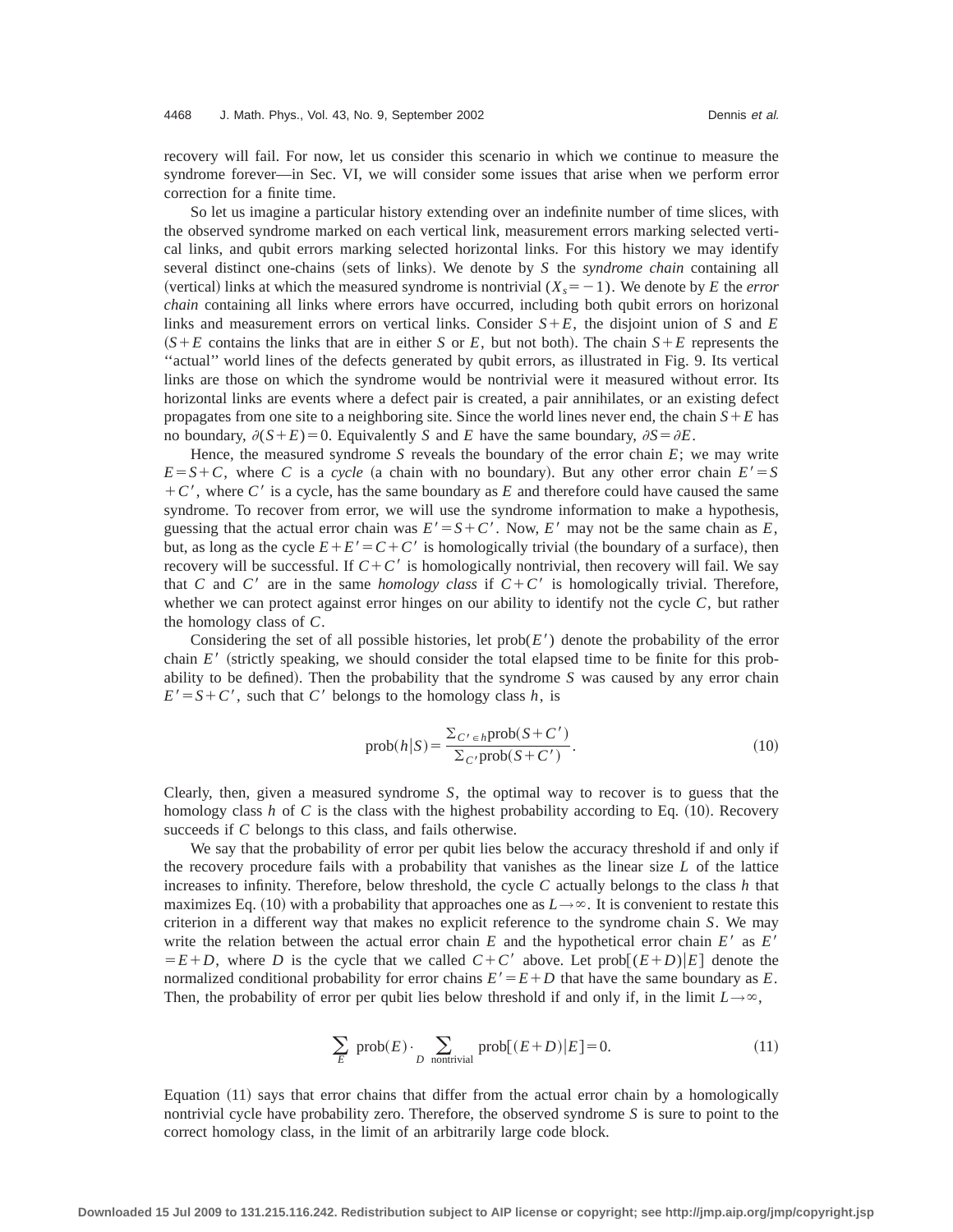This accuracy threshold achievable with toric codes can be identified with a phase transition in a particular statistical physics model defined on a lattice. In a sense that we will make precise, the error chains are analogous to magnetic flux tubes in a superconductor, and the boundary points of the error chains are magnetic monopoles where these flux tubes terminate. Fixing the syndrome pins down the monopoles, and the ensemble of chains with a specified boundary can be regarded as a thermal ensemble. As the error probability increases, the thermal fluctuations of the flux tubes increase, and at the critical temperature corresponding to the accuracy threshold, the flux tubes condense and the superconductivity is destroyed.

A similar analogy applies to the case where the syndrome is measured perfectly, and a twodimensional system describes the syndrome on a single time slice. Then the error chains are analogous to domain walls in an Ising ferromagnet, and the boundary points of the error chains are ''Ising vortices'' where domain walls terminate. Fixing the syndrome pins down the vortices, and the ensemble of chains with a specified boundary can be interpreted as a thermal ensemble. As the error probability increases, the domain walls heat up and fluctuate more vigorously. At a critical temperature corresponding to the accuracy threshold, the domain walls condense and the system becomes magnetically disordered. This two-dimensional model also characterizes the accuracy threshold achievable with a quantum repetition code, if the syndrome is imperfect and the qubits are subjected only to bit-flip errors (or only to phase errors).

## **D. Derivation of the model**

Let us establish the precise connection between our error model and the corresponding statistical physics model. In the two-dimensional case, we consider a square lattice with links representing qubits, and assume that errors arise independently on each link with probability *p*. In the three-dimensional case, we consider a simple cubic lattice. Qubits reside on the timelike plaquettes, and qubit errors arise independently with probability *p* on spacelike links. Measurement errors occur independently with probability *q* on timelike links. For now, we will make the simplifying assumption that  $q=p$  so that the model is isotropic; the generalization to  $q \neq p$  is straightforward.

An error chain *E*, in either two or three dimensions, can be characterized by a function  $n_F(l)$ that takes a link  $\ell$  to  $n_E(\ell) \in \{0,1\}$ , where  $n_E(\ell) = 1$  for each link  $\ell$  that is occupied by the chain. Hence the probability that error chain *E* occurs is

$$
\text{prob}(E) = \prod_{\ell} (1-p)^{1-n_E(\ell)} p^{n_E(\ell)} = \left[ \prod_{\ell} (1-p) \right] \cdot \prod_{\ell} \left( \frac{p}{1-p} \right)^{n_E(\ell)},\tag{12}
$$

where the product is over all links of the lattice.

Now suppose that the error chain *E* is fixed, and we are interested in the probability distribution for all chains *E'* that have the same boundary as *E*. Note that we may express  $E' = E$  $+C$ , where *C* is a cycle (a chain with no boundary) and consider the probability distribution for *C*. Then if  $n_C(\ell) = 1$  and  $n_E(\ell) = 0$ , the link  $\ell$  is occupied by *E'* but not by *E*, an event whose probability (aside from an overall normalization) is

$$
\left(\frac{p}{1-p}\right)^{n_C(\ell)}.\tag{13}
$$

But if  $n_c(\ell) = 1$  and  $n_E(\ell) = 1$ , then the link  $\ell$  is not occupied by *E'*, an event whose probability (aside from an overall normalization) is

$$
\left(\frac{1-p}{p}\right)^{n_{C}(\ell)}.\tag{14}
$$

Thus a chain  $E' = E + C$  with the same boundary as *E* occurs with probability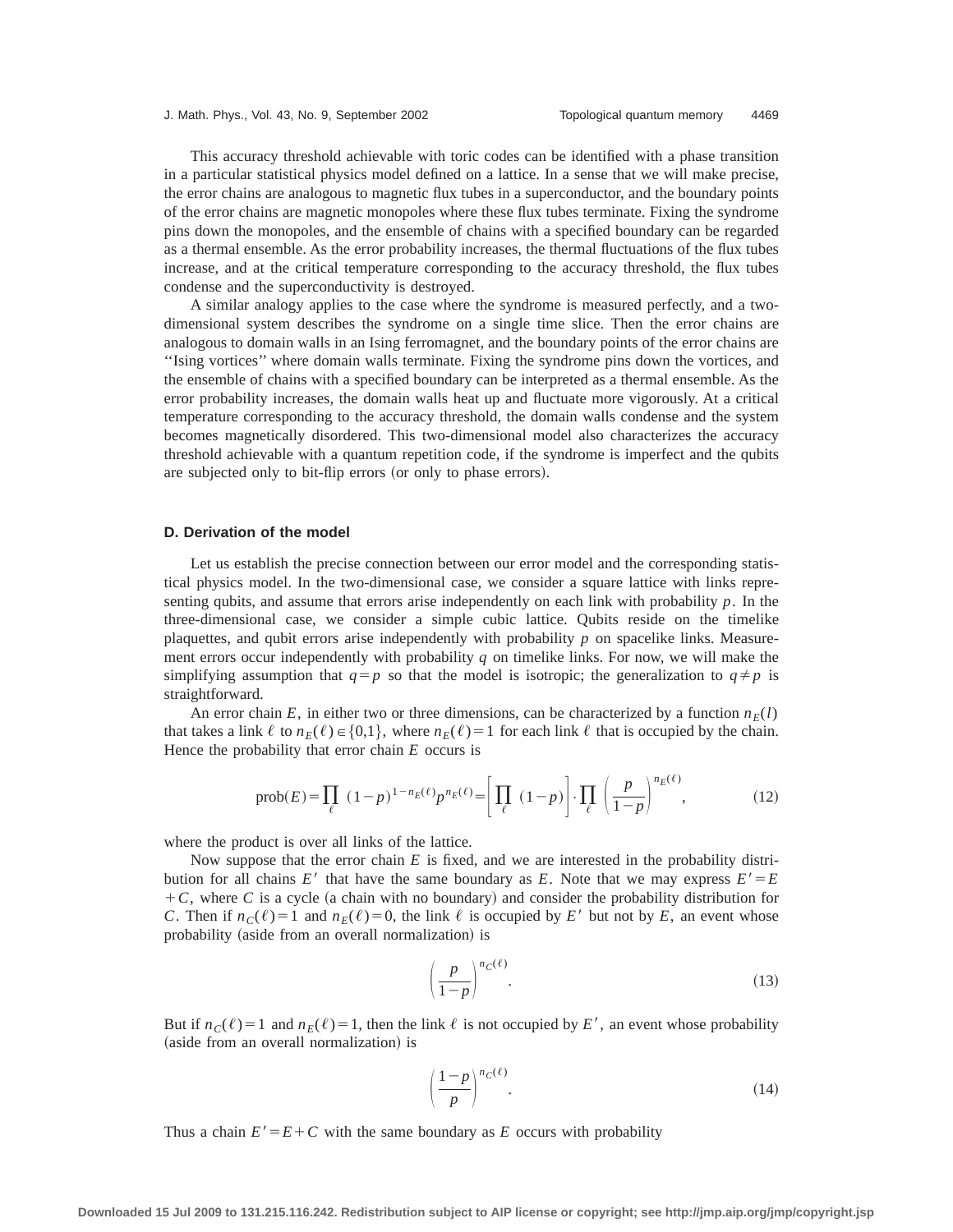4470 J. Math. Phys., Vol. 43, No. 9, September 2002 Channel Communist Channel Dennis et al.

$$
\text{prob}(E'|E) \propto \prod_{\ell} \exp(J_{\ell}u_{\ell});\tag{15}
$$

here we have defined

$$
u_{\ell} = 1 - 2n_C(\ell) \in \{1, -1\},\tag{16}
$$

and the coupling  $J_{\ell}$  assigned to link  $\ell$  has the form

$$
e^{-2J_{\ell}} = \begin{cases} p/(1-p), & \text{for } \ell \in E, \\ (1-p)/p, & \text{for } \ell \in E. \end{cases}
$$
 (17)

Recall that the one-chain  $\{\ell | u_l = -1\}$  is required to be a *cycle*—it has no boundary.

It is obvious from this construction that  $prob(E'|E)$  does not depend on how the chain E is chosen—it depends only on the boundary of *E*. We will verify this explicitly below.

The cycle condition satisfied by the  $u_l$ 's can be expressed as

$$
\prod_{\ell \,\ni\,s} \,u_{\ell} = 1\,;\tag{18}
$$

at each site *s*, an even number of links incident on that site have  $u_{\ell} = -1$ . It is convenient to *solve* this condition, expressing the  $u_{\ell}$ 's in terms of unconstrained variables. To achieve this in two dimensions, we associate with each link  $\ell$  a link  $\ell^*$  *of the dual lattice*. Under this duality, sites are mapped to plaquettes, and the cycle condition becomes

$$
\prod_{\ell^* \in P^*} u_{\ell^*} = 1. \tag{19}
$$

To solve the constraint, we introduce variables  $\sigma_i \in \{1,-1\}$  associated with each site *i* of the dual lattice, and write

$$
u_{ij} = \sigma_i \sigma_j \tag{20}
$$

where *i* and *j* are nearest-neighbor sites.

Our solution to the constraint is not quite the most general possible. In the language of differential forms, we have solved the condition  $du=0$  (where *u* is a discrete version of a one-form, and *d* denotes the exterior derivative) by writing  $u = d\sigma$ , where  $\sigma$  is a zero-form. Thus our solution misses the cohomologically nontrivial closed forms, those that are not exact. In the language of homology, our solution includes all and only those cycles that are homologically trivial—that is, cycles that bound a surface.

In three dimensions, links are dual to plaquettes, and sites to cubes. The cycle condition becomes, on the dual lattice,

$$
\prod_{P^* \in C^*} u_{P^*} = 1; \tag{21}
$$

each dual cube *C*\* contains an even number of dual plaquettes that are occupied by the cycle. We solve this constraint by introducing variables  $\sigma_{\ell *} \in \{1,-1\}$  on the dual links, and defining

$$
u_{P*} = \prod_{\ell^* \in P^*} \sigma_{\ell^*}.
$$
 (22)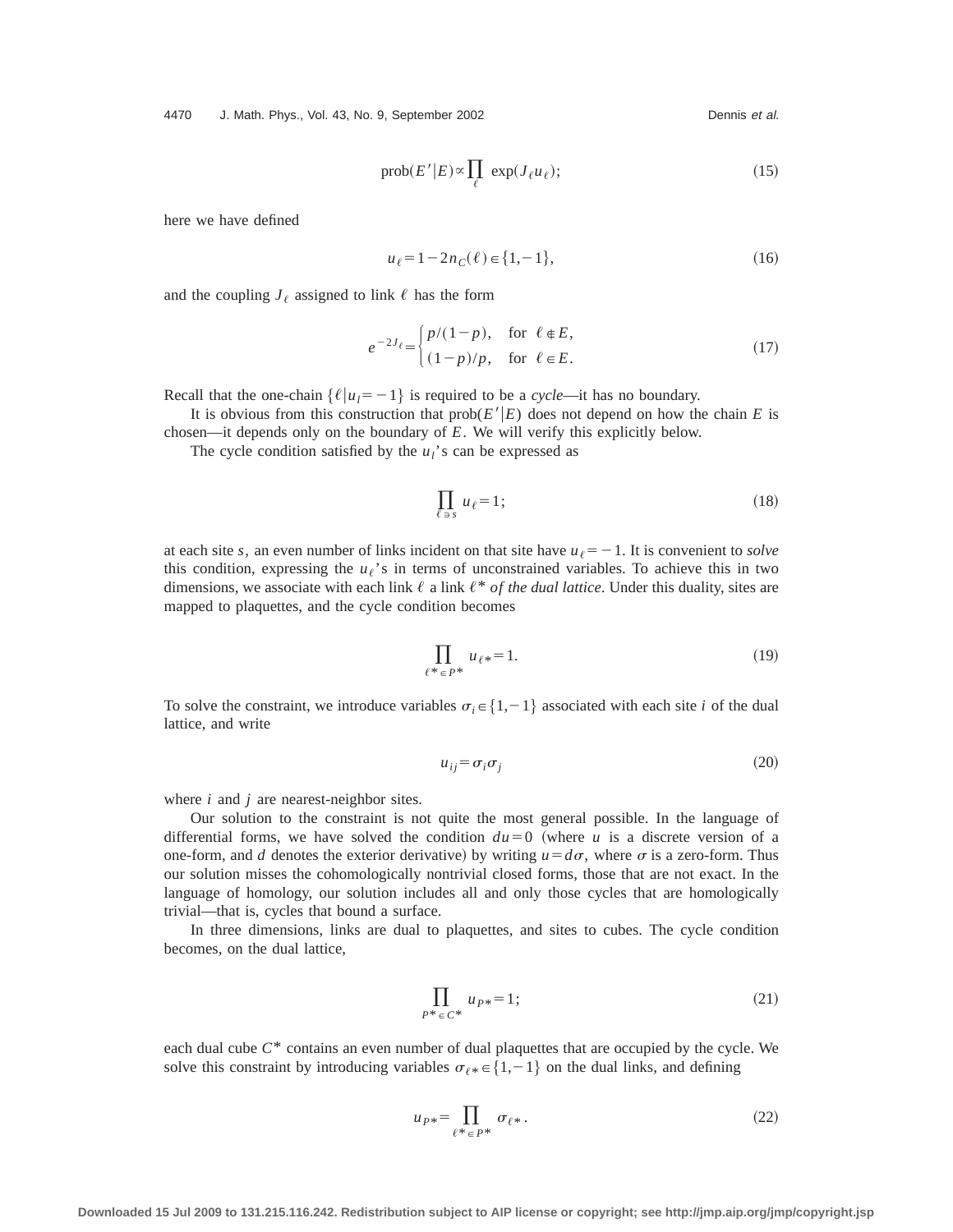

FIG. 10. The "quenched" error chain  $E$  and the "fluctuating" error chain  $E'$ , as represented in the two-dimensional random-bond Ising model. Ising spins taking values in  $\{\pm 1\}$  reside on plaquettes, Ising vortices are located on the sites marked by filled circles, and the coupling between neighboring spins is antiferromagnetic along the path *E* that connects the Ising vortices. The links of  $E'$  comprise a domain wall connecting the vortices. The closed path  $C = E + E'$  encloses a domain of spins with the value  $-1$ .

In this case, we have solved a discrete version of  $du=0$ , where *u* is a two-form, by writing *u*  $= d\sigma$ , where  $\sigma$  is a one-form. Once again, our solution generates only the cycles that are homologically trivial.

We have now found that, in two dimensions, the "fluctuations" of the error chains  $E'$  that share a boundary with the chain *E* are described by a statistical-mechanical model with partition function

$$
Z[J,\eta] = \sum_{\{\sigma_i\}} \exp\left(J\sum_{\langle ij\rangle}\right) \eta_{ij}\sigma_i\sigma_j, \tag{23}
$$

where  $e^{-2J} = p/(1-p)$ . The sum in the exponential is over pairs of nearest neighbors on a square lattice, and  $\eta_l \in \{1,-1\}$  is defined by

$$
\eta_{\ell} = \begin{cases} 1, & \text{if } \ell \in E^*, \\ -1, & \text{if } \ell \in E^*. \end{cases} \tag{24}
$$

Furthermore, if the error chains  $E$  and  $E'$  are generated by sampling the same probability distribution, then the  $\eta_f$ 's are chosen at random subject to

$$
\eta_{\ell} = \begin{cases} 1, & \text{with probability } 1 - p, \\ -1, & \text{with probability } p. \end{cases} \tag{25}
$$

This model is the well-known "random-bond Ising model." Furthermore, the relation  $e^{-2J}$  $=p/(1-p)$  between the coupling and the bond probability defines the "Nishimori line"<sup>21</sup> in the phase diagram of the model, which has attracted substantial attention because the model is known to have enhanced symmetry properties on this line. (For a recent discussion, see Ref. 22.)

Perhaps the interpretation of this random-bond Ising model can be grasped better if we picture the original lattice rather than the dual lattice, so that the Ising spins reside on plaquettes as in Fig. 10. The coupling between spins on neighboring plaquettes is antiferromagnetic on the links belonging to the chain *E* (where  $\eta_{\ell} = -1$ ), meaning that it is energetically preferred for the spins to antialign at these links. At links not in *E* (where  $\eta=1$ ), it is energetically preferred for the spins to align. Thus a link *ij* is excited if  $\eta_{ij}\sigma_i\sigma_j = -1$ . We say that the excited links constitute "domain walls." In the case where  $\eta_{\ell} = 1$  on every link, a wall marks the boundary between two regions in which the spins point in opposite directions. Walls can never end, because the boundary of a boundary is zero.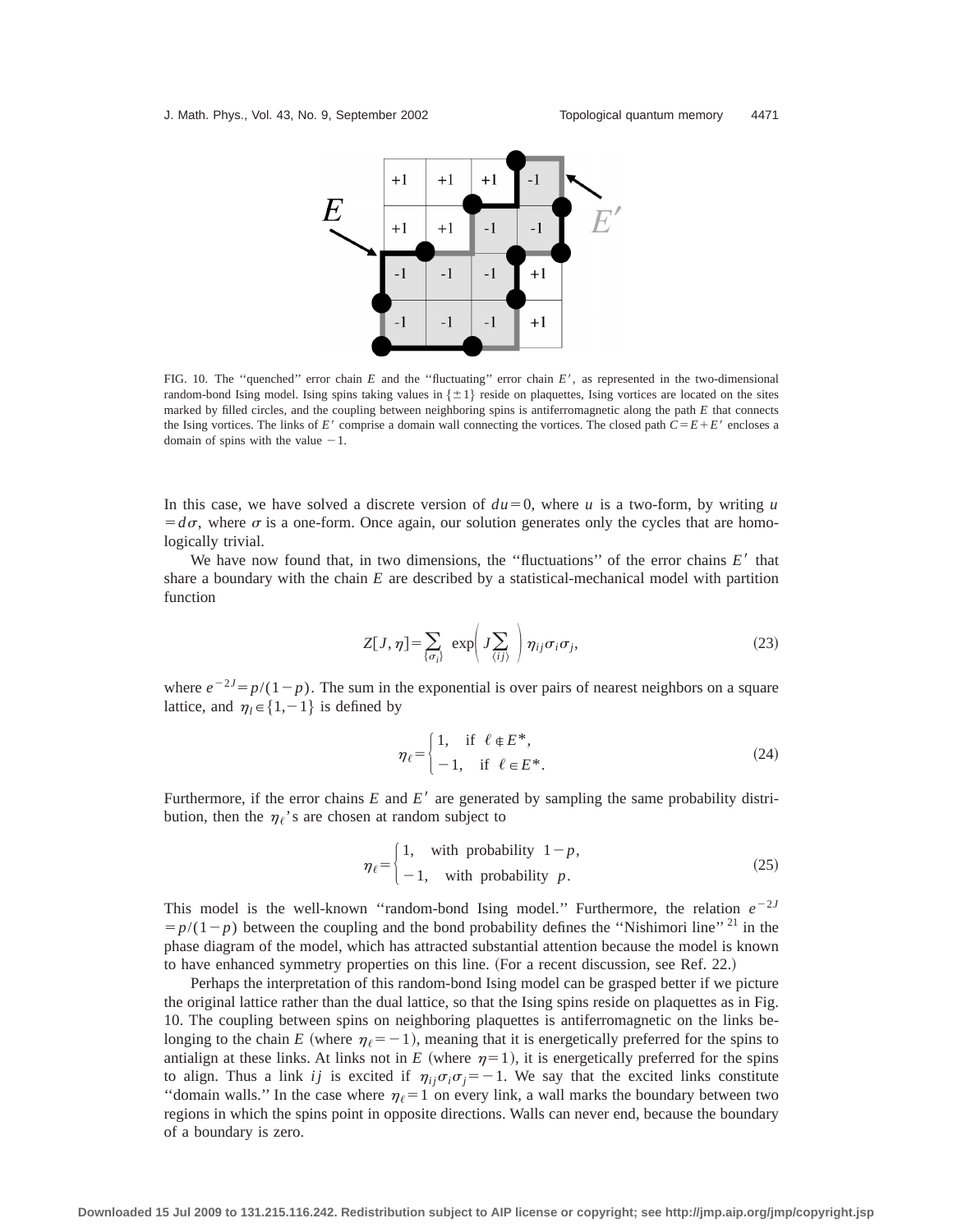#### 4472 J. Math. Phys., Vol. 43, No. 9, September 2002 Dennis et al.

But if the  $\eta$  configuration is nontrivial, then the "walls" can end. Indeed each boundary point of the chain *E* of links with  $\eta_1 = -1$  is an endpoint of a wall, what we will call an "Ising vortex." For example, for the configuration shown in Fig. 10, a domain wall occupies the chain *E'* that terminates on Ising vortices at the marked sites. The figure also illustrates that the model depends only on the boundary of the chain  $E$ , and not on other properties of the chain. To see this, imagine performing the change of variables

$$
\sigma_i \rightarrow -\sigma_i \tag{26}
$$

on the shaded plaquettes of Fig. 10. A mere change of variable cannot alter the locations of the excited links—rather, the effect is to shift the antiferromagnetic couplings from the chain *E* to a different chain  $E'$  with the same boundary.

In three dimensions, the fluctuations of the error chains that share a boundary with the specified chain *E* are described by a model with partition function

$$
Z[J,\eta] = \sum_{\{\sigma_{\ell}\}} \exp\left(J\sum_{P} \eta_{P} u_{P}\right),\tag{27}
$$

where  $u_P = \prod_{\ell \in P} \sigma_\ell$  and

$$
\eta_P = \begin{cases} 1, & \text{if } P \in E^*, \\ -1, & \text{if } P \in E^*. \end{cases} \tag{28}
$$

This model is a "random-plaquette"  $Z_2$  gauge theory in three dimensions, which, as far as we know, has not been much studied previously. Again, we are interested in the ''Nishimori line'' of this model where  $e^{-2J} = p/(1-p)$ , and *p* is the probability that a plaquette has  $\eta_p = -1$ .

In this three-dimensional model, we say that a plaquette *P* is excited if  $\eta_{\mu} \rho_{\mu} = -1$ . The excited plaquettes constitute ''magnetic flux tubes''—these form closed loops on the original lattice if  $\eta_p = 1$  on every plaquette. But at each boundary point of the chain *E* on the original lattice (each cube on the dual lattice that contains an odd number of plaquettes with  $\eta_p = -1$ ), the flux tubes can end. The sites of the original lattice (or cubes of the dual lattice) that contain endpoints of magnetic flux tubes are said to be ''magnetic monopoles.''

## **E. Order parameters**

As noted, our statistical-mechanical model includes a sum over those and only those chains *E'* that are *homologically equivalent* to the chain *E*. To determine whether errors can be corrected reliably, we want to know whether chains  $E'$  in a *different* homology class than  $E$  have negligible probability in the limit of a large lattice (or code block). The relative likelihood of different homology classes is determined by the free energy difference of the classes; in the ordered phase, we anticipate that the free energy of nontrivial classes exceeds that of the trivial classes by an amount that increases linearly with *L*, the linear size of the lattice.

But for the purpose of finding the value of the error probability at the accuracy threshold, it suffices to consider the model in an infinite volume (where there is no nontrivial homology). In the ordered phase where errors are correctable, large fluctuations of domain walls or flux tubes are suppressed, while in the disordered phase the walls or tubes ''dissolve'' and cease to be well defined.

Thus, the phase transition corresponding to the accuracy threshold is a singularity, in the infinite-volume limit, in the ''quenched'' free energy, defined as

$$
[\beta F(J,\eta)]_p = -\sum_{\{\eta\}} \text{Prob}(\eta) \cdot \ln Z[J,\eta],\tag{29}
$$

where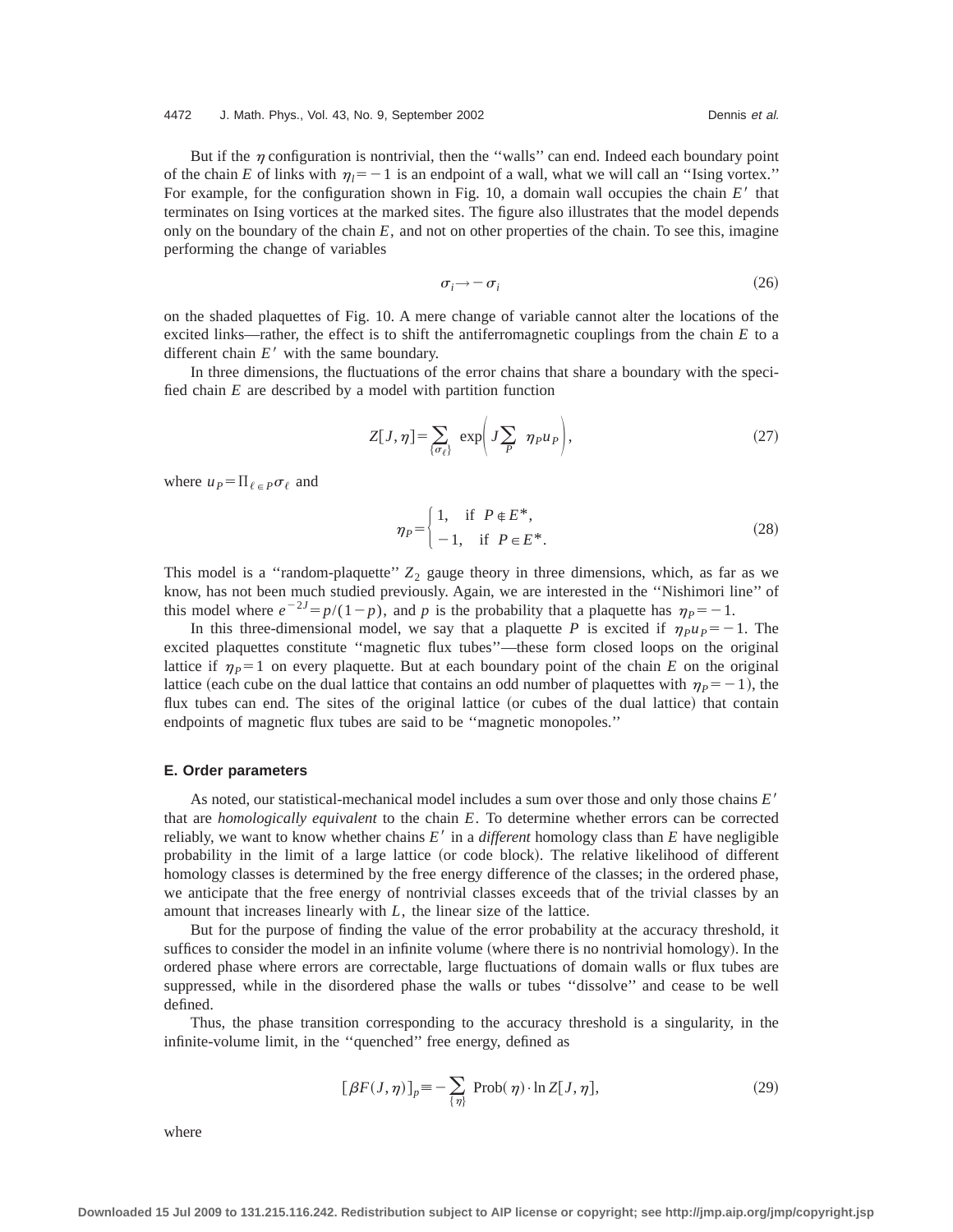J. Math. Phys., Vol. 43, No. 9, September 2002 Topological quantum memory 4473

$$
\text{Prob}(\eta) = \prod_{\ell} (1 - p)^{1 - \eta_{\ell}} p^{\eta_{\ell}} \tag{30}
$$

in two dimensions, or

$$
\text{Prob}(\eta) = \prod_{P} (1 - p)^{1 - \eta_P} p^{\eta_P} \tag{31}
$$

in three dimensions. The term "quenched" signifies that, although the  $\eta$  chains are generated at random, we consider thermal fluctuations with the positions of the vortices or monopoles pinned down. The inverse temperature  $\beta$  is identical to the coupling *J*. We use the notation  $[\cdot]_p$  to indicate an average with respect to the quenched randomness, and we will denote by  $\langle \cdot \rangle_{\beta}$  an average over thermal fluctuations.

There are various ways to describe the phase transition in this system, and to specify an order parameter. For example, in the two-dimensional Ising system, we may consider a ''disorder parameter"  $\Phi(x)$  that inserts a single Ising vortex at a specified position *x*. To define this operator, we must consider either an infinite system or a finite system with a boundary; on the torus, Ising vortices can only be inserted in pairs. But for a system with a boundary, we can consider a domain wall with one end at the boundary and one end in the bulk. In the *ferromagnetic* phase, the cost in free energy of introducing an additional vortex at *x* is proportional to *L*, the distance from *x* to the boundary. Correspondingly we find

$$
[\langle \Phi(x) \rangle_{\beta}]_{p} = 0 \tag{32}
$$

in the limit  $L \rightarrow \infty$ . The disorder parameter vanishes because we cannot introduce an isolated vortex without creating an infinitely long domain wall. In the disordered phase, an additional vortex can be introduced at finite free energy cost, and hence

$$
[\langle \Phi(x) \rangle_{\beta}]_{p} \neq 0. \tag{33}
$$

On the torus, we may consider an operator that inserts not a semi-infinite domain wall terminating on a vortex, but instead a domain wall that winds about a cycle of the torus. Again, in the ferromagnetically ordered phase, the cost in free energy of inserting the domain wall will be proportional to *L*, the minimal length of a cycle. Specifically, in our two-dimensional Ising spin model, consider choosing an  $\eta$ -chain and evaluating the corresponding partition function

$$
Z[J,\eta] = \exp[-\beta F(J,\eta)].
$$
\n(34)

Now choose a set of links *C* of the original lattice that constitute a nontrivial cycle wound around the torus, and replace  $\eta_l \rightarrow -\eta_l$  for the corresponding links of the dual lattice,  $l \in \mathbb{C}^*$ . Evaluate, again, the partition function, obtaining

$$
Z_C[J,\eta] = \exp[-\beta F_C(J,\eta)].\tag{35}
$$

Then the free energy cost of the domain wall is given by

$$
\beta F_C(J,\eta) - \beta F(J,\eta) = -\ln\left(\frac{Z_C[J,\eta]}{Z[J,\eta]}\right). \tag{36}
$$

After averaging over  $\{\eta\}$ , this free energy cost diverges as  $L\rightarrow\infty$  in the ordered phase, and converges to a constant in the disordered phase.

There is also a dual order parameter that vanishes in the disordered phase—the spontaneous magnetization of the Ising spin system. Strictly speaking, the defining property of the nonferromagnetic disordered phase is that spin correlations decay with distance, so that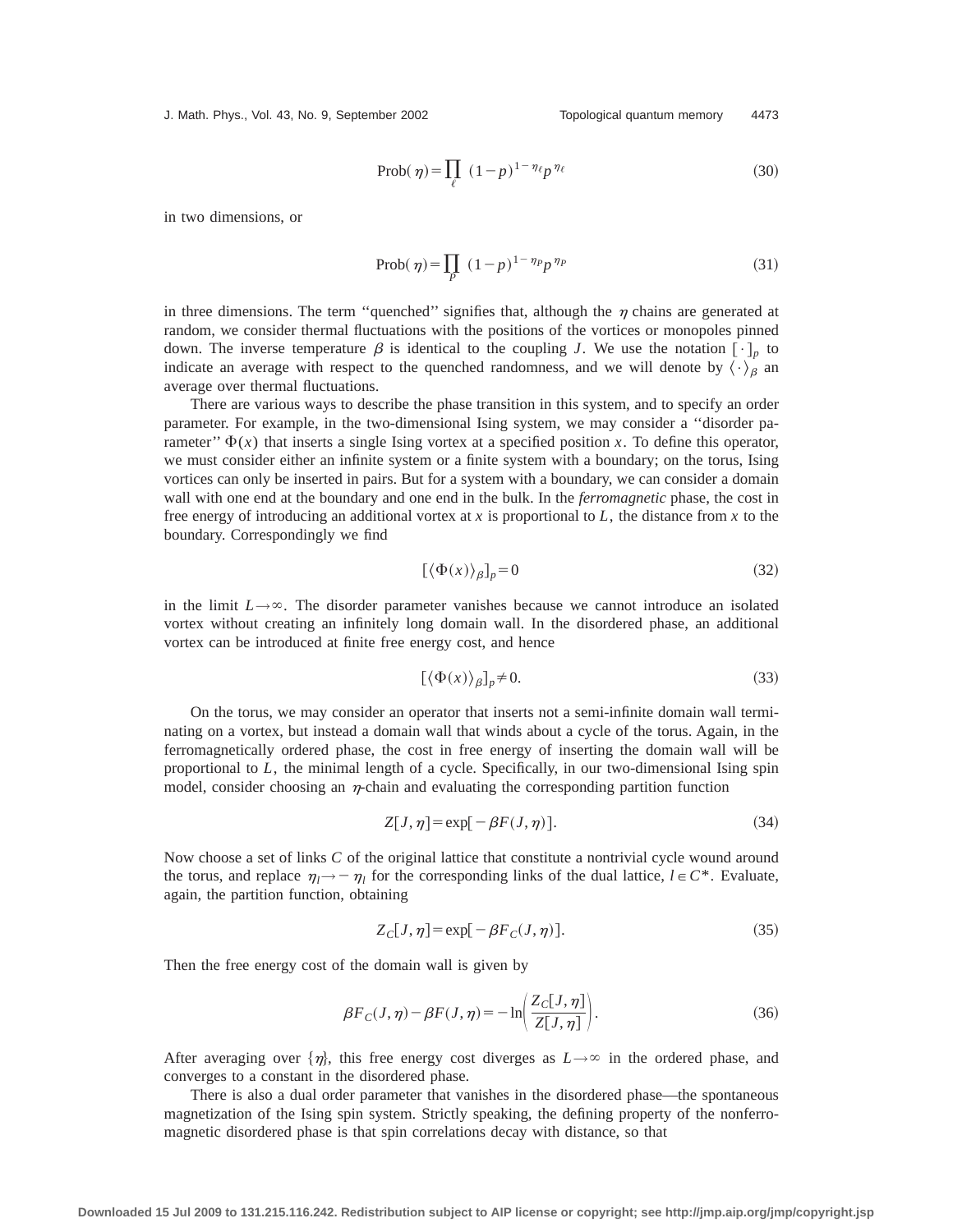4474 J. Math. Phys., Vol. 43, No. 9, September 2002 Dennis et al.

$$
\lim_{r \to \infty} [\langle \sigma_0 \sigma_r \rangle_{\beta}]_p = 0 \tag{37}
$$

in the disordered phase. Correspondingly, the mean squared magnetization per site,

$$
m^2 \equiv N^{-2} \sum_{i,j} \left[ \langle \sigma_i \sigma_j \rangle_{\beta} \right]_p, \tag{38}
$$

where  $i, j$  are summed over all spins and  $N$  is the total number of spins, approaches a nonzero constant as  $N \rightarrow \infty$  in the ordered phase, and approaches zero as a positive power of 1/*N* in the disordered phase.

Similarly in our three-dimensional gauge theory, there is a disorder parameter that inserts a single magnetic monopole, which we may think of as the end of a semi-infinite flux tube. Alternatively, we may consider the free energy cost of inserting a flux tube that wraps around the torus, which is proportional to *L* in the magnetically ordered phase. In the three-dimensional model, the partition function  $Z_C$  *J*,  $\eta$  in the presence of a flux tube wrapped around the nontrivial cycle *C* of the original lattice is obtained by replacing  $\eta_p \rightarrow -\eta_p$  on the plaquettes dual to the links of *C*. The magnetically ordered phase is called a ''Higgs phase'' or a ''superconducting phase.'' The magnetically disordered phase is called a ''confinement phase'' because in this phase introducing an isolated electric charge has a infinite cost in free energy, and electric charges are confined in pairs by electric flux tubes.

An order parameter for the Higgs-confinement transition is the Wilson loop operator

$$
W(C) = \prod_{\ell \in C} \sigma_{\ell} \tag{39}
$$

associated with a closed loop *C* of links on the lattice. This operator can be interpreted as the insertion of a charged particle source whose world line follows the path *C*. In the confinement phase, this world line becomes the boundary of the world sheet of an electric flux tube, so that the free energy cost of inserting the source is proportional to the minimal area of a surface bounded by *C*; that is,

$$
-\ln[\langle W(C)\rangle_{\beta}]_{p} \tag{40}
$$

increases like the area enclosed by the loop *C* in the confinement phase, while in the Higgs phase it increases like the perimeter of  $C$ . [A subtle point is that the relevant Wilson loop operator differs from that considered in Sec. 10 of Ref. 23. In that reference, the Wilson loop was modified so that the ''Dirac strings'' connecting the monopoles would be invisible. But in our case, the Dirac strings have a physical meaning (they comprise the chain  $E$ ) and we are genuinely interested in how far the physical flux tubes (comprising the chain *E'*) fluctuate away from the Dirac strings!

In the case  $q \neq p$ , our gauge theory becomes anisotropic—*p* controls the coupling and the quenched disorder on the timelike plaquettes, while  $q$  controls the coupling and the quenched disorder on the spacelike plaquettes. The tubes of flux in  $E+E'$  will be stretched in the time direction for  $q > p$  and compressed in the time direction for  $q < p$ . Correspondingly, spacelike and timelike Wilson loops will decay at different rates. Still, one expects that (for  $0 < q < \frac{1}{2}$ ) a single phase boundary in the  $p - q$  plane separates the region in which both timelike and spacelike Wilson loops decay exponentially with area (confinement phase) from the region in which both timelike and spacelike Wilson loops decay exponentially with perimeter. In the limit  $q \rightarrow 0$ , flux on the spacelike plaquettes becomes completely suppressed, and the timelike plaquettes on distinct time slices decouple, each described by the two-dimensional spin model described earlier. Similarly, in the limit  $p \rightarrow 0$ , the gauge theory reduces to decoupled one-dimensional spin models extending in the vertical direction, with a critical point at  $q = \frac{1}{2}$ .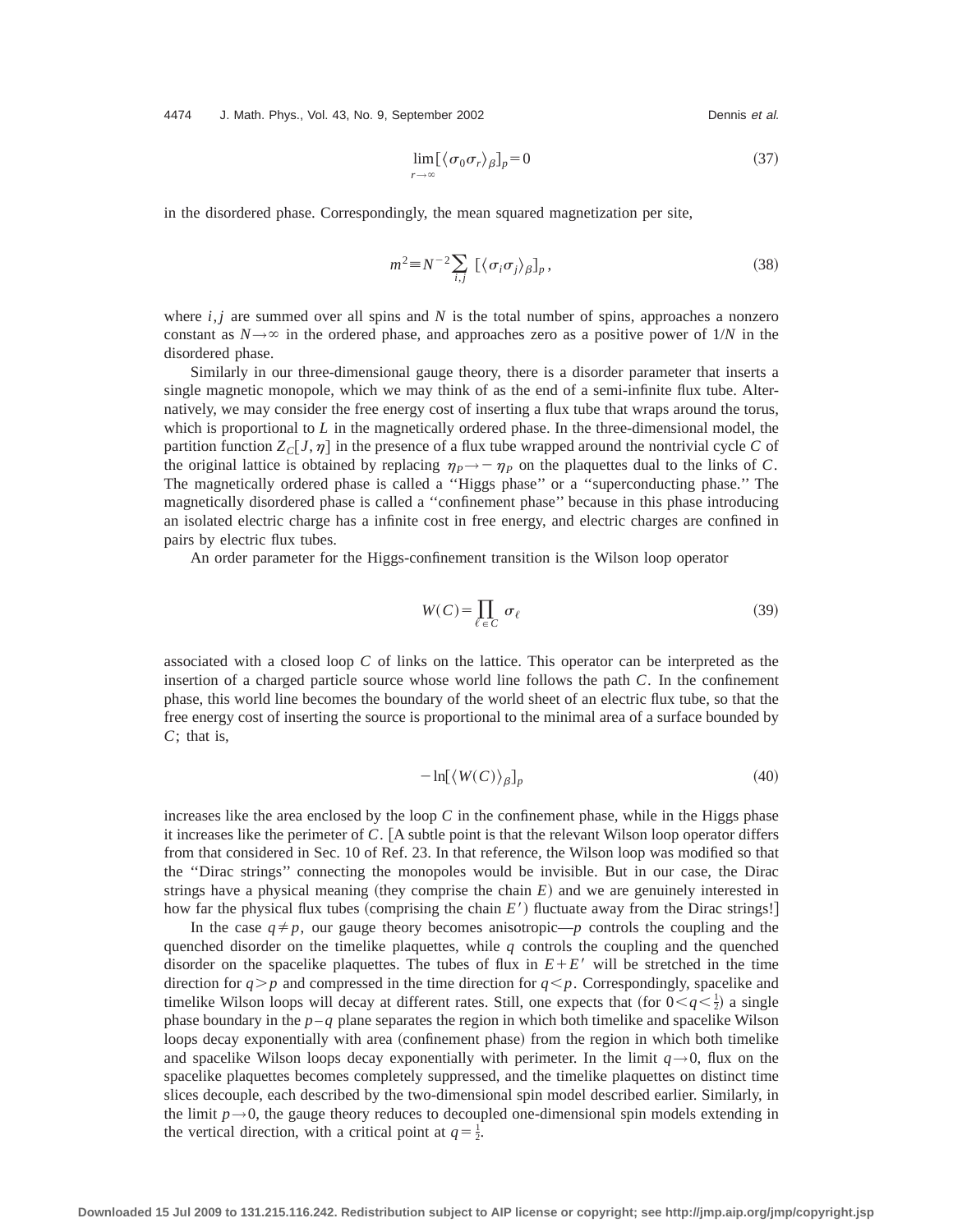## **F. Accuracy threshold**

What accuracy threshold can be achieved by surface codes? We have found that in the case where the syndrome is measured perfectly  $(q=0)$ , the answer is determined by the value of critical point of the two-dimensional random-bond Ising model on the Nishimori line. This value has been determined by numerically evaluating the domain wall free energy; recent studies by Honecker *et al.*<sup>24</sup> and Merz and Chalker<sup>25</sup> find

$$
p_c = 0.1094 \pm 0.0002. \tag{41}
$$

A surface code is a Calderbank–Shor–Steane (CSS) code, meaning that each stabilizer generator is either a tensor product of *X*'s or a tensor product of *Z*'s.<sup>26,27</sup> If *X* errors and *Z* errors each occur with probability *p*, then it is known that CSS codes exist with asymptotic rate  $R = k/n$ (where *n* is the block size and *k* is the number of encoded qubits) such that error recovery will succeed with probability arbitrarily close to one, where

$$
R = 1 - 2H_2(p); \t\t(42)
$$

here  $H_2(p) = -p \log_2 p - (1-p) \log_2(1-p)$  is the binary Shannon entropy. This rate hits zero when *p* has the value

$$
p_c = 0.1100,\t(43)
$$

which marginally agrees with Eq.  $(41)$  within statistical errors. Thus the critical error probability is (at least approximately) the same regardless of whether we allow arbitrary CSS codes or restrict to those with a locally measurable syndrome. This result is analogous to the property that the classical repetition code achieves reliable recovery from bit-flip errors for any error probability  $p<\frac{1}{2}$ , the value for which the Shannon capacity hits zero. Note that Eq. (41) can also be interpreted as a threshold for the quantum repetition code, in the case where the bit-flip error rate and the measurement error rate are equal  $(p=q)$ .

If measurement errors are incorporated, then the accuracy threshold achievable with surface codes is determined by the critical point along the Nishimori line of the three-dimensional  $Z_2$ gauge theory with quenched randomness. In that model the measurement error probability  $q$  (the error weight for vertical links) and the bit-flip probability  $p$  (the error weight for horizontal links) are independent parameters. It seems that numerical studies of this quenched gauge theory have not been done previously, even in the isotropic case; work on this problem is in progress.

Since recovery is more difficult with imperfect syndrome information than with perfect syndrome information, the numerical data on the random-bond Ising model indicate that  $p_c < 0.11$  for any  $q>0$ . For the case  $p=q$ , we will derive the lower bound  $p_c \ge 0.0114$  in Sec. V.

## **G. Free energy versus energy**

In either the two-dimensional model (if  $q=0$ ) or the three-dimensional model (if  $q>0$ ), the critical error probability along the Nishimori line provides a criterion for whether it is possible in principle to perform flawless recovery from errors. In practice, we would have to execute a classical computation, with the measured syndrome as input, to determine how error recovery should proceed. The defects revealed by the syndrome measurement can be brought together to annihilate in several homologically distinct ways; the classical computation determines which of these ''recovery chains'' should be chosen.

We can determine the right homology class by computing the free energy for each homology class, and choosing the one with minimal free energy. In the ordered phase (error probability below threshold) the correct sector will be separated in free energy from other sectors by an amount linear in *L*, the linear size of the lattice.

The computation of the free energy could be performed by, for example, the Monte Carlo method. It should be possible to identify the homology class that minimizes the free energy in a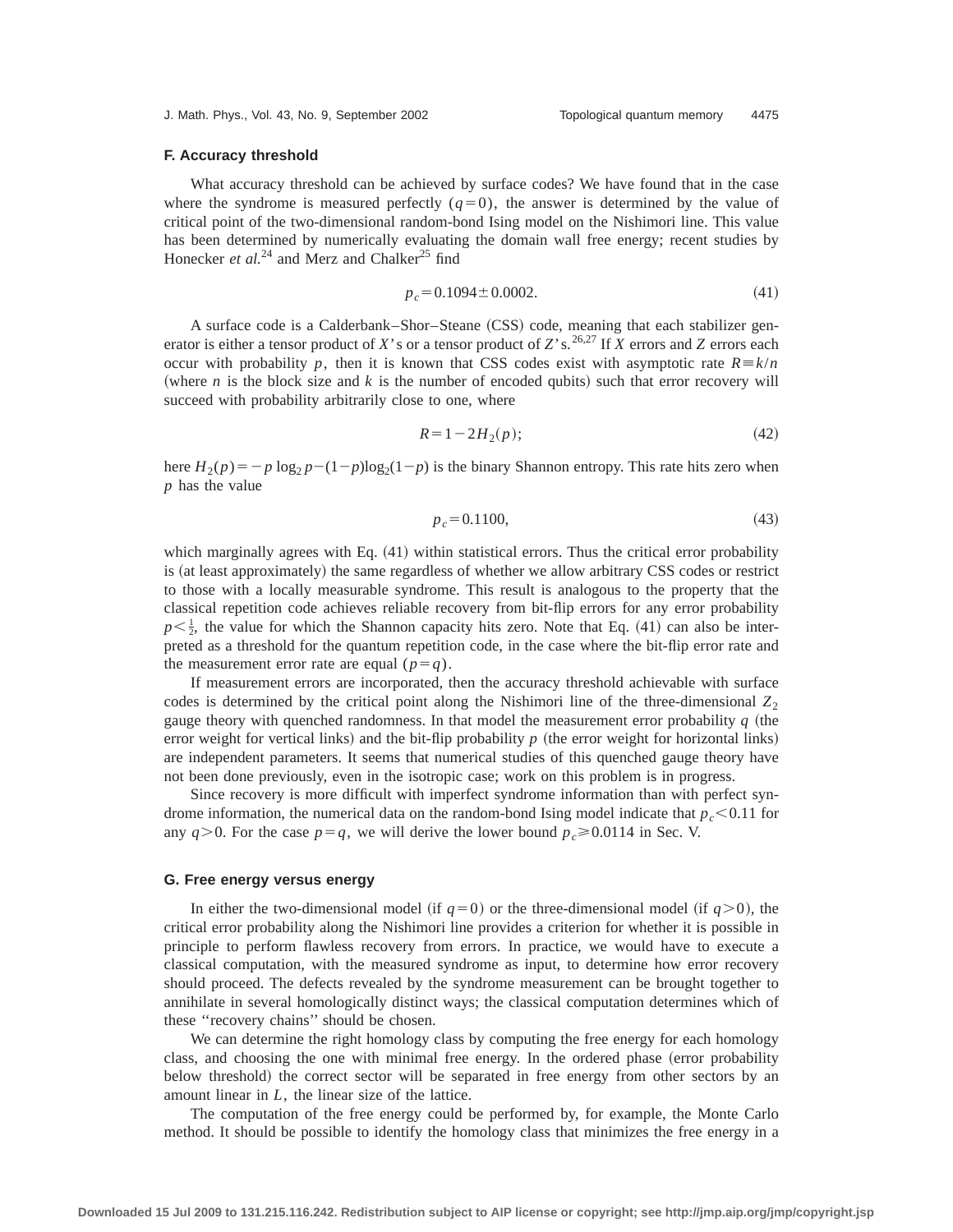

FIG. 11. The phase diagram of the random-bond Ising model, with the temperature  $\beta^{-1}$  on the vertical axis and the probability *p* of an antiferromagnetic bond on the horizontal axis. The solid line is the boundary between the ferromagnetic (ordered) phase and the paramagnetic (disordered) phase. The dotted line is the Nishimori line  $e^{-2\beta} = p/(1-p)$ , which crosses the phase boundary at the Nishimori point *N*. It has been suggested that the phase boundary is *vertical* from the point *N* to the horizontal axis.

time polynomial in *L*, unless the equilibration time of the system is exponentially long. Such a long equilibration time would be associated with spin-glass behavior—the existence of a large number of metastable configurations. In the random-bond Ising model, spin glass behavior is not expected in the ferromagnetically ordered phase corresponding to error probability below threshold. Thus, we expect that in the two-dimensional model the correct recovery procedure can be computed efficiently for any  $p < p_c$ . Similarly, it is also reasonable to expect that, for error probability below threshold, the correct recovery chain can be found efficiently in the threedimensional model that incorporates measurement errors.

In fact, some folklore concerning the random-bond Ising model suggests that we can recover successfully by finding a recovery chain that minimizes *energy* rather than free energy. Nishimori<sup>28</sup> notes that along the Nishimori line, the free energy  $[\beta F(J)]_p$  coincides with the entropy of frustration; that is, the *Shannon entropy* of the distribution of Ising vortices. (He considered the isotropic two-dimensional model, but his argument applies just as well to our three-dimensional gauge theory, or to the anisotropic model with  $q \neq p$ .) Thus, the singularity of the free energy on the Nishimori line can be regarded as a singularity of this Shannon entropy, which is a purely geometrical effect having nothing to do with thermal fluctuations.

On this basis, Nishimori proposed that there is a vertical phase boundary in our model, occurring at a fixed value of *p* for all temperatures below the critical temperature at the Nishimori point, as indicated in Fig. 11; further support for this conclusion was later offered by Kitatani.<sup>29</sup> If this proposal is correct, then the critical error probability can be computed by analyzing the phase transition at zero temperature, where the thermal entropy of the fluctuating chains can be neglected. In other words, in the ordered phase, the chain of minimal energy with the same boundary as the actual error chain will with probability one be in the same homology class as the error chain, in the infinite-volume limit. Ordinarily, minimizing free energy and energy are quite different procedures that give qualitatively distinct results. What might make this case different is that the quenched disorder (the error chain  $E$ ) and the thermal fluctuations (the error chain  $E'$ ) are drawn from the same probability distribution.

Minimizing the energy has advantages. For one, the minimum energy configuration is the minimum weight chain with a specified boundary, which we know can be computed in a time polynomial in *L* using the perfect matching algorithm of Edmonds.<sup>30,31</sup> Kawashima and Rieger<sup>32</sup> computed the energetic cost of introducing a domain wall at zero temperature, and found  $p_c$  $\approx 0.104 \pm 0.001$ . It is debatable whether this result is compatible with the value  $p_c \approx 0.1094$  $\pm$  0.0002 found by Honecker *et al.*<sup>24</sup> and Merz and Chalker<sup>25</sup> at the Nishimori point, but in any case  $p_c$  at zero temperature is reasonably close to  $p_c$  on the Nishimori line.

Minimizing the energy is easier to analyze than minimizing the free energy, and at the very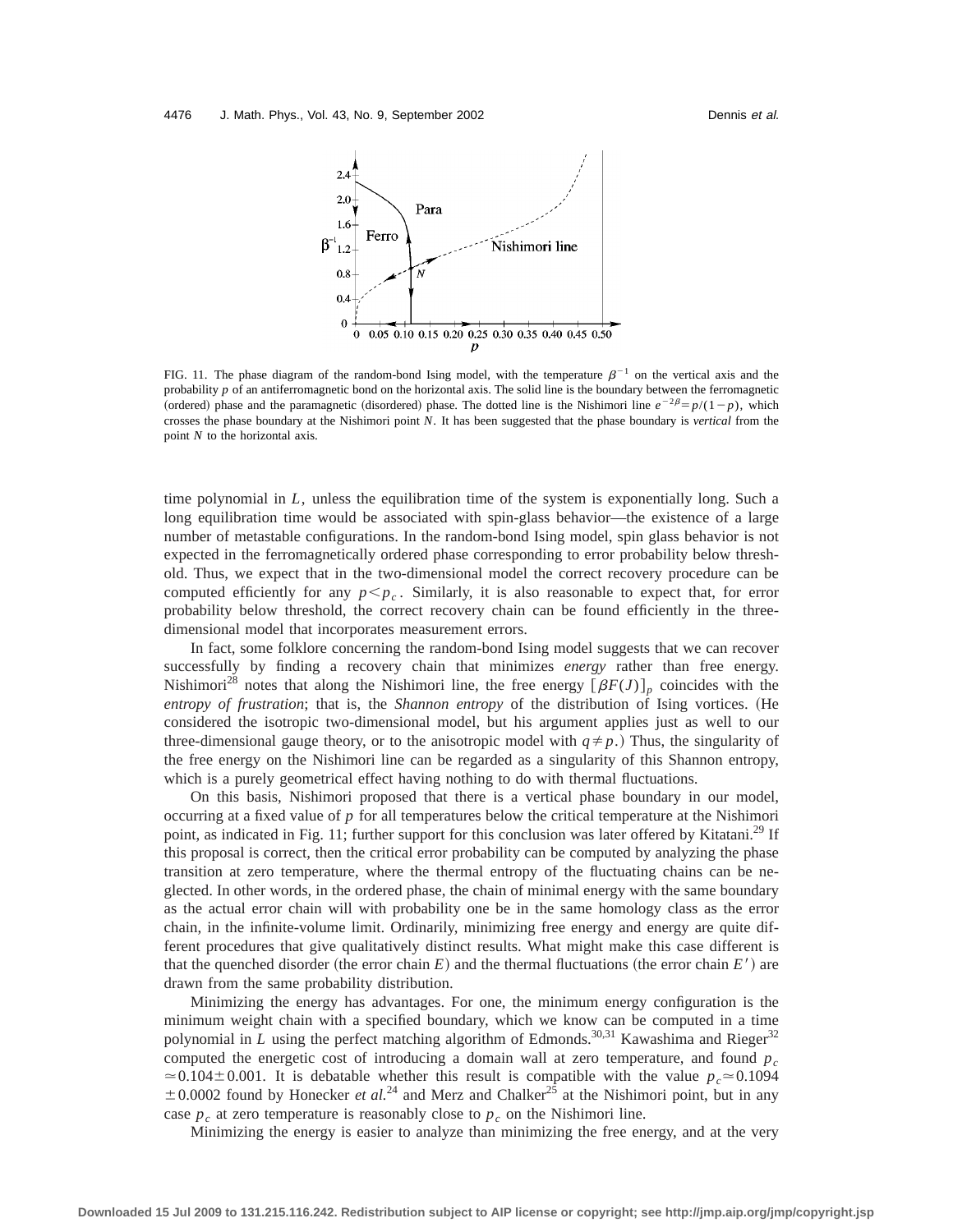least the critical value of *p* at zero temperature provides a *lower bound* on *pc* along the Nishimori line. In Sec. V we will derive a rigorous bound on the accuracy threshold in our error model, by considering the efficacy of the energy minimization procedure in the three-dimensional model.

# **V. CHAINS OF MINIMAL WEIGHT**

#### **A. The most probable world line**

As argued in Sec. IV G, an effective way use the error syndrome in our three-dimensional model is to construct an error chain that has the minimal "energy"—that is, we select from among all error chains that have the same boundary as the syndrome chain  $S$ , the single chain  $E_{\text{min}}$  that has the highest probability. In this section, we will study the efficacy of this procedure, and so obtain a lower bound on the accuracy threshold for quantum storage.

An error chain  $E$  with  $H$  horizontal links and  $V$  vertical links occurs with probability (aside from an overall normalization)

$$
\left(\frac{p}{1-p}\right)^H \left(\frac{q}{1-q}\right)^V,\tag{44}
$$

where  $p$  is the qubit error probability and  $q$  is the measurement error probability. Thus we choose  $E_{\text{min}}$  to be the chain with

$$
\partial E_{\min} = \partial S \tag{45}
$$

that has the *minimal* value of

$$
H \cdot \log\left(\frac{1-p}{p}\right) + V \cdot \log\left(\frac{1-q}{q}\right);\tag{46}
$$

we minimize the effective length (number of links) of the chain, but with horizontal and vertical links given different linear weights for  $p \neq q$ . If the minimal chain is not unique, one of the minimal chains is selected randomly.

Given the measured syndrome, and hence its boundary  $\partial S$ , the minimal chain  $E_{\text{min}}$  can be determined on a classical computer, using standard algorithms, in a time bounded by a polynomial of the number of lattice sites.<sup>30,31</sup> If  $p$  and  $q$  are small, so that the lattice is sparsely populated by the sites contained in  $\partial S$ , this algorithm typically runs quite quickly. We assume this classical computation can be performed instantaneously and flawlessly.

#### **B. A bound on chain probabilities**

Recovery succeeds if our hypothesis  $E_{\text{min}}$  is homologically equivalent to the actual error chain *E* that generated the syndrome chain *S*, and fails otherwise. Hence, we wish to bound the likelihood of homologically nontrivial paths appearing in  $E + E_{min}$ .

Consider a particular cycle on our space–time lattice (or in fact any connected path, whether or not the path is closed). Suppose that this path contains  $H$  horizontal links and  $V$  vertical links. How likely is it that  $E + E_{min}$  contains this particular set of links?

For our particular path with *H* horizontal links and *V* vertical links, let  $H_m$ ,  $V_m$  be the number of those links contained in  $E_{\text{min}}$ , and let  $H_e$ ,  $V_e$  be the number of those links contained in *E* (cf. Fig. 12). These quantities obey the relations

$$
H_m + H_e \ge H, \quad V_m + V_e \ge V,\tag{47}
$$

and so it follows that

$$
\left(\frac{p}{1-p}\right)^{H_m} \left(\frac{q}{1-q}\right)^{V_m} \cdot \left(\frac{p}{1-p}\right)^{H_e} \left(\frac{q}{1-q}\right)^{V_e} \leq \left(\frac{p}{1-p}\right)^{H} \left(\frac{q}{1-q}\right)^{V}.
$$
\n(48)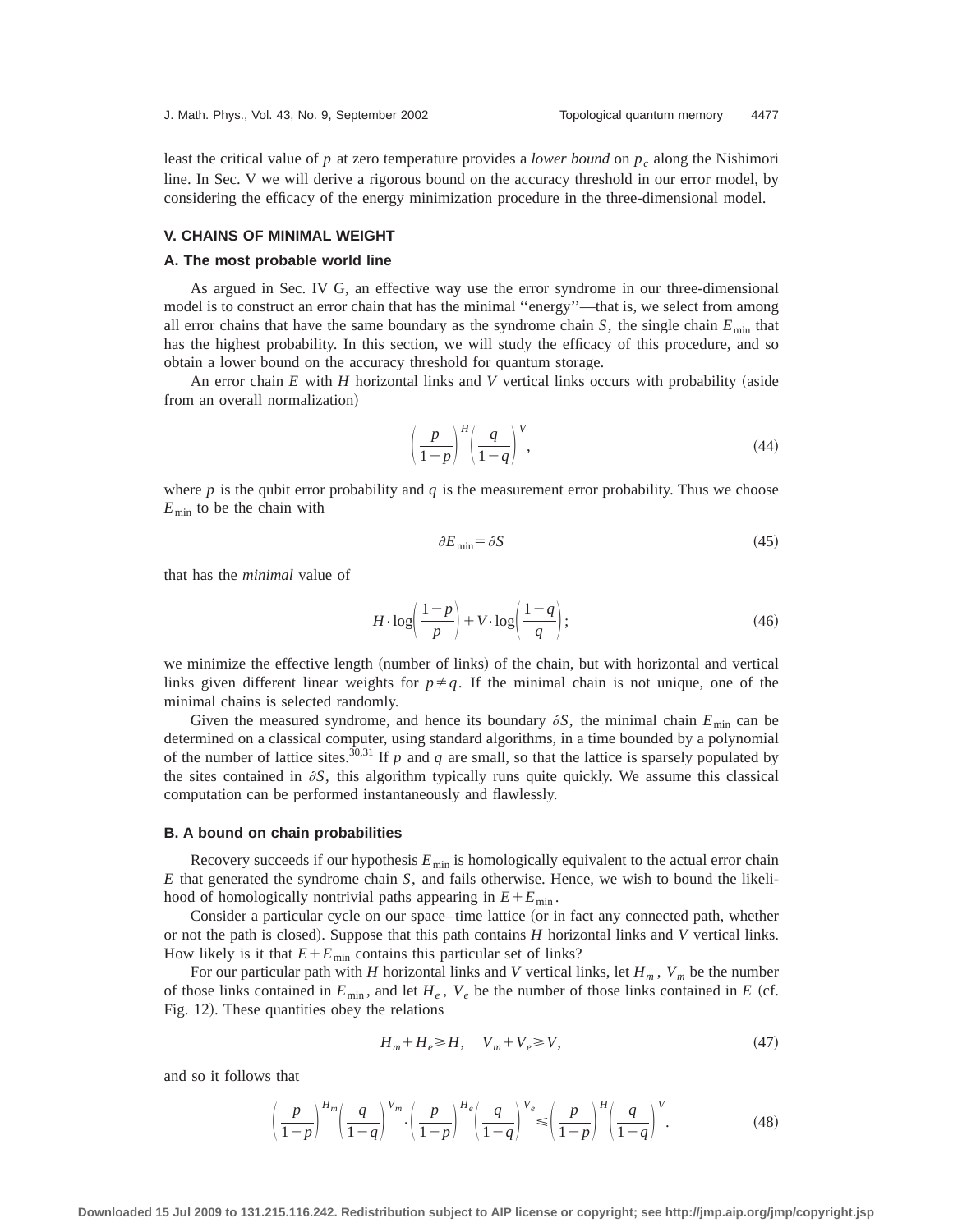

FIG. 12. The error chain *E* (darkly shaded) and one possible choice for the chain  $E_{\text{min}}$  (lightly shaded), illustrated for a  $6\times6$  torus in two dimensions. In this case  $E+E_{\text{min}}$  contains a homologically nontrivial cycle of length 8, which contains  $H_e$ =4 links of *E* and  $H_m$ =4 links of  $E_{min}$ .

Furthermore, our procedure for constructing  $E_{\text{min}}$  ensures that

$$
\left(\frac{p}{1-p}\right)^{H_e} \left(\frac{q}{1-q}\right)^{V_e} \leqslant \left(\frac{p}{1-p}\right)^{H_m} \left(\frac{q}{1-q}\right)^{V_m}.
$$
\n(49)

This must be so because the  $e$  links and the  $m$  links share the same boundary; were Eq.  $(49)$  not satisfied, we could replace the  $m$  links in  $E_{\text{min}}$  by the  $e$  links and thereby increase the value of  $[p/(1-p)]^{H_m} [q/(1-q)]^{V_m}$ . Combining the inequalities (48) and (49) we obtain

$$
\left(\frac{p}{1-p}\right)^{H_e} \left(\frac{q}{1-q}\right)^{V_e} \leqslant \left[\left(\frac{p}{1-p}\right)^H \left(\frac{q}{1-q}\right)^{V}\right]^{1/2}.
$$
\n
$$
(50)
$$

What can we say about the probability  $Prob(H, V)$  that a particular connected path with  $(H, V)$ horizontal and vertical links is contained in  $E + E_{min}$ ? There are altogether  $2^{H+V}$  ways to distribute errors (links contained in  $E$ ) at locations on the specified chain—each link either has an error or not. And once the error locations are specified, the probability for errors to occur at those particular locations is

$$
p^{H_e}(1-p)^{H-H_e}q^{V_e}(1-q)^{V-V_e} = (1-p)^H(1-q)^V \left(\frac{p}{1-p}\right)^{H_e} \left(\frac{q}{1-q}\right)^{V_e}.\tag{51}
$$

But with those chosen error locations, the cycle can be in  $E + E_{min}$  only if Eq. (50) is satisfied. Combining these observations, we conclude that

$$
\text{Prob}(H, V) \le 2^{H+V} (\tilde{p}^H \tilde{q}^V)^{1/2},\tag{52}
$$

where

$$
\tilde{p} = p(1-p), \quad \tilde{q} = q(1-q). \tag{53}
$$

We can now bound the probability that  $E + E_{\text{min}}$  contains any connected path with  $(H, V)$  links (whether an open path or a cycle) by counting such paths. We may think of the path as a walk on the lattice (in the case of a cycle we randomly choose a point on the cycle where the walk begins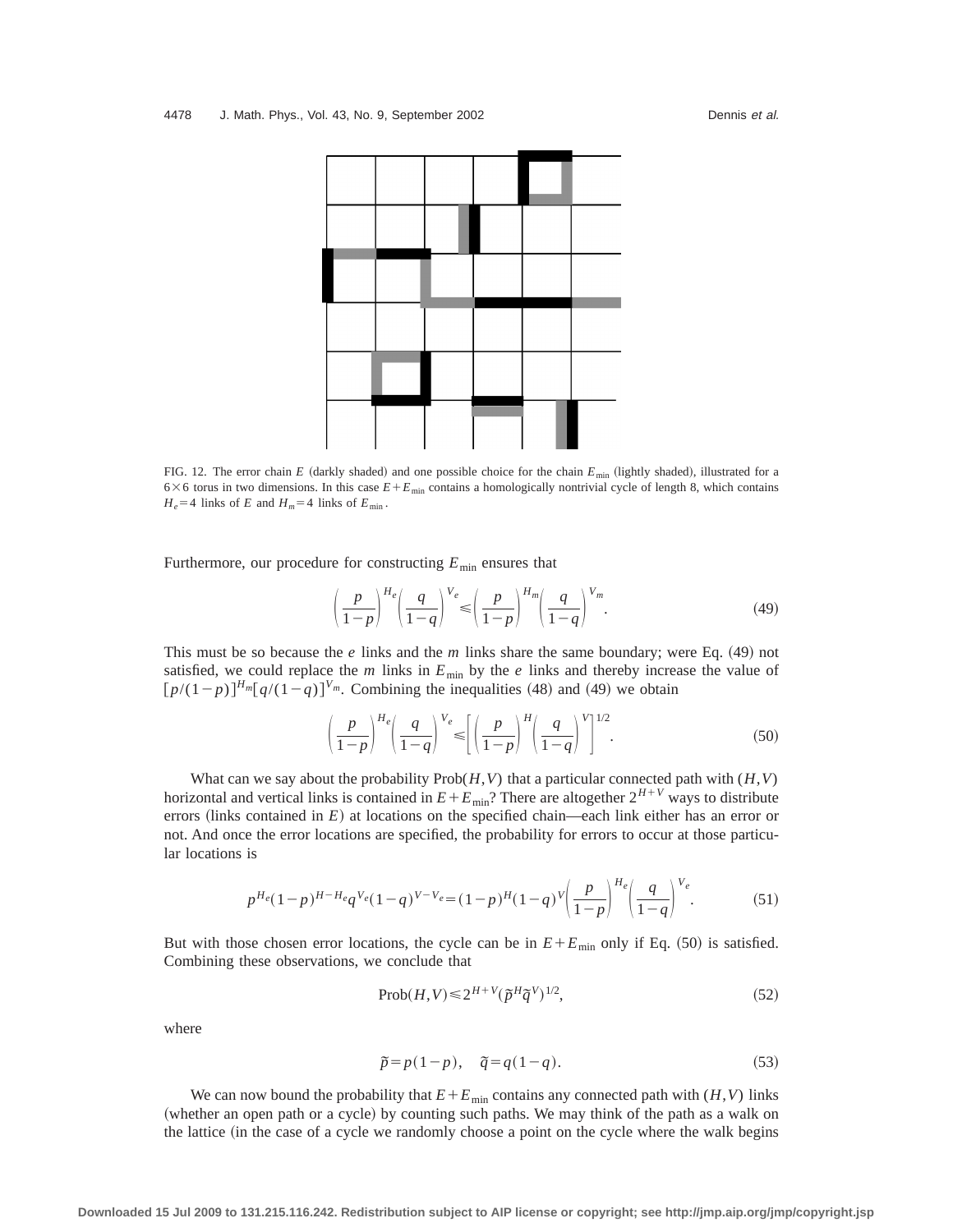and ends). Actually, our primary interest is not in how long the walk is (how many links it contains), but rather in how far it wanders—in particular we are interested in whether a closed walk is homologically nontrivial. The walks associated with connected chains of errors visit any given *link* at most once, but it will suffice to restrict the walks further, to be *self-avoiding walks* (SAWs)—those that visit any given *site* at most once (or in the case of a cycle, revisit only the point where the walk starts and ends). This restriction proves adequate for our purposes, because given any open error walk that connects two sites, we can always obtain a SAW by eliminating some closed loops of links from that walk. Similarly, given any homologically nontrivial closed walk, we can obtain a closed SAW (a *self-avoiding polygon*, or SAP) by eliminating some links.

If we wish to consider the probability of an error per unit time in the encoded state, we may confine our attention to SAWs that lie between two time slices separated by the finite time  $T$ . [In fact, we will explain in Sec. VI why we can safely assume that  $T = O(L)$ . Such a SAW can begin at any one of  $L^2 \tcdot T$  lattice sites of our three-dimensional lattice (and in the case of a SAP, we may arbitrarily select one site that it visits as its "starting point.") If  $n_{SAP}(H, V)$  denotes the number of SAPs with  $(H, V)$  links and a specified starting site, then the probability Prob<sub>SAP</sub> $(H, V)$  that *E*  $+E_{\text{min}}$  contains any SAP with  $(H, V)$  links satisfies

$$
\text{Prob}_{\text{SAP}}(H, V) \le L^2 T \cdot n_{\text{SAP}}(H, V) \cdot 2^{H+V} (\tilde{p}^H \tilde{q}^V)^{1/2}.
$$
 (54)

The upper bound Eq.  $(54)$  will be the foundation of the results that follow.

The encoded quantum information is damaged if  $E + E_{min}$  contains homologically nontrivial paths. At a minimum, the homologically nontrivial (self-avoiding) path must contain at least *L* horizontal links. Hence we can bound the failure probability as

$$
\text{Prob}_{\text{fail}} \leq \sum_{V} \sum_{H \geq L} \text{Prob}_{\text{SAP}}(H, V) \leq L^2 T \sum_{V} \sum_{H \geq L} n_{\text{SAP}}(H, V) \cdot (4\tilde{\rho})^{H/2} (4\tilde{q})^{V/2}.
$$
 (55)

#### **C. Counting anisotropic self-avoiding walks**

We will obtain bounds on the accuracy threshold for reliable quantum storage with toric codes by establishing conditions under which the upper bound Eq. (55) rapidly approaches zero as *L* gets large. For this analysis, we will need bounds on the number of self-avoiding polygons with a specified number of horizontal and vertical links.

One such bound is obtained if we ignore the distinction between horizontal and vertical links. The first step of a SAP on a simple (hyper)cubic lattice in  $d$  dimensions can be chosen in any of 2*d* directions, and each subsequent step in at most  $2d-1$  directions, so for walks containing a total of  $\ell$  links we obtain

$$
n_{\text{SAP}}^{(d)}(\ell) \le 2d(2d-1)^{\ell-1}, \quad d \text{ dimensions.} \tag{56}
$$

Some tighter bounds are known<sup>33,34</sup> in the cases  $d=2,3$ :

$$
n_{\text{SAP}}^{(2)}(\ell) \le P_2(\ell) (\mu_2)^{\ell}, \quad \mu_2 \approx 2.638,\tag{57}
$$

and

$$
n_{\text{SAP}}^{(3)}(\ell) \le P_3(\ell)(\mu_3)^{\ell}, \quad \mu_3 \approx 4.684,\tag{58}
$$

where  $P_{2,3}(\ell)$  are polynomials.

Since a SAP with *H* horizontal and *V* vertical links has  $\ell = H + V$  total links, we may invoke Eq.  $(58)$  together with Eq.  $(55)$  to obtain

$$
\text{Prob}_{\text{fail}} \leq L^2 T \sum_{V} \sum_{H \geq L} P_3(H+V) \cdot (4\mu_3^2 \ \tilde{p})^{H/2} (4\mu_3^2 \ \tilde{q})^{V/2}.
$$
 (59)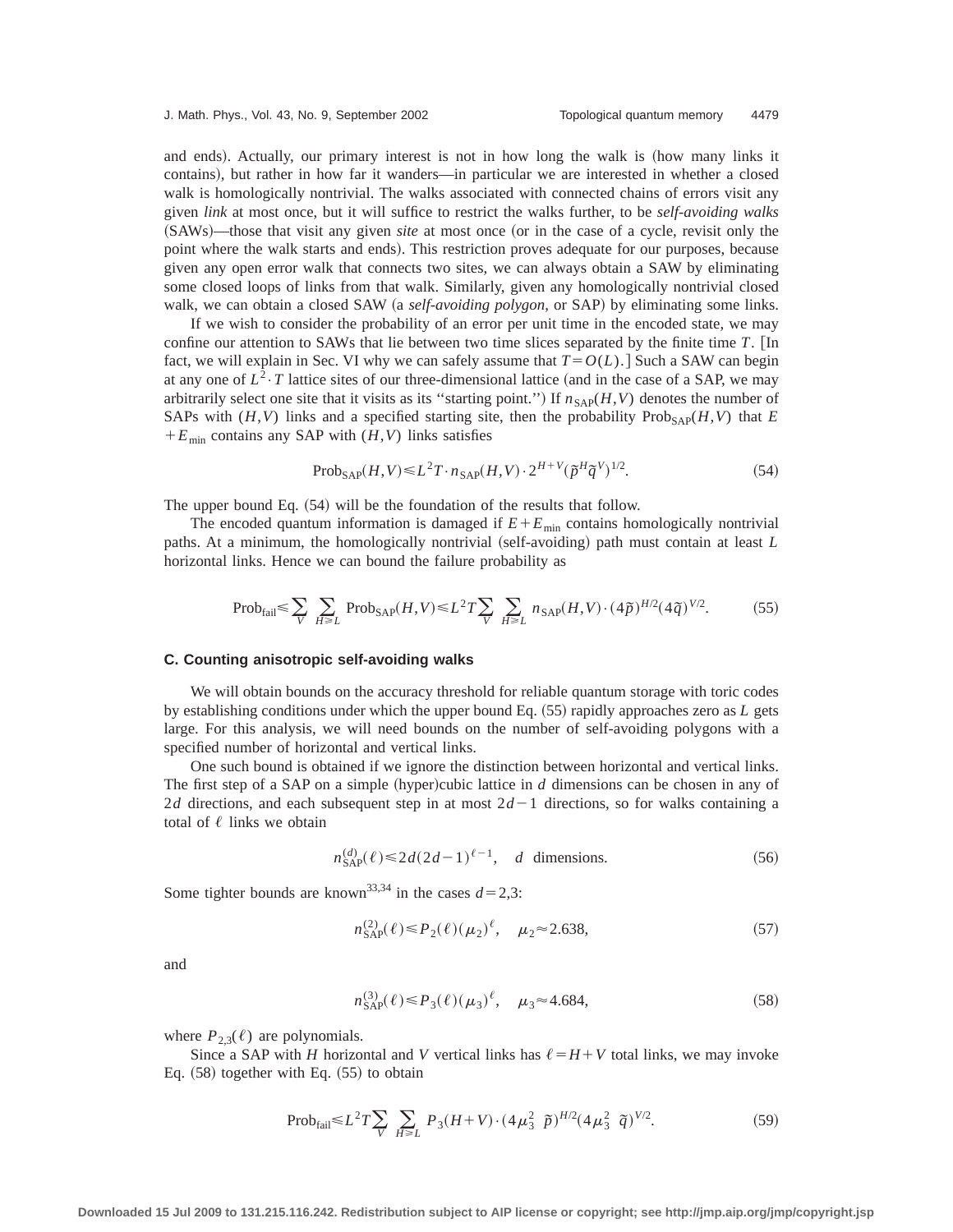Provided that

$$
\tilde{p} < (4\mu_3^2)^{-1}, \quad \tilde{q} < (4\mu_3^2)^{-1}, \tag{60}
$$

we have

$$
(4\mu_3^2 \ \tilde{p})^{H/2} \cdot (4\mu_3^2 \ \tilde{q})^{V/2} \leq (4\mu_3^2 \ \tilde{p})^{L/2} \tag{61}
$$

for every term appearing in the sum. Since there are altogether  $2L^2T$  horizontal links and  $L^2T$ vertical links on the lattice, the sum over  $H, V$  surely can have at most  $2L^4T^2$  terms, so that

$$
Prob_{\text{fail}} < Q_3(L, T) \cdot (4\,\mu_3^2 \ \ \tilde{p})^{L/2},\tag{62}
$$

where  $Q_3(L,T)$  is a polynomial. To ensure that quantum information can be stored with arbitrarily good reliability, it will suffice that  $Prob<sub>fail</sub>$  becomes arbitrarily small as *L* gets large (with *T* increasing no faster than a polynomial of  $L$ ). Thus Eq.  $(60)$  is sufficient for reliable quantum storage. Numerically, the accuracy threshold is surely attained provided that

$$
\tilde{p}, \tilde{q} < (87.8)^{-1} = 0.0113,\tag{63}
$$

or

$$
p, q \le 0.0114. \tag{64}
$$

Not only does Eq.  $(62)$  establish a lower bound on the accuracy threshold, it also shows that, below threshold, the failure probability decreases exponentially with *L*, the square root of the block size of the surface code.

Equation (64) bounds the accuracy threshold in the case  $p=q$ , where the sum in Eq. (55) is dominated by isotropic walks with  $V \sim H/2$ . But for  $q \le 0.0114$ , higher values of p can be tolerated, and for  $q > 0.0114$ , there is still a threshold, but the condition on p is more stringent. To obtain stronger results than Eq.  $(64)$  from Eq.  $(55)$ , we need better ways to count anisotropic walks, with a specified ratio of *V* to *H*.

One other easy case is the  $q \rightarrow 0$  limit (perfect syndrome measurement), where the only walks that contribute are two-dimensional SAPs confined to a single time slice. Then we have

$$
Prob_{\text{fail}} < Q_2(L,T) \cdot (4\mu_2^2 \ \tilde{p})^{L/2} \tag{65}
$$

[where  $Q_2(L,T)$  is a polynomial] provided that

$$
\tilde{p} = p(1-p) < (4\mu_2^2)^{-1} \approx (27.8)^{-1} = 0.0359,\tag{66}
$$

or

$$
p < 0.0373; \tag{67}
$$

the threshold value of  $p$  can be relaxed to at least  $0.0373$  in the case where syndrome measurements are always accurate.

This estimate of  $p_c$  is considerably smaller than the value  $p_c \approx 0.1094 \pm 0.0002$  quoted in Sec. IV F, obtained from the critical behavior of the random-bond Ising model. That discrepancy is not a surprise, considering the crudeness of our arguments in this section. If one accepts the results of the numerical studies of the random-bond Ising model, and Nishimori's argument that the phase boundary of the model is vertical, then apparently constructing the minimum weight chain is a more effective procedure than our bound indicates.

One possible way to treat the case  $q \neq p$  would be to exploit an observation due to de Gennes,<sup>35</sup> which relates the counting of SAPs to the partition function of a classical  $O(N)$  spin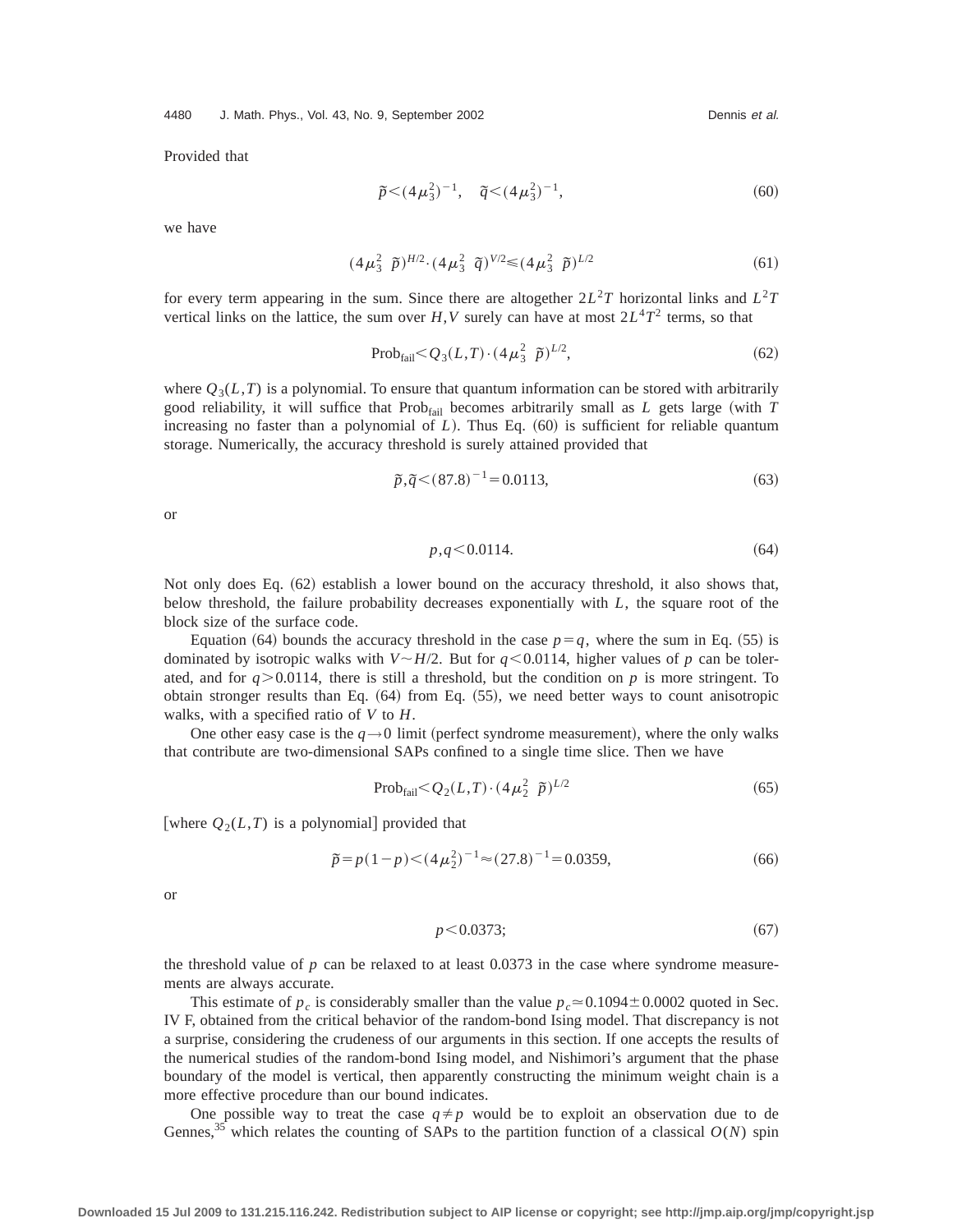model in the limit  $N \rightarrow 0$ . This spin model is anisotropic, with nearest-neighbor couplings  $J_H$  on horizontal links and  $J_V$  on vertical links, and its (suitably rescaled) free energy density has the high-temperature expansion

$$
f(J_H, J_V) = \sum_{H, V} n_{\text{SAP}}(H, V) (J_H)^H (J_V)^V.
$$
 (68)

This expansion converges in the disordered phase of the spin system, but diverges in the magnetically ordered phase. Thus, the phase boundary of the spin system in the  $J_H - J_V$  plane can be translated into an upper bound on the storage accuracy threshold in the  $p - q$  plane, through the relations

$$
\tilde{p} = J_H^2 / 4, \quad \tilde{q} = J_V^2 / 4,\tag{69}
$$

obtained by comparing Eqs.  $(68)$  and  $(55)$ .

To bound the failure probability for a planar code rather than the toric code, we should count the ''relative polygons'' that stretch from one edge of the lattice to the opposite edge. This change has no effect on the estimate of the threshold.

## **VI. ERROR CORRECTION FOR A FINITE TIME INTERVAL**

In estimating the threshold for reliable *storage* of encoded quantum information, we have found it convenient to imagine that we perform error syndrome measurement forever, without any beginning or end. Thus  $S + E$  is a cycle (where *S* is the syndrome chain and *E* is the error chain) containing the closed world lines of the defects. Though some of these world lines may be homologically nontrivial, resulting in damage to the encoded qubits, we can recover from the damage successfully if the chain  $S + E'$  (where *E'* is our estimated error chain) is homologically equivalent to  $S + E$ . The analysis is simplified because we need to consider only the errors that have arisen during preceding rounds of syndrome measurement, and need not consider any preexisting errors that were present when the round of error correction began.

However, if we wish to perform a *computation* acting on encoded toric blocks, life will not be so simple. In our analysis of the storage threshold, we have assumed that the complete syndrome history of an encoded block is known. But when two blocks interact with one another in the execution of a quantum gate, the defects in each block may propagate to the other block. Then to assemble a complete history of the defects in any given block, we would need to take into account the measured syndrome of all the blocks in the ''causal past'' of the block in question. In principle this is possible. But in practice, the required classical computation would be far too complex to perform efficiently—in *T* parallelized time steps, with two-qubit gates acting in each step, it is conceivable that defects from as many as 2*<sup>T</sup>* different blocks could propagate to a given block. Hence, if we wish to compute fault-tolerantly using toric codes, we will need to intervene and perform recovery repeatedly. Since the syndrome measurement is imperfect and the defect positions cannot be precisely determined, errors left over from one round of error correction may cause problems in subsequent rounds.

Intuitively, it should not be necessary to store syndrome information for a very long period to recover successfully, because correlations decay exponentially with time in our statisticalmechanical model. To take advantage of this property, we must modify our recovery procedure.

## **A. Minimal-weight chains**

Consider performing syndrome measurement *T* times in succession (starting at time  $t=0$ ), generating syndrome chain *S* and error chain *E*. Let the error chain *E* contain any qubit errors that were already present when the syndrome measurements began. Then the chain  $S+E$  consisting of all defect world lines contains both closed loops and open paths that end on the final time slice—we say that  $S+E$  is closed relative to the final time slice, or  $\partial_{rel}(S+E)=0$ . The open connected paths contained in  $S + E$  are of two types: pairs of defects created prior to  $t = 0$  that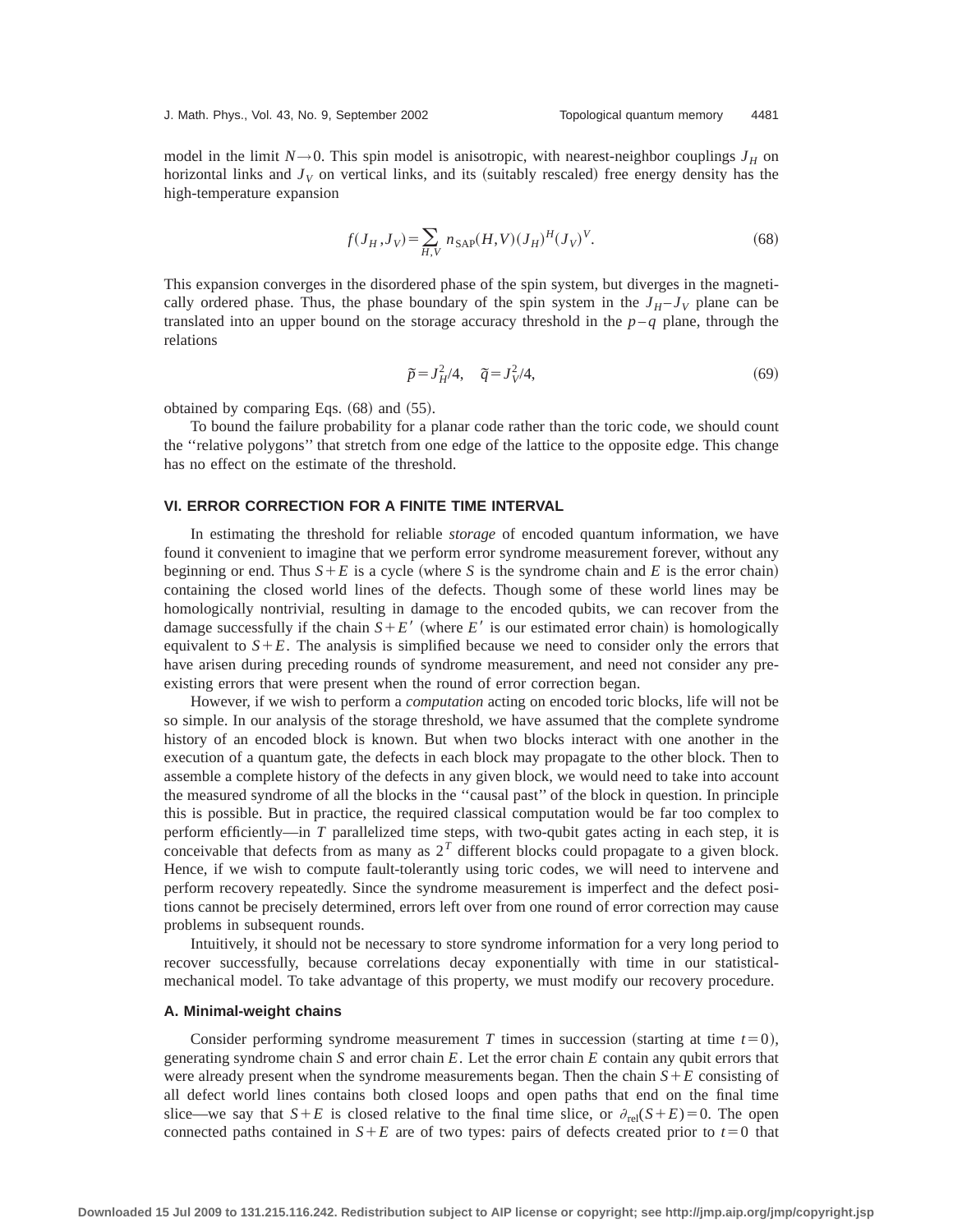have persisted until  $t=T$  (if the world line contains links on the initial time slice), and pairs of defects created after  $t=0$  that have persisted until  $t=T$  (if the world line contains no links on the initial slice).

The syndrome *S* could have been caused by any error chain *E'* with the same *relative* boundary as  $E$ . To reconstruct the world lines, we should choose an  $E'$  that is likely given the observed *S*. A reasonable procedure is to choose the chain *E'* with  $\partial_{rel}E' = \partial_{rel}S$  that minimizes the weight Eq.  $(46)$ .

The chain  $S + E'$  can be projected onto the final time slice—the projected chain  $\Pi(S + E')$ contains those and only those horizonal links that are contained in  $S + E'$  on an odd number of time slices. Of course, *E'* has the same projection as  $S + E'$ ; the syndrome chain *S* contains only vertical links so that its projection is trivial. The projection  $\Pi(E')$  is our hypothesis about which links have errors on the final time slice. After  $\Pi(E')$  is constructed, we may perform *X*'s or *Z*'s on these links to compensate for the presumed damage. Note that, to construct  $E'$ , we do not need to store all of *S* in our (classical) memory—only the relative boundary of *S* is needed.

Actually, any homologically trivial closed loops in  $\Pi(E')$  are harmless and can be safely ignored. Each homologically nontrivial world line modifies the encoded information by the logical operation  $\bar{X}$  or  $\bar{Z}$ . Thus, after the hypothetical closed world lines are reconstructed, we may compensate for the homologically nontrivial closed loops by applying  $\bar{X}$  and/or  $\bar{Z}$  as needed. Projecting the open world lines in *E'* onto the final time slice produces a pairing of the presumed positions of surviving defects on the final slice. These defects are removed by performing *Z*'s or *X*'s along a path connecting the pair that is homologically equivalent to the projected chain that connects them. Thus, this recovery step in effect brings the paired defects together to annihilate harmlessly.

Of course, our hypothesis  $E'$  will not necessarily agree exactly with the actual error chain  $E$ . Thus  $E+E'$  contains open chains bounded by the final time slice. Where these open chains meet the final time slice, defects remain that our recovery procedure has failed to remove.

## **B. Overlapping recovery method**

The procedure of constructing the minimal-weight chain  $E'$  with the same *relative* boundary as *S* is not as effective as the procedure in which we continue to measure the syndrome forever. In the latter case, we are in effect blessed with additional information about where monopoles will appear in the future, at times later than *T*, and that additional information allows us to make a more accurate hypothesis about the defect world lines. However, we can do nearly as well if we use a procedure that stores the syndrome history for only a finite time, if we recognize that the older syndrome is more trustworthy than the more recent syndrome. In our statistical physics model, the fluctuating closed loops in  $E + E'$  do not grow indefinitely large in either space or in time. Therefore, we can reconstruct an  $E'$  that is homologically equivalent to  $E$  quasilocally in *time*—to pair up the monopoles in the vicinity of a given time slice, we do not need to know the error syndrome at times that are much earlier or much later.

So, for example, imagine measuring the syndrome  $2T$  times in succession (starting at time  $t=0$ ), and then constructing *E*<sup>8</sup> with the same relative boundary as *S*. The chain *E*<sup>8</sup> can be split into two disjoint subchains, as indicated in Fig. 13. The first part consists of all connected chains that terminate on two monopoles, where both monopoles lie in the time interval  $0 \le t \le T$ ; call this part  $E'_{old}$ . The rest of  $E'$  we call  $E'_{keep}$ . To recover, we flip the links in the projection  $\Pi(E'_{old})$ , after which we may erase from memory our record of the monopoles connected by  $E'_{old}$ ; only  $E'_{\text{keep}}$  (indeed only the relative boundary of  $E'_{\text{keep}}$ ) will be needed to perform the next recovery step.

In the next step we measure the syndrome another *T* times in succession, from  $t=2T$  to *t*  $=3T-1$ . Then we choose our new E' to be the minimal-weight chain whose boundary relative to the new final time slice is the union of the relative boundary of *S* in the interval  $2T \le t \le 3T$  and the relative boundary of  $E'_{\text{keep}}$  left over from previous rounds of error correction. We call this procedure the ''overlapping recovery method'' because the minimal-weight chains that are constructed in successive steps occupy overlapping regions of space–time.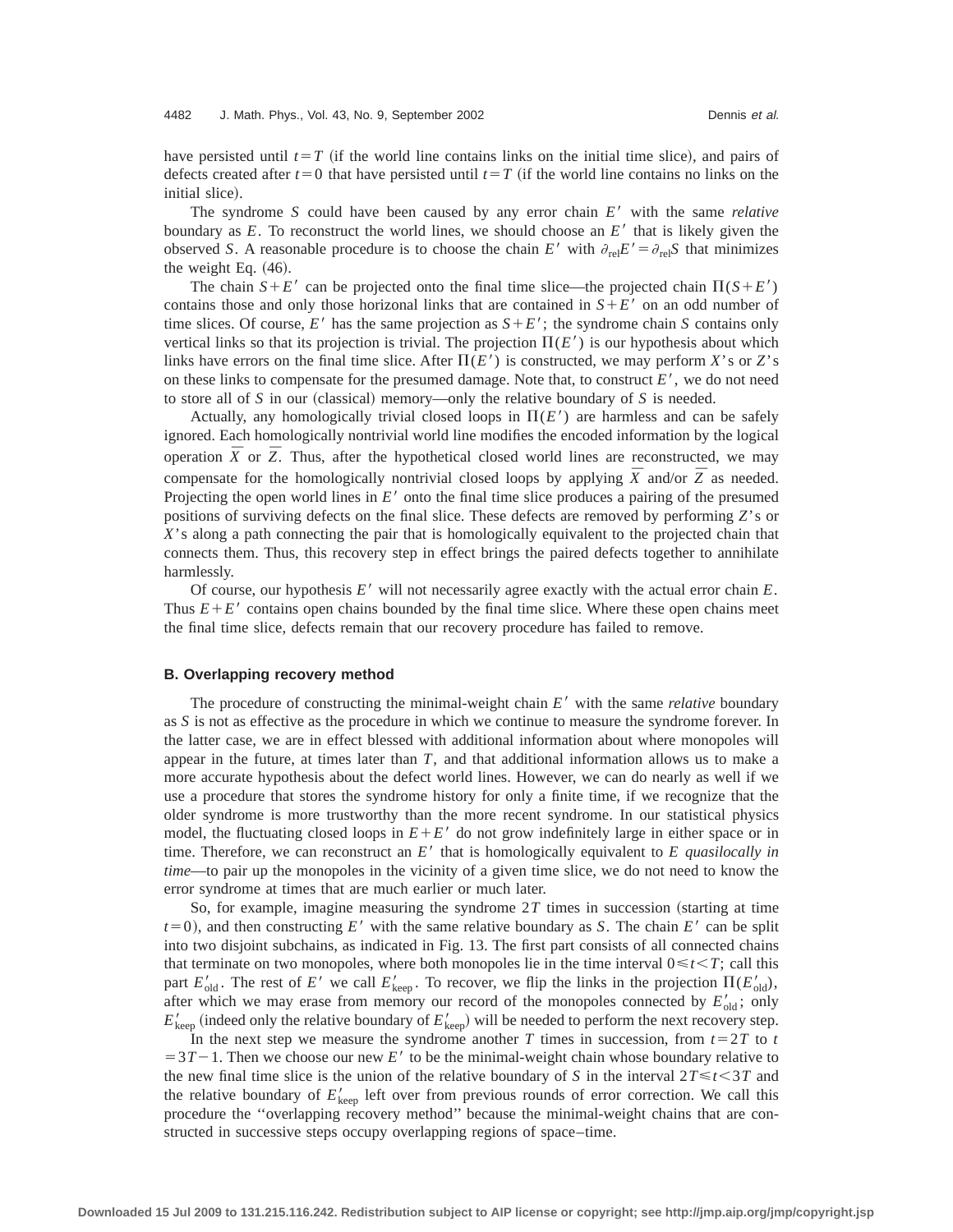

FIG. 13. The "overlapping recovery" method, shown schematically. All monopoles (boundary points of the error syndrome chain) are indicated as filled circles, including both monopoles left over from earlier rounds of error recovery (those in the shaded region below the dotted line) and monopoles generated after the previous round (those in the unshaded region above the dotted line). Also shown is the minimum weight chain  $E'$  that connects each monopole to either another monopole or to the current time slice. The chain *E'* contains  $E'_{old}$ , whose boundary lies entirely in the shaded region, and the remainder  $E'_{\text{keep}}$ . In the current recovery step, errors are corrected on the horizontal links of  $E'_{\text{old}}$ , and its boundary is then erased from the recorded syndrome history. The boundary of  $E'_{\text{keep}}$  is retained in the record, to be dealt with in a future recovery step.

If we choose *T* to be large compared to the characteristic correlation time of our statistical physics model, then only rarely will a monopole survive for more than one round, and the amount of syndrome information we need to store will surely be bounded. Furthermore, for such *T*, this overlapping recovery method will perform very nearly as well as if an indefinite amount of information were stored.

The time *T* should be chosen large enough so that connected chains in  $E + E'$  are not likely to extend more than a distance  $T$  in the time direction. Arguing as in Sec. V C [and recalling that the number  $n_{\text{SAW}}(\ell)$  of self-avoiding walks of length  $\ell$  differs from the number  $n_{\text{SAP}}(\ell)$  of selfavoiding polygons of length  $\ell$  by a factor polynomial in  $\ell$ , we see that a connected chain containing *H* horizontal links and *V* vertical links occurs with a probability

$$
\text{Prob}(H, V) \le Q_3'(H, V) \left(4\,\mu_3^2 \tilde{p}\right)^{H/2} \left(4\,\mu_3^2 \tilde{q}\right)^{V/2},\tag{70}
$$

where  $Q'_{3}(H,V)$  is a polynomial. Furthermore, a connected chain with temporal extent *T* must have at least  $V=2T$  vertical links if both ends of the chain lie on the final time slice. Therefore the probability  $Prob(H, V)$  is small compared to the failure probability Eq.  $(62)$ , so that our procedure with finite memory differs in efficacy from the optimal procedure with infinite memory by a negligible amount, provided that

$$
T \gg \frac{L}{2} \cdot \frac{\log(4\mu_3^2 \tilde{p})^{-1}}{\log(4\mu_3^2 \tilde{q})^{-1}}.
$$
\n(71)

In particular, if the measurement error and qubit error probabilities are comparable  $(q \simeq p)$ , it suffices to choose  $T \ge L$ , where *L* is the linear size of the lattice.

Thus we see that the syndrome history need not be stored indefinitely for our recovery procedure to be robust. The key to fault tolerance is that we should not overreact to syndrome information that is potentially faulty. In particular, if we reconstruct the world lines of the defects and find open world lines that do not extend very far into the past, it might be dangerous to accept the accuracy of these world lines and respond by bringing the defects together to annihilate. But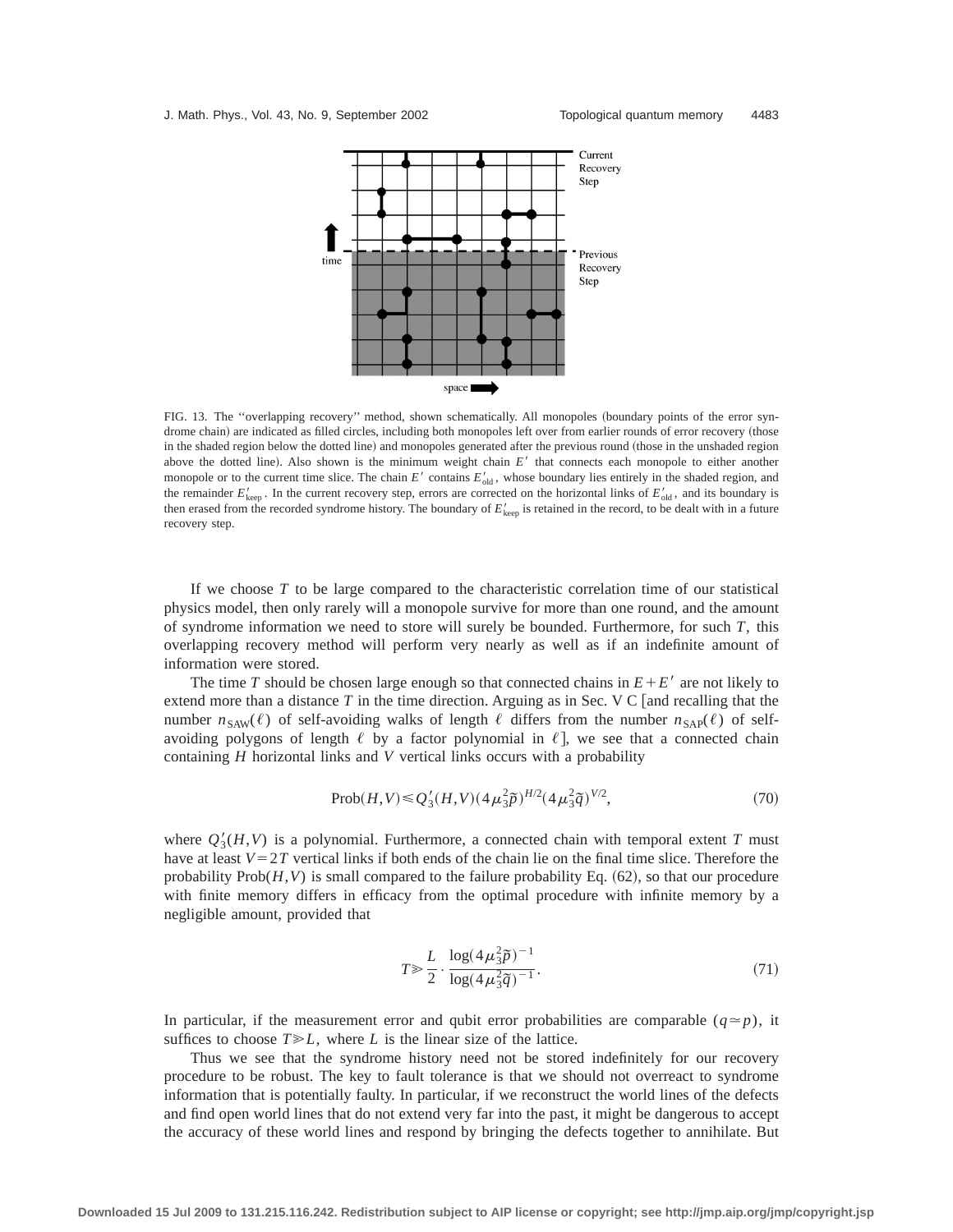world lines that persist for a time comparable to *L* are likely to be trustworthy. In our overlapping recovery scheme, we take action to remove only these long-lived defects, leaving those of more recent vintage to be dealt with in the next recovery step.

#### **C. Computation threshold**

Our three-dimensional model describes the history of a single code block; hence its phase transition identifies a threshold for reliable storage of quantum information. Analyzing the threshold for reliable quantum *computation* is more complex, because we need to consider interactions between code blocks.

When two encoded blocks interact through the execution of a gate, errors can propagate from one block to another, or potentially from one qubit in a block to another qubit in the same block. It is important to keep this error propagation under control. We will discuss in Sec. IX how a universal set of fault-tolerant quantum gates can be executed on encoded states. For now let us consider the problem of performing a circuit consisting of CNOT gates acting on pairs of encoded qubits. The encoded CNOT gate with block 1 as its control and block 2 as its target can be implemented *transversally*—that is, by performing CNOT gates in parallel, each acting on a qubit in block 1 and the corresponding qubit in block 2. A CNOT gate propagates bit-flip errors from control to target and phase errors from target to control. Let us first consider the case in which storage errors occur at a constant rate, but errors in the gates themselves can be neglected.

Suppose that a transversal CNOT gate is executed at time  $t=0$ , propagating bit-flip errors from block 1 to block 2, and imagine that we wish to correct the bit-flip errors in block 2. We suppose that many rounds of syndrome measurement are performed in both blocks before and after  $t=0$ . Denote by  $S_1$  and  $S_2$  the syndrome chains in the two blocks, and by  $E_1$  and  $E_2$  the error chains. Due to the error propagation, the chain  $S_2 + E_2$  in block 2 has a nontrivial boundary at the  $t=0$  time slice. Therefore, to diagnose the errors in block 2 we need to modify our procedure.

We may divide each syndrome chain and error chain into two parts, a portion lying in the past of the  $t=0$  time slice, and a portion lying in its future. Then the chain

$$
S_{1,\text{before}} + S_{2,\text{before}} + S_{2,\text{after}} + E_{1,\text{before}} + E_{2,\text{before}} + E_{2,\text{after}} \tag{72}
$$

has a trivial boundary. Therefore, we can estimate  $E_{1,\text{before}}+E_{2,\text{before}}+E_{2,\text{after}}$  by constructing the minimal chain with the same boundary as  $S_{1,\text{before}} + S_{2,\text{before}} + S_{2,\text{after}}$ . Furthermore, because of the error propagation, it is  $E_{1,\text{before}} + E_{2,\text{before}} + E_{2,\text{after}}$  whose horizontal projection identifies the damaged links in block 2 after  $t=0$ .

If in each block the probability of error per qubit and per time step is  $p$ , while the probability of a syndrome measurement error is q, then the error chain  $E_{1,\text{before}} + E_{2,\text{before}} + E_{2,\text{after}}$  has in effect been selected from a distribution in which the error probabilities are  $(2p(1-p),2q(1-q))$  before the gate and  $(p,q)$  after the gate. Obviously, these errors are no more damaging than if the error probabilities had been  $(2p(1-p),2q(1-q))$  at all times, both before and after  $t=0$ . Therefore, if  $(p,q)$  lies below the accuracy threshold for accurate storage, then error rates  $(2p(1-p),2q(1-p))$  $(q)$ ) will be below the accuracy threshold for a circuit of CNOT gates.

Of course, the transversal CNOT might itself be prone to error, damaging each qubit with probability  $p_{\text{CNOT}}$ , so that the probability of error is larger on the  $t=0$  slice than on earlier or later slices. However, increasing the error probability from  $p$  to  $p + p_{CNOT}$  on a single slice is surely no worse than increasing the probability of error to  $p + p_{CNOT}$  on all slices. For a given q, there is a threshold value  $p_c(q)$ , such that for  $p < p_c(q)$  a circuit of CNOTs is robust if the gates are flawless; then the circuit with imperfect gates is robust provided that  $p + p_{CNOT} < p_c(q)$ .

By such reasoning, we can infer that the accuracy threshold for quantum computation is comparable to the threshold for reliable storage, differing by factors of order one. Furthermore, below threshold, the probability of error in an encoded gate decreases exponentially with *L*, the linear size of the lattice. Therefore, to execute a quantum circuit that contains *T* gates with reasonable fidelity, we should choose  $L = O(\log T)$ , so that the block size  $2L^2$  of the code is  $O(\log^2 T)$ .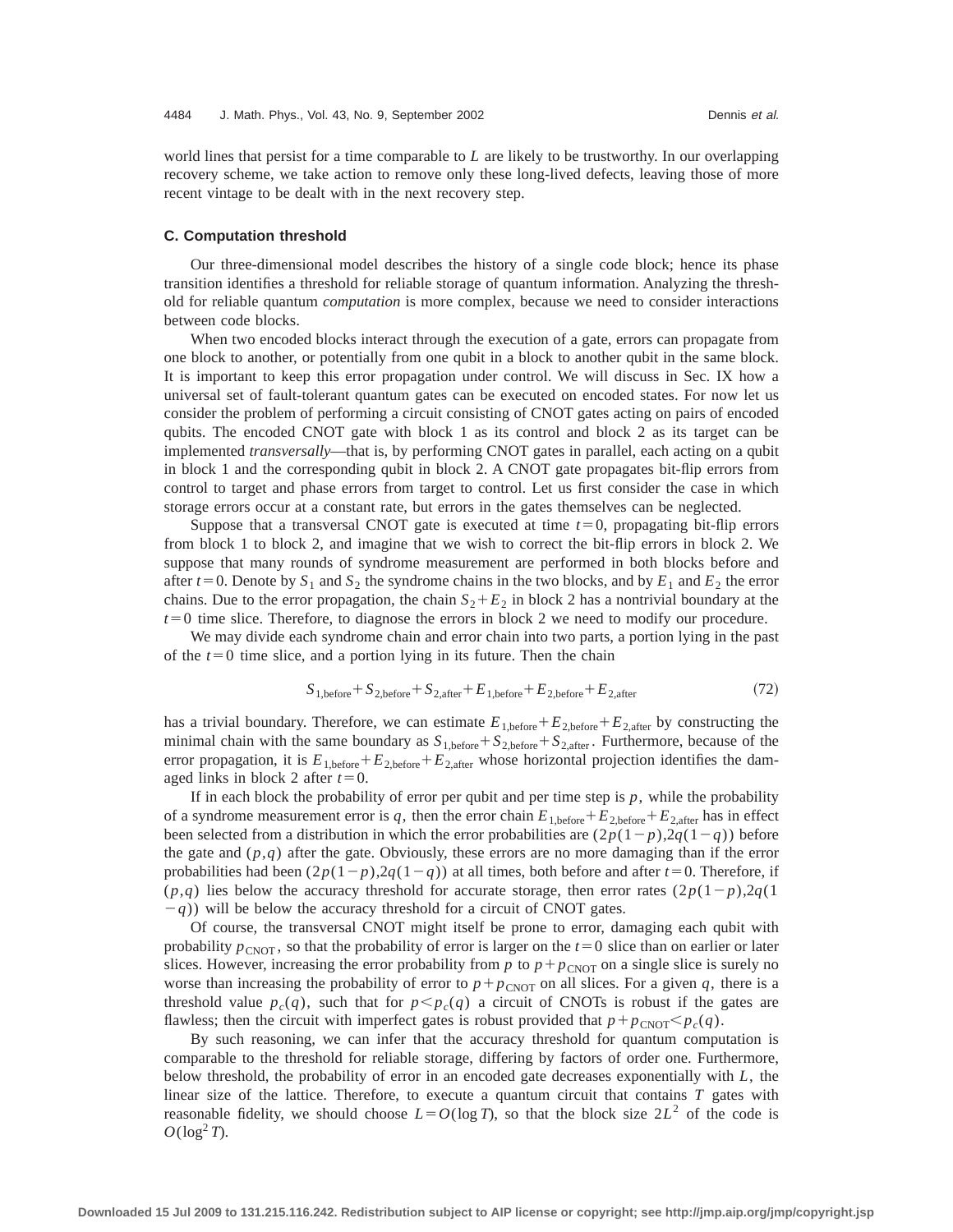

FIG. 14. Circuits for measurement of the plaquette ( $Z^{\otimes 4}$ ) and site ( $X^{\otimes 4}$ ) stabilizer operators.

## **VII. QUANTUM CIRCUITS FOR SYNDROME MEASUREMENT**

In our model with uncorrelated errors, in which qubit errors occur with probability *p* per time step and measurement errors occur with probability  $q$ , we have seen in Sec. IV that it is possible to identify a sharp phase boundary between values of the parameters such that error correction is sure to succeed in the limit of a large code block, and values for which error correction need not succeed. How can we translate this accuracy threshold, expressed as a phase boundary in the  $p - q$ plane, into a statement about how well the hardware in our quantum memory must perform in order to protect quantum states effectively? The answer really depends on many details about the kinds of hardware that are potentially at our disposal. For purposes of illustration, we will relate *p* and *q* to the error probabilities for the fundamental gates in a particular computational model.

## **A. Syndrome measurement**

Whenever a check operator  $X<sub>s</sub>$  or  $Z<sub>p</sub>$  is measured, a quantum circuit is executed in which each of the qubits occurring in the check operator interacts with an ancilla, and then the ancilla is measured to determine the result. Our task is to study this quantum circuit to determine how the faults in the circuit contribute to *p* and to *q*. To start we must decide what circuit to study.

For many quantum codes, the design of the syndrome measurement circuit involves subtleties. If the circuit is badly designed, a single error in the ancilla can propagate to many qubits in the code block, compromising the effectiveness of the error correction procedure. To evade this problem, Shor<sup>3</sup> and Steane<sup>36</sup> proposed two different methods for limiting the propagation of error from ancilla to data in the measurement of the check operators of a stabilizer code. In Shor's method, to extract each bit of the error syndrome, an ancilla ''cat state'' is prepared that contains as many qubits as the weight of the check operator. The ancilla interacts with the data code block, and then each qubit of the ancilla is measured; the value of the check operator is the parity of the measurement outcomes. In Steane's method, the ancilla is prepared as an encoded block (containing as many qubits as the length of the code). The ancilla interacts with the data, each qubit in the ancilla is measured, and a classical parity check matrix is applied to the measurement outcomes to extract the syndrome. In either scheme, each ancilla qubit interacts with only a single qubit in the data, so that errors in the ancilla cannot seriously damage the data. The price we pay is the overhead involved in preparing the ancilla states and verifying that the preparation is correct.

We could use the Shor method or the Steane method to measure the stabilizer of a surface code, but it is best not to. We can protect against errors more effectively by using just a single ancilla qubit for the measurement of each check operator, avoiding all the trouble of preparing and verifying ancilla states. The price we pay is modest—a single error in the ancilla might propagate to become two errors in the data, but we will see that these correlated errors in the data are not so damaging.

So, we imagine placing a sheet of ancilla qubits above the qubits of a planar code block. Directly above the site *s* is the ancilla qubit that will be used to measure  $X_s$ , and directly above the center of the plaquette P is the ancilla qubit that will be used to measure  $Z_p$ . We suppose that CNOT gates can be executed acting on a data qubit and its neighboring ancilla qubits. The circuits for measuring the plaquette operator  $Z^{\otimes 4}$  and the site operator  $X^{\otimes 4}$  are shown in Fig. 14.

We have included the Hadamard gates in the circuit for measuring the site operator to signify that the ancilla qubit is initially prepared in the  $X=1$  state, and the final measurement is a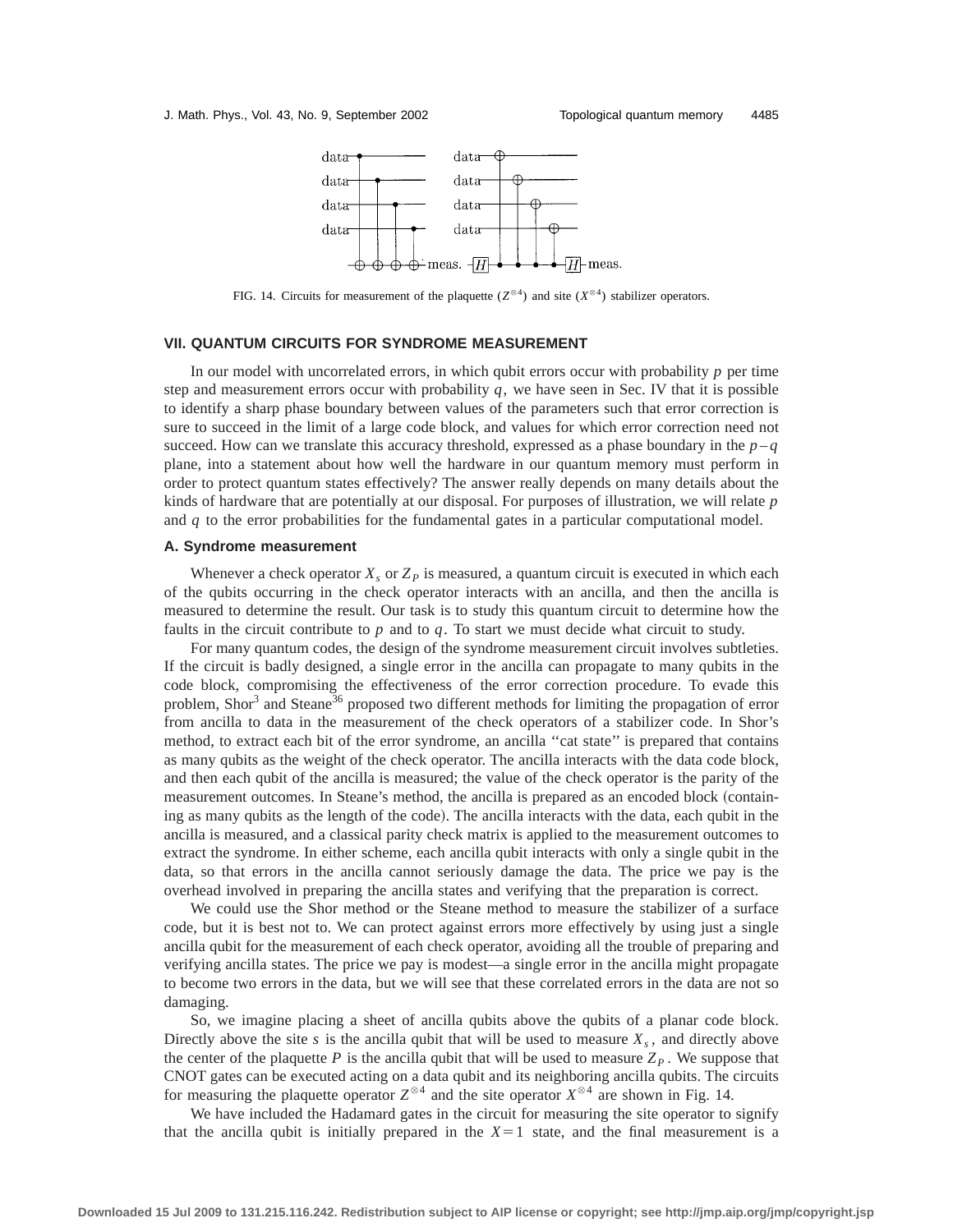

FIG. 15. Gates acting on a given qubit in a complete round of syndrome measurement. Data qubits on links with a north–south orientation participate successively in measurements of check operators at the site to the south, the plaquette to the east, the site to the north, and the plaquette to the west. Qubits on links with an east–west orientation participate successively in measurements of check operators at the plaquette to the south, the site to the east, the plaquette to the north, and the site to the west.

measurement of *X*, while in the case of the plaquette operator measurement the ancilla is prepared in the  $Z=1$  state and  $Z$  is measured at the end. But we will suppose that our computer can measure *X* as easily as it can measure *Z*; hence in both cases the circuit is executed in six time steps (including preparation and measurement), and there is really no Hadamard gate.

## **B. Syndrome errors and data errors**

We will assume that all errors in the circuit are stochastic (for example, they could be errors caused by decoherence). We will consider both "storage errors" and "gate errors." In each time step, the probability that a "resting" qubit is damaged will be denoted  $p_s$ . For simplicity, we will assume that an error, when it occurs, is one of the Pauli operators *X*, *Y*, or *Z*. (The analysis of the circuit is easily generalized to more general models of stochastic errors.! In our analysis, we will always make a maximally pessimistic assumption about which error occurred at a particular position in the circuit. If a gate acts on a qubit in a particular time step, we will assume that there is still a probability  $p_s$  of a storage error in that step, plus an additional probability of error due to the execution of the gate. We denote the probability of an error in the two-qubit CNOT gate by  $p_{CNOT}$ ; the error is a tensor product of Pauli operators, and again we will always make maximally pessimistic assumptions about which error occurs at a particular position in the circuit. If a storage error and gate error occur in the same time step, we assume that the gate error acts first, followed by the storage error. When a single qubit is measured in the  $\{|0\rangle,|1\rangle\}$  basis,  $p_m$  is the probability of obtaining the incorrect outcome. (If a storage error occurs during a measurement step, we assume that the error precedes the measurement.) And when a fresh qubit is acquired in the state  $|0\rangle$ ,  $p<sub>n</sub>$  denotes the probability that its preparation is faulty (it is  $|1\rangle$  instead).

In a single cycle of syndrome measurement, each data qubit participates in the measurement of four stabilizer operators: two site operators and two plaquette operators. Each of these measurements requires four time steps (excluding the preparation and measurement steps), as a single ancilla qubit is acted upon by four sequential CNOTs. But to cut down the likelihood of storage errors, we can execute the four measurement circuits in parallel, so that every data qubit participates in a CNOT gate in every step. For example, for each plaquette and each site, we may execute CNOT gates that act on the four edges of the plaquette or the four links meeting at the site in the counterclockwise order north–west–south–east. The CNOT gates that act on a given data qubit, then, alternate between CNOTs with the data qubit as control and CNOTs with the data qubit as target, as indicated in Fig. 15.

For either a site check operator or a plaquette check operator, the probability that the measurement is faulty is

$$
q_{\text{single}} = p_p + 4p_{\text{CNOT}} + 6p_s + p_m + \text{h. o.},\tag{73}
$$

where "+h. o." denotes terms of higher than linear order in the fundamental error probabilities. The measurement can fail if any one of the CNOT gates has an error, if a storage error occurs during any of the six time steps needed to execute the circuit (including the preparation and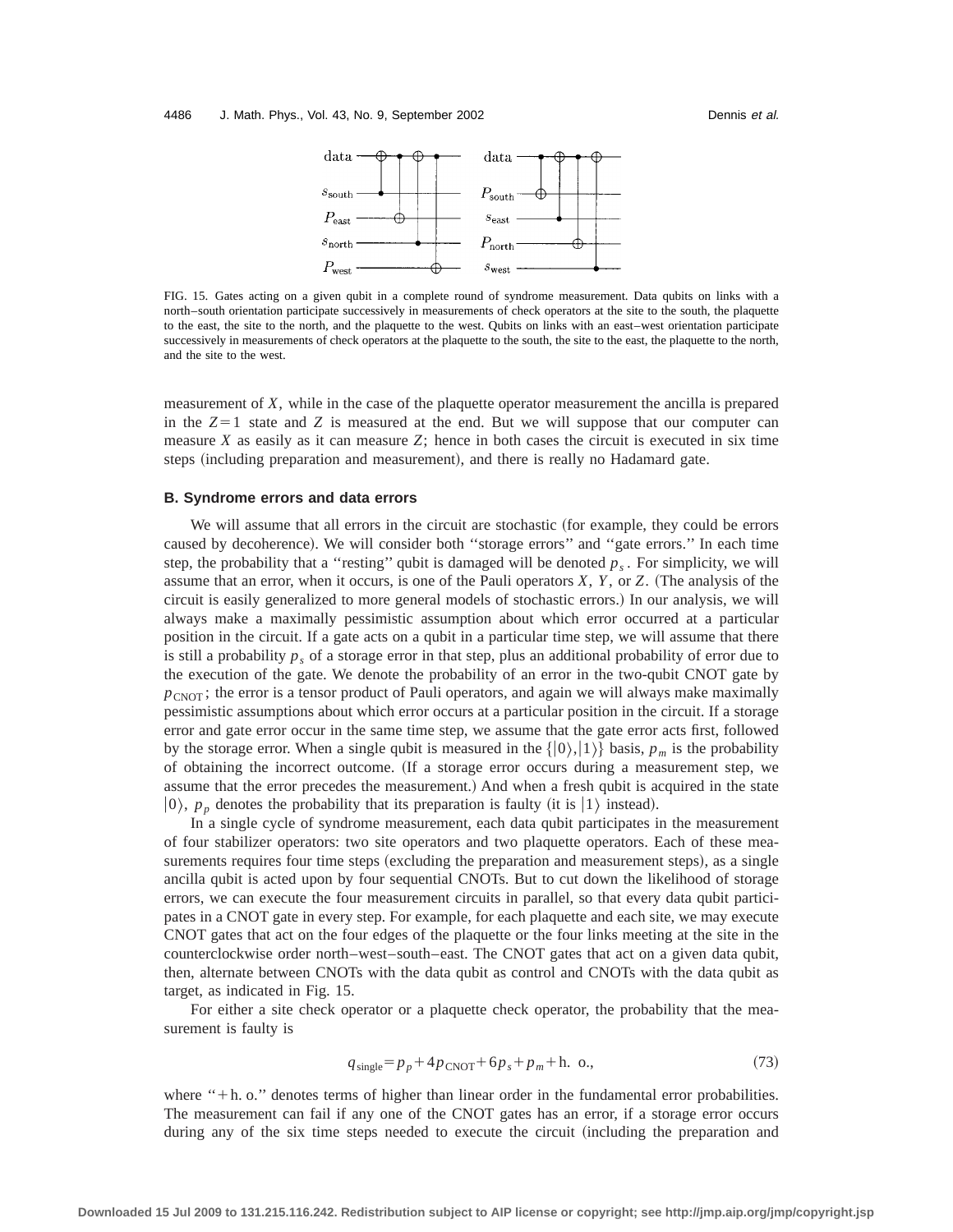measurement step), or because of a fault in the initial preparation or final measurement of the ancilla qubit. By omitting the higher order terms we are actually *overestimating q*. For example,  $p<sub>s</sub>$  is the probability that a storage error occurs in the first time step, disregarding whether or not additional errors occur in the circuit.

We have used the notation  $q_{\text{single}}$  in Eq.  $(73)$  to emphasize that this is an estimate of the probability of an isolated error on a vertical (timelike) link. More troublesome are syndrome measurement errors that are correlated with qubit errors. These arise if, say, a qubit suffers a *Z* error that is duly recorded in the syndrome measurement of one of the two adjoining sites but not the other. In our space–time picture, then, there is a timelike plaquette with an error on one of its horizontal links and one of its vertical links. We will refer to this type of correlated error as a ''vertical hook''—hook because the two links with errors meet at a 90° angle, and vertical because one of the links is vertical (and to contrast with the case of a horizontal hook which we will discuss later).

We can estimate the probability of a vertical hook on a specified timelike plaquette by considering the circuits in Fig. 15. The qubit in question participates in the measurement of two site check operators, through the two CNOT gates in the circuit in which the data qubit is the target of the CNOT. A vertical hook can arise due to a fault that occurs in either of these CNOT gates or at a time in between the execution of these gates. Hence the probability of a vertical hook is

$$
qhook = 3pCNOT + 2ps + h. o.;
$$
 (74)

faults in any of three different CNOT gates, or storage errors in either of two time steps, can generate the hook. Note that the hook on the specified plaquette has a unique orientation; the first of the two site operator measurements that the data qubit participated in is the one that fails to detect the error. Of course, the same formula for *q*hook applies if we are considering the measurement of the plaquette operators rather than the site operators.

A CNOT gate propagates *X* errors from control qubit to target qubit, and *Z* errors from target to control. Thus we do not have to worry about a vertical hook that arises from an error in an ancilla bit that propagates to the data. For example, if we are measuring a plaquette operator, then *X* errors in the ancilla damage the syndrome bit while *Z* errors in the ancilla propagate to the data; the result is a vertical error in the *X*-error syndrome that is correlated with a horizontal *Z*-error in the data. This correlation is not problematic because we deal with *X* errors and *Z* errors separately. However, propagation of error from ancilla to data also generates correlated horizontal errors that we need to worry about. In the measurement of, say, the plaquette operator  $Z_P = Z^{\otimes 4}$ , *Z* errors (but not *X* errors) can feed back from the ancilla to the data. Feeding back four *Z*'s means no error at all, because  $Z^{\otimes 4}$  is in the code stabilizer, and feeding back three *Z*'s generates the error *IZZZ*, which is equivalent to the single *Z* error *ZIII*. Therefore, the only way to get a double qubit error from a single fault in the circuit is through an error in the second or third CNOT, or through an ancilla storage error in between the second and third CNOT. (The second CNOT might apply *Z* to the ancilla but not to the data, and that *Z* error in the ancilla can then feed back to two data qubits, or the third CNOT could apply *Z* to both ancilla and data, and the *Z* error in the ancilla can then feed back to one other data qubit.) Because of the order we have chosen for the execution of the CNOTs, this double error, when it occurs, afflicts the southeast corner of the plaquette (or equivalently the northwest corner, which has the same boundary). We will refer to this two-qubit error as a ''horizontal hook,'' because the two horizontal errors meet at a 90° angle. Similarly, error propagation during the measurement of the site operator  $X_s$  can produce  $X$  errors on the north and west links meeting at that site. One should emphasize that the only correlated *XX* or *ZZ* errors that occur with a probability linear in the fundamental error probabilities are these hooks. This is a blessing—correlated errors affecting two collinear links would be more damaging.

Feedback from the measurement of a plaquette operator can produce *ZZ* hooks but not *XX* hooks, and feedback from the measurement of a site operator can produce *XX* hooks but not *ZZ* hooks. Thus, in each round of syndrome measurement, the probability of a *ZZ* hook at a plaquette or an *XX* hook at a site is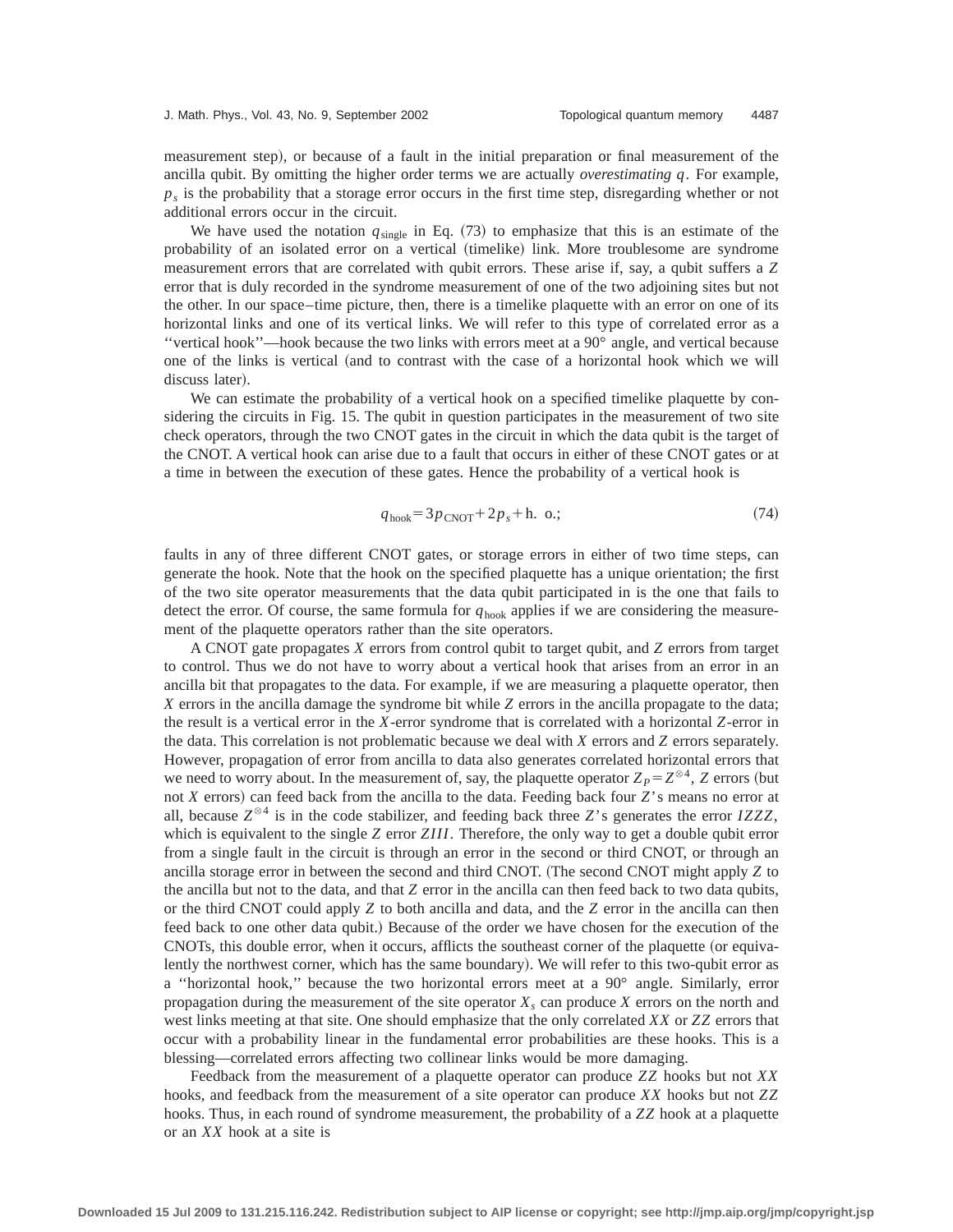4488 J. Math. Phys., Vol. 43, No. 9, September 2002 Channel Communist Channel Dennis et al.

$$
phook = 2pCNOT + ps + h. o.
$$
 (75)

(Remember that a "hook" means two  $Z$ 's or two  $X$ 's; in addition, an error in a single CNOT gate could induce, say, an *X* error in the data and a *Z* error in the ancilla that subsequently feeds back, but correlated *X* and *Z* errors will not cause us any trouble.)

Now we need to count the ways in which a single error can occur in the data during a round of syndrome measurement. First suppose that we measure a single plaquette operator  $Z_p$ , and consider the scenarios that lead to a single *Z* error in the data. The *Z* error can arise either because a gate or storage error damages the data qubit directly, or because an error in the ancilla feeds back to the data. Actually, single errors occur with slightly different probabilities for different data qubits acted on by the circuit. The worst case occurs for the first and last qubit acted on by the circuit; the probability that the circuit produces a single error that acts on the first (or last) qubit is

$$
p_{\text{single},Z}^{Z_P,1} = p_{\text{single},Z}^{Z_P,4} = p_{\text{CNOT}} + 6p_s + p_{\text{CNOT}} + p_s + \text{h. o.}
$$
 (76)

The first two terms arise from gate errors and storage errors that damage the data qubit directly. For the first qubit, the last two terms arise from the case in which a *Z* error in the ancilla is fed back to the data by each of the last three CNOTs—the resulting *IZZZ* error is equivalent to a *ZIII* error because *ZZZZ* is in the code stabilizer. For the fourth qubit, the last two terms arise from an error fed back by the last CNOT gate in the circuit. On the other hand, for the second and third qubit acted on by the circuit, it is not possible for just a single error to feed back; e.g., if the error feeds back to the third qubit, it will feed back to the fourth as well, and the result will be a hook instead of a single error. Hence, the probability of a single error acting on the second or third qubit is

$$
p_{\text{single},Z}^{Z_P,2} = p_{\text{single},Z}^{Z_P,3} = p_{\text{CNOT}} + 6p_s + \text{h. o.};\tag{77}
$$

there is no feedback term. If we are measuring a site operator  $X_s$ , then  $X$  errors might feed back from the ancilla to the data, but *Z* errors will not. Therefore, for each of the four qubits acted on by the circuit, the probability that a single *Z* error results from the execution of the circuit, acting on that particular qubit, is

$$
p_{\text{single},Z}^{X_s} = p_{\text{CNOT}} + 6p_s + \text{h. o.};\tag{78}
$$

again there is no feedback term.

In a single round of syndrome measurement, each qubit participates in the measurement of four check operators, two site operators and two plaquette operators. For the plaquette operator measurements, depending on the orientation of the link where the qubit resides, the qubit will be either the first qubit in one measurement and the third in the other, or the second in one and the fourth in the other. Either way, the total probability of a single *Z* error arising that afflicts that qubit is

$$
p_{\text{single}} = 4p_{\text{CNOT}} + 6p_s + p_{\text{CNOT}} + p_s + \text{h. o.} = 5p_{\text{CNOT}} + 7p_s + \text{h. o.},\tag{79}
$$

with the  $4p_{CNOT} + 6p_s$  arising from direct damage to the qubit and the  $p_{CNOT} + p_s$  from feedback due to one of the four check operator measurements. The same equation applies to the probability of a single *X* error arising at a given qubit in a single round of syndrome measurement.

## **C. Error-chain combinatorics**

With both single errors and hooks to contend with, it is more complicated to estimate the failure probability, but we can still obtain useful upper bounds. In fact, the hooks do not modify the estimate of the accuracy threshold as much as might have been naively expected. Encoded information is damaged if  $E + E_{min}$  contains a homologically nontrivial (relative) cycle, which can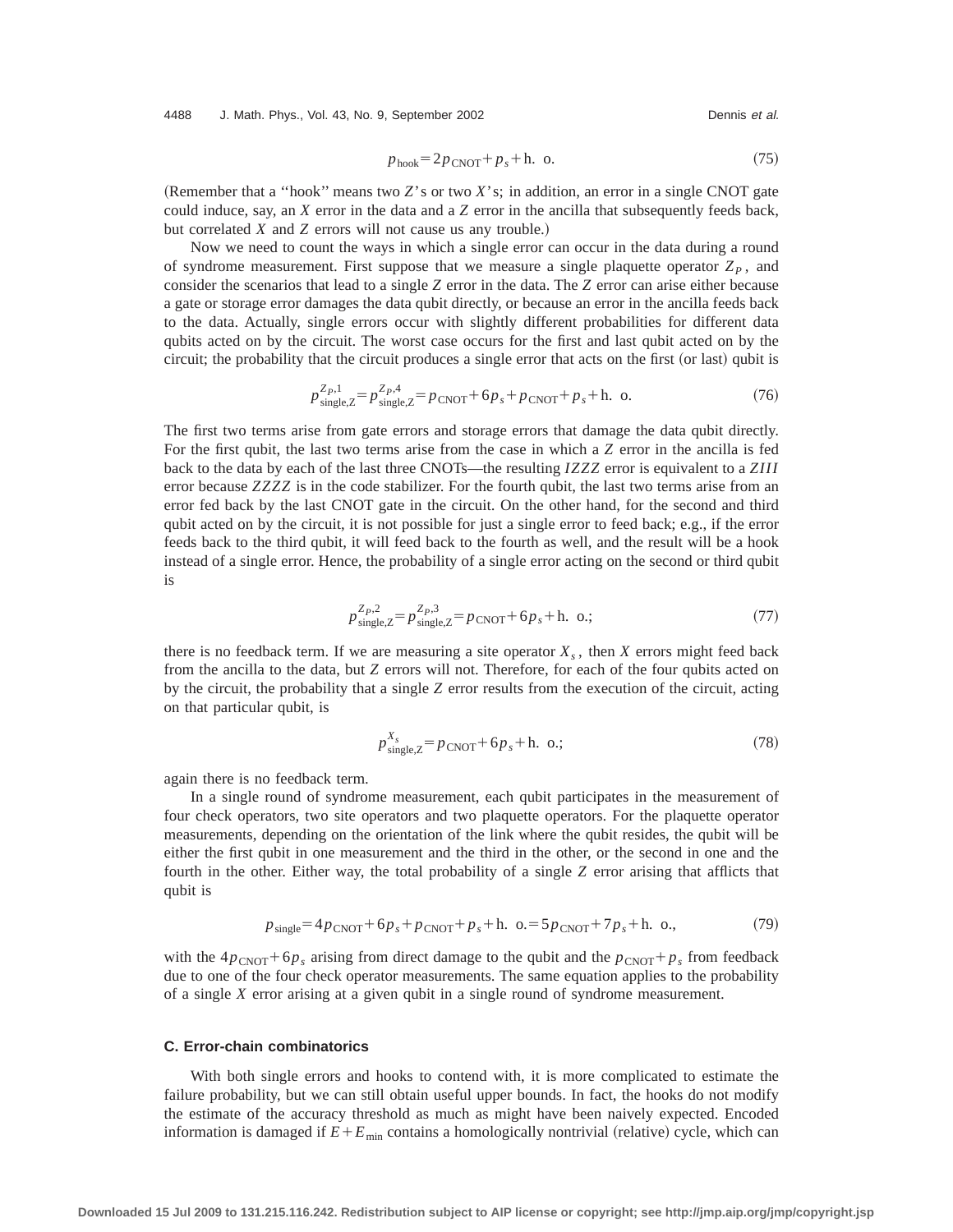wrap around the code block with either a north–south or east–west orientation. Either way, the cycle contains at least *L* links all with the *same* orientation, where *L* is the linear size of the lattice. A horizontal hook introduces two errors with *different* orientations, which is not as bad as two errors with the same orientation. Similarly, a vertical hook contains only one horizontal error.

There are two other reasons why the hooks do not badly compromise the effectiveness of error correction. While single errors can occur with any orientation, horizontal hooks can appear only on the northwest corner of a plaquette (hooks on southeast corners are equivalent to hooks on northwest corners and should not be counted separately), and vertical hooks on timelike plaquettes have a unique orientation, too. Therefore, hooks have lower ''orientational entropy'' than the single errors, which means that placing hooks on self-avoiding walks reduces the number of walks of a specified length. And, finally,  $p_{\text{hook}}$  is smaller than  $p_{\text{single}}$ , and  $q_{\text{hook}}$  is smaller than  $q_{\text{single}}$ , which further reduces the incentive to include hooks in  $E + E_{min}$ .

We will suppose that  $E_{\text{min}}$  is constructed by the same procedure as before, by minimizing the weight

$$
H \log p_{\text{single}}^{-1} + V \log q_{\text{single}}^{-1}.
$$
 (80)

To simplify later expressions, we have replaced  $p/(1-p)$  by p here, which will weaken our upper bound on the failure probability by an insignificant amount. Note that our procedure finds the most probable chain under the assumption that only single errors occur (no hooks). If  $p_{\text{hook}}$  and  $q_{\text{hook}}$  are assumed to be known, then in principle we could retool our recovery procedure by taking these correlated errors into account in the construction of  $E_{\text{min}}$ . To keep things simple we will not attempt to do that. Then, as before, for any connected subchain of  $E + E_{min}$  with *H* horizontal links and *V* vertical links, the numbers  $H_e$  and  $V_e$  of horizontal and vertical links of the subchain that are contained in *E* must satisfy

$$
p_{\text{single}}^{H_e} q_{\text{single}}^{V_e} \le p_{\text{single}}^{H/2} q_{\text{single}}^{V/2}.
$$
\n(81)

To bound the failure probability, we wish to count the number of ways in which a connected chain with a specified number of horizontal links can occur in  $E + E_{min}$ , keeping in mind that the error chain *E* could contain hooks as well as single errors. Notice that a hook might contribute only a single link to  $E + E_{min}$ , if one of the links contained in the hook is also in  $E_{min}$ . But since  $p_{\text{hook}}$ *p*<sub>single</sub> and  $q_{\text{hook}}$ *q*<sub>single</sub>, we will obtain an upper bound on the failure probability if we pessimistically assume that all of the errors in  $E + E_{min}$  are either two-link hooks occurring with probabilities  $p_{\text{hook}}, q_{\text{hook}}$  or single errors occuring with probabilities  $p_{\text{single}}, q_{\text{single}}$ . If the  $H_e$  horizontal errors on a connected chain include  $H_{\text{hook}}$  horizontal hooks and  $V_{\text{hook}}$  vertical hooks, then there are  $H_e - 2H_{\text{hook}} - V_{\text{hook}}$  single horizontal errors and  $V_e - V_{\text{hook}}$  single vertical errors; once the locations of the hooks and the single errors are specified, the probability that errors occur at those locations is no larger than

$$
(p_{\text{single}})^{H_e - 2H_{\text{hook}} - V_{\text{hook}}}(p_{\text{hook}})^{H_{\text{hook}}}(q_{\text{single}})^{V_e - V_{\text{hook}}}(q_{\text{hook}})^{V_{\text{hook}}}
$$

$$
\leq p_{\text{single}}^{H/2} \left(\frac{p_{\text{hook}}}{p_{\text{single}}^{2}}\right)^{H_{\text{hook}}}(q_{\text{single}}^{V/2} \left(\frac{q_{\text{hook}}}{p_{\text{single}}^{2}q_{\text{single}}}\right)^{V_{\text{hook}}}
$$
(82)

Because a horizontal hook contains two errors with different orientations, it will be convenient to distinguish between links oriented east–west and links oriented north–south. We denote by  $H_1$ the number of horizontal links in the connected chain with east–west orientation and by  $H_2$  the number of horizontal links with north–south orientation; then clearly

$$
H_{\text{hook}} \le H_1, \quad H_{\text{hook}} \le H_2. \tag{83}
$$

To estimate the threshold, we will bound the probability that our connected chain has  $H_1 \ge L$ ; of course, the same expression bounds the probability that  $H_2 \ge L$ .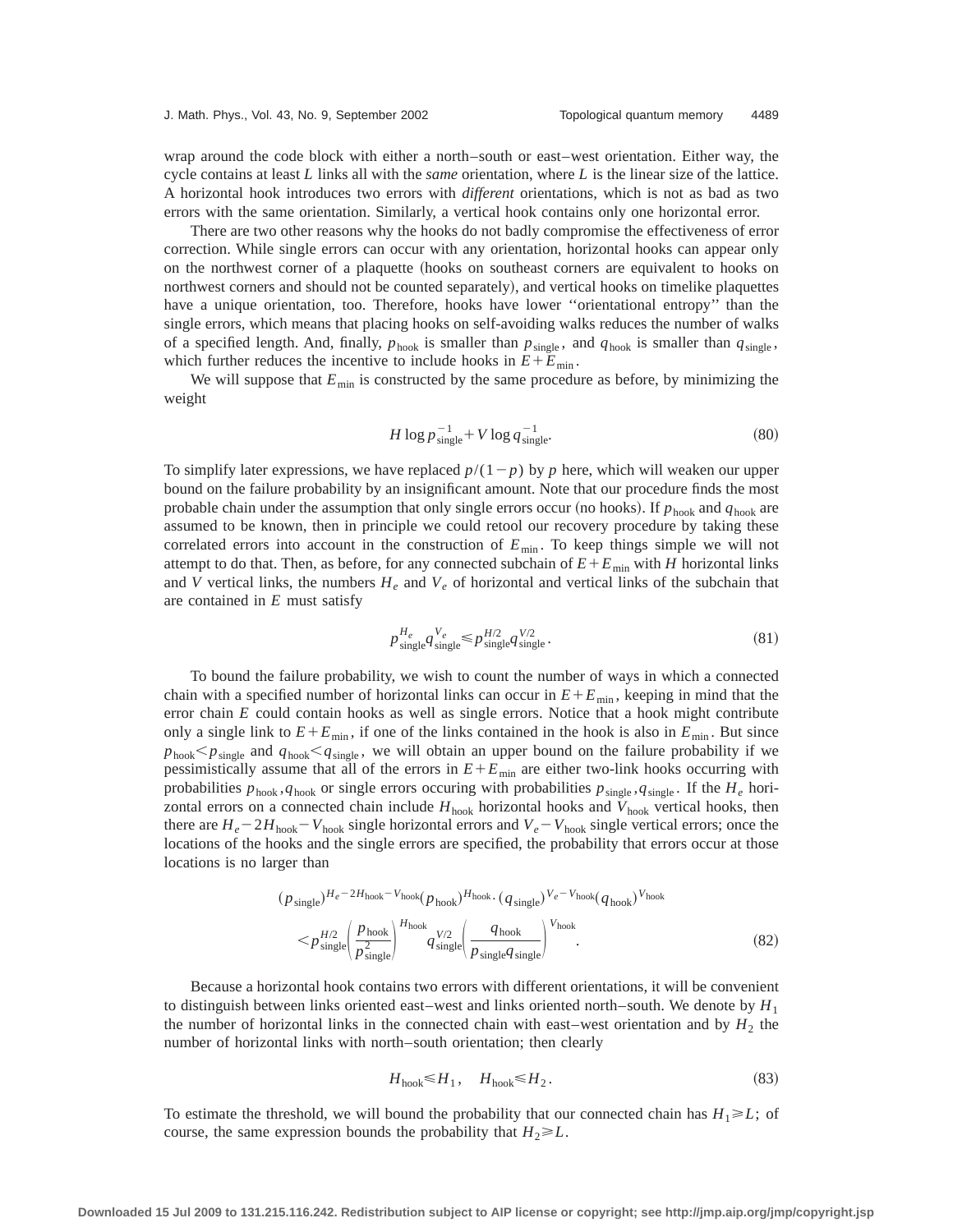For a specified connected chain, suppose that altogether  $H_e$  of the horizontal links and  $V_e$  of the vertical links have errors, and that there are  $H_{\text{hook}}$  horizontal hooks and  $V_{\text{hook}}$  vertical hooks, so that there are  $H_e - 2H_{\text{hook}} - V_{\text{hook}}$  single horizontal errors and  $V_e - V_{\text{hook}}$  single vertical errors. In how many ways can we distribute the hooks and single errors along the path? Since each horizontal hook contains a link with north-south orientation, there are no more than  $\binom{H_2}{H_{\text{hook}}}$  ways to choose the locations of the horizontal hooks; similarly there are no more than  $\binom{V}{V_{\text{hook}}}$  ways to choose the locations of the vertical hooks. (Actually, we have given short shrift here to a slight subtlety. Once we have decided that a vertical hook will cover a particular vertical link, there may be two ways to place the hook—it might cover either one of two adjacent horizontal links. However, for the hook to be free to occupy either position, the orientation of the second horizontal link must be chosen in one of only two possible ways. Thus the freedom to place the hook in two ways is more than compensated by the reduction in the orientational freedom of the other horizontal link by a factor of  $\frac{2}{5}$ , and can be ignored. A similar remark applies to horizontal hooks.) Then there are no more than  $2^{H_1 + H_2 - 2H_{\text{hook}}}$ <sup>*V*</sup>hook</sup> ways to place the single horizontal errors among the remaining horizontal links, and no more than  $2^{V-V_{\text{hook}}}$  ways to place the single vertical errors among remaining  $V - V_{\text{hook}}$  vertical links on the chain. Now consider counting the self-avoiding paths starting at a specified site, where the path is constructed from hooks, single errors, and the links of  $E_{\text{min}}$ . Whenever we add a horizontal hook to the path there are at most two choices for the orientation of the hook, and whenever we add a vertical hook there are at most four choices; hence there are no more than  $2^{H_{\text{hook}}}$ <sup>Vhook</sup> ways to choose the orientations of the hooks. For the remaining  $H_1 + H_2 - 2H_{\text{hook}} + V - 2V_{\text{hook}}$  links of the path, the orientation can be chosen in no more than five ways. Hence, the total number of paths with a specified number of horizontal links, horizontal hooks, vertical links, and vertical hooks is no more than

$$
\binom{H_2}{H_{\text{hook}}} \binom{V}{V_{\text{hook}}} \cdot 2^{H_1 + H_2 - 2H_{\text{hook}}} - \nu_{\text{hook}} 2^{V - V_{\text{hook}}} \cdot 2^{H_{\text{hook}}} \cdot 2^{H_{\text{hook}}} \cdot 5^{H_1 + H_2 - 2H_{\text{hook}}} + \nu - 2V_{\text{hook}}}.
$$
 (84)

Combining this counting of paths with the bound Eq.  $(82)$  on the probability of each path, we conclude that the probability that  $E + E_{\text{min}}$  contains a connected path with specified starting site, containing  $H_1$  links with east–west orientation,  $H_2$  links with north–south orientation, *V* vertical links,  $H_{\text{hook}}$  horizontal hooks, and  $V_{\text{hook}}$  vertical hooks, is bounded above by

$$
\left(\frac{H_2}{H_{\text{hook}}}\right)\left(\frac{p_{\text{hook}}}{50p_{\text{single}}^2}\right)^{H_{\text{hook}}}(100p_{\text{single}})^{(H_1+H_2)/2}\cdot\left(\frac{V}{V_{\text{hook}}}\right)\left(\frac{q_{\text{hook}}}{25p_{\text{single}}q_{\text{single}}}\right)^{V_{\text{hook}}}(100q_{\text{single}})^{V/2}.\tag{85}
$$

Here  $H_{\text{hook}}$  can take any value from zero to  $H_2$ , and  $V_{\text{hook}}$  can take any value from zero to *V*. We can sum over  $H_{\text{hook}}$  and  $V_{\text{hook}}$ , to obtain an upper bound on the probability of a chain with an unspecified number of hooks:

$$
(100p_{\text{single}})^{(H_1 + H_2)/2} \left(1 + \frac{p_{\text{hook}}}{50p_{\text{single}}^2}\right)^{H_2} \cdot (100q_{\text{single}})^{V/2} \left(1 + \frac{q_{\text{hook}}}{25p_{\text{single}}q_{\text{single}}}\right)^V.
$$
 (86)

Finally, since a path can begin at any of  $L^2T$  sites, and since there are two types of homologically nontrivial cycles, the probability of failure  $Prob<sub>fail</sub>$  satisfies the bound

$$
\text{Prob}_{\text{fail}} < 2L^2 T \sum_{H_1 \ge L} (100 p_{\text{single}})^{H_1/2} \cdot \sum_{H_2 \ge 0} \left[ 100 p_{\text{single}} \left( 1 + \frac{p_{\text{hook}}}{50 p_{\text{single}}^2} \right)^2 \right]^{H_2/2}
$$
\n
$$
\cdot \sum_{V \ge 0} \left[ 100 q_{\text{single}} \left( 1 + \frac{q_{\text{hook}}}{25 p_{\text{single}} q_{\text{single}}^2} \right)^2 \right]^{V/2} . \tag{87}
$$

This sum will be exponentially small for large *L* provided that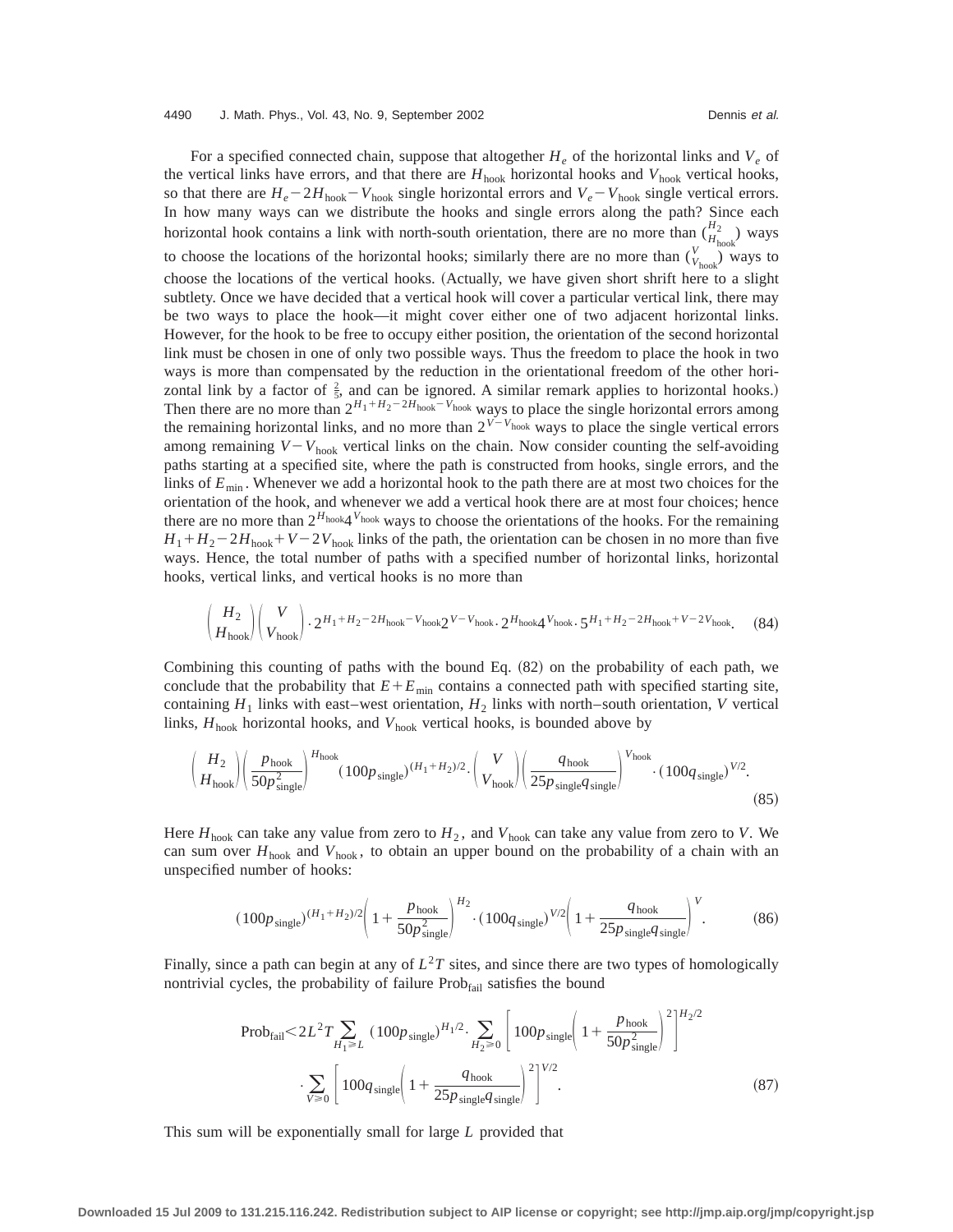J. Math. Phys., Vol. 43, No. 9, September 2002 Topological quantum memory 4491

$$
p_{\text{single}} < \frac{1}{100}, \quad q < \frac{1}{100},
$$
  
\n
$$
p_{\text{hook}} < 5 \quad p_{\text{single}}^2 \left( \frac{1}{\sqrt{p_{\text{single}}}} - 10 \right),
$$
  
\n
$$
q_{\text{hook}} < \frac{5}{2} p_{\text{single}} q_{\text{single}} \left( \frac{1}{\sqrt{q_{\text{single}}}} - 10 \right).
$$
\n(88)

Of course, making  $p_{single}$  and  $q_{single}$  smaller can only make things better. Our conditions on  $p_{hook}$ and  $q_{\text{hook}}$  in Eq. (88) are not smart enough to know this—for  $p_{\text{single}}$  sufficiently small, we find that making it still smaller gives us a *more* stringent condition on  $p_{\text{hook}}$ , and similarly for  $q_{\text{hook}}$ . Clearly, this behavior is an artifact of our approximations. Thus, for a given  $p_{single}$  and  $q_{single}$ , we are free to choose any smaller values of  $p_{\text{single}}$  and  $q_{\text{single}}$  in order to obtain more liberal conditions on  $p_{\text{hook}}$  and  $q_{\text{hook}}$  from Eq. (88). Our expression that bounds  $p_{\text{hook}}$  achieves its maximum for  $p_{single} = (\frac{3}{40})^2$ , and for fixed  $p_{single}$ , our expression that bounds  $q_{hook}$  achieves its maximum for  $q_{single} = (\frac{1}{20})^2$ . We therefore conclude that for recovery to succeed with a probability that approaches one as the block size increases, it suffices that

$$
p_{\text{single}} < \frac{9}{1600}, \quad q_{\text{single}} < \frac{1}{400},
$$
  
\n
$$
p_{\text{hook}} < \frac{3}{32} \cdot \frac{9}{1600}, \quad q_{\text{hook}} < \frac{1}{16} \cdot \frac{9}{1600}.
$$
 (89)

Comparing to our expressions for  $q_{single}$ ,  $p_{single}$ , and  $p_{hook}$ , we see that, unless  $q_{single}$  is dominated by preparation or measurement errors, these conditions are all satisfied provided that

$$
q_{\text{hook}} = 3p_{\text{CNOT}} + 2p_s \le 3.5 \times 10^{-4}.
$$

If the probability of a CNOT error is negligible, then we obtain a lower bound on the critical error probability for storage errors,

$$
(p_s)_c > 1.7 \times 10^{-4}.\tag{91}
$$

In view of the crudeness of our combinatorics, we believe that this estimate is rather conservative, if one accepts the assumptions of our computational model.

## **VIII. MEASUREMENT AND ENCODING**

#### **A. Measurement**

At the conclusion of a quantum computation, we need to measure some qubits. If the computation is being executed fault tolerantly, this means measuring an encoded block. How can we perform this measurement fault tolerantly?

Suppose we want to measure the logical operator  $\overline{Z}$ , that is, measure the encoded block in the basis  $\{|\overline{0}\rangle, |\overline{1}\rangle\}$ . If we are willing to destroy the encoded block, we first measure *Z* for each qubit in the block, projecting each onto the basis  $\{|0\rangle, |1\rangle\}$ . Were there no errors in the code block at the time of the measurement, and were all measurements of the individual qubits performed flawlessly, then we could choose any homologically nontrivial path on the lattice and evaluate the parity of the outcomes for the links along that path. Even parity indicates that the encoded block parity of the outcomes for the links along the state  $|\overline{0\rangle}$ , odd parity the state  $|\overline{1\rangle}$ .

But the code block *will* contain some errors (not too many, we hope), and some of the measurements of the individual qubits *will* be faulty. Since a single bit flip along the path could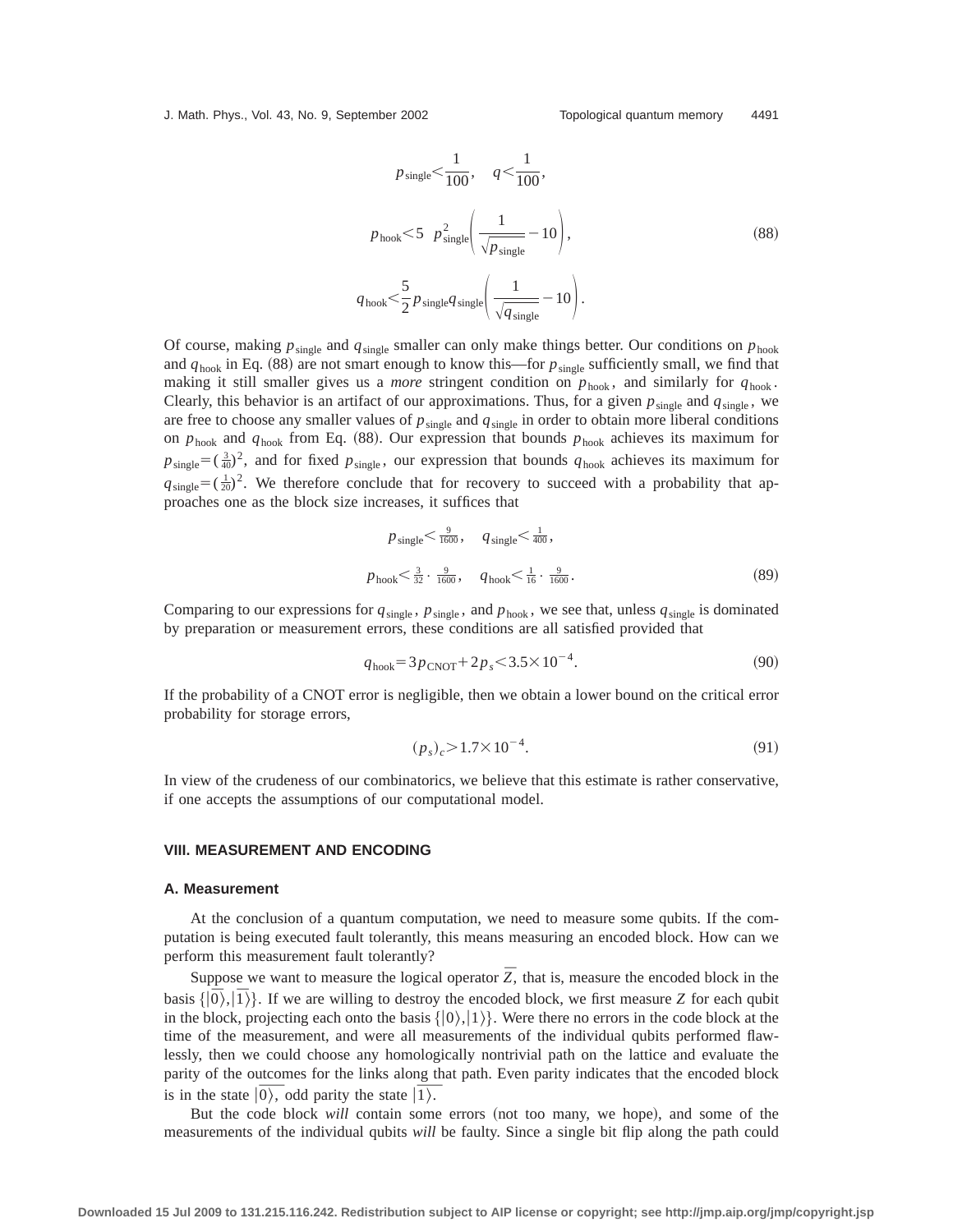alter the parity of the measurement outcomes, we need to devise a fault-tolerant procedure for translating the observed values of the individual qubits into a value of the encoded qubit.

One such procedure is to evaluate the parity  $Z^{\otimes 4}$  of the measurement outcomes at each plaquette of the lattice, determining the locations of all plaquette defects. These defects can arise either because defects were already present in the code block before the measurement, or they could be introduced by the measurement itself. It is useful and important to recognize that the defects introduced by the measurement do not pose any grave difficulties. An isolated measurement error at a single link will produce two neighboring defects on the plaquettes that contain that link. Widely separated defects can arise from the measurement only if there are many correlated measurement errors.

Therefore we can apply a suitable classical algorithm to remove the defects—for example, by choosing a chain of minimal total length that is bounded by the defect locations, which can be found in a polynomial-time classical computation. Flipping the bits on this chain corrects the errors in the measurement outcomes, so that we can then proceed to evaluate the parity along a nontrivial cycle. Assuming sufficiently small rates for the qubit and measurement errors, the encoded qubit will be evaluated correctly, with a probability of error that is exponentially small for large block size.

We can measure  $\bar{X}$  by the same procedure, by measuring *X* for each qubit, and evaluating all site operators  $X^{\otimes 4}$  from the outcomes. After removal of the site defects by flipping bits appropriately,  $\overline{X}$  is the parity along a nontrivial cycle of the dual lattice.

To measure  $\overline{Z}$  of a code block without destroying the encoded state, we can prepare an ancilla To measure  $\overline{Z}$  of a code block without destroying the encoded state, we can prepare an ancillar block in the encoded state  $|\overline{0}\rangle$ , and perform a bitwise CNOT from the block to be measured into the ancilla. Then we can measure the ancilla by the destructive procedure just described. A nondestructive measurement of  $\bar{X}$  is executed similarly.

## **B. Encoding of known states**

At the beginning of a quantum computation, we need to prepare encoded qubits in eigenstates the encoded operations, for example the state  $|\overline{0}\rangle$  of the planar code, a  $\overline{Z}=1$  eigenstate. If of the encoded operations, for example the state  $|0\rangle$  of the planar code, a  $\overline{Z}=1$  eigenstate. If syndrome measurement were perfectly reliable, the state  $|0\rangle$  could be prepared quickly by the syndrome measurement were perfectly reliable, the state  $|\overline{0\rangle}$  could be prepared quickly by the following method: Start with the state  $|0\rangle^{\otimes n}$  where *n* is the block size of the code. This is the simultaneous eigenstate with eigenvalue 1 of all plaquette stabilizer operators  $Z_P = Z^{\otimes 4}$  and of the logical operator  $\overline{Z}$ , but not of the site stabilizer operators  $X_s = X^{\otimes 4}$ . Then measure all the site operators. Since the site operators commute with the plaquette operators and the logical operators, this measurement does not disturb their values. About half of the site measurements have outcome this measurement does not disturb their values. About half of the site measurements have outcome  $X_s = 1$  and about half have outcome  $X_s = -1$ ; to obtain the state  $|0\rangle$ , we must remove all of the site defects (sites where  $X_s = -1$ ). Thus we select an arbitrary one-chain whose boundary consists of the positions of all site defects, and we apply *Z* to each link of this chain, thereby imposing  $X_s = 1$  at each site. In carrying out this procedure, we might apply  $\overline{Z}$  to the code block by applying *Z* to a homologically nontrivial path, but this has no effect since the state is a  $\overline{Z} = 1$  eigenstate.

Unfortunately, syndrome measurement is not perfectly reliable; therefore this procedure could generate long *open* chains of *Z* errors in the code block. To keep the open chains under control, we need to repeat the measurement of both the  $X$  and  $Z$  syndromes of order  $L$  times (where  $L$  is the linear size of the lattice), and use our global recovery method. Then the initial configuration of the defects will be ''forgotten'' and the error chains in the code block will relax to the equilibrium configuration in which long open chains are highly unlikely. The probability of an  $\overline{X}$  error that causes a flip of the encoded state will be exponentially small in *L*. We can prepare the encoded state with  $\overline{X} = 1$  by the dual procedure, starting with the state  $[(1/\sqrt{2}) (|0\rangle + |1\rangle)]^{\otimes n}$ .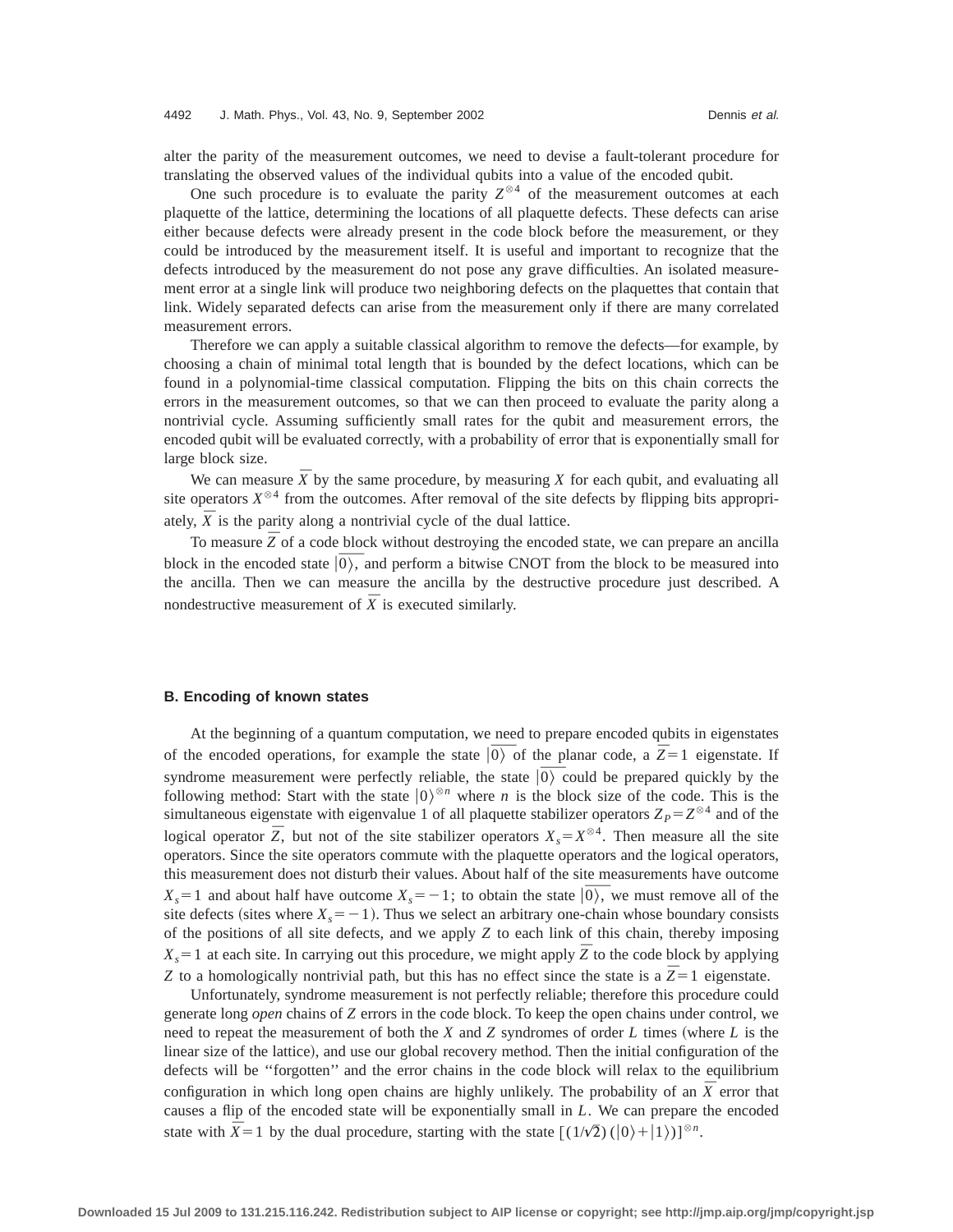

FIG. 16. Two basic moves that modify the triangulation of a surface by adding a link: splitting a plaquette, and splitting a vertex.

#### **C. Encoding of unknown states**

Quantum error-correcting codes can protect *unknown* coherent quantum states. This feature is crucial in applications to quantum computation—the operator of a quantum computer need not ''monitor'' the encoded quantum state to keep the computation on track. But to operate a quantum computer, we do not typically need to *encode* unknown quantum states. It is sufficient to initialize the computer by encoding known states, and then execute a known quantum circuit.

Still, a truly robust ''quantum memory'' should be able to receive an unknown quantum state and store it indefinitely. But given any nonzero rate of decoherence, to store an unknown state for an indefinitely long time we need to encode it using a code of indefinitely long block size. How, then, can we expect to encode the state before it decoheres?

The key is to encode the state quickly, providing some measure of protection, while continuing to build up toward larger code blocks. Concatenated codes provide one means of achieving this. We can encode, perform error correction, then encode again at the next level of concatenation. If the error rates are small enough, encoding can outpace the errors so that we can store the unknown state in a large code block with reasonable fidelity.

The surface codes, too, allow us to build larger codes from smaller codes and so to protect unknown states effectively. The key to enlarging the code block is that a code corresponding to one triangulation of a surface can be transformed into a code corresponding to another triangulation.

For example, we can transform one surface code to another using local moves shown in Fig. 16.

Links can be added to (or removed from) the triangulation in either of two ways—one way adds a new plaquette, the other adds a new site. Either way, the new triangulation corresponds to a new code with an additional qubit in the code block and an additional stabilizer generator.

When a new plaquette is added, the new code stabilizer is obtained from the old one by adding the new plaquette operator

$$
Z_1 Z_2 Z_0 \tag{92}
$$

and by modifying the site operators with the replacements

$$
X_1 \to X_1 X_0, \quad X_2 \to X_2 X_0. \tag{93}
$$

When a new site is added, the stabilizer is modified similarly, but with *X*'s and *Z*'s interchanged:

$$
X_1 X_2 X_0 \tag{94}
$$

is a new stabilizer generator, and the existing plaquette operators are modified as

$$
Z_1 \rightarrow Z_1 Z_0, \quad Z_2 \rightarrow Z_2 Z_0. \tag{95}
$$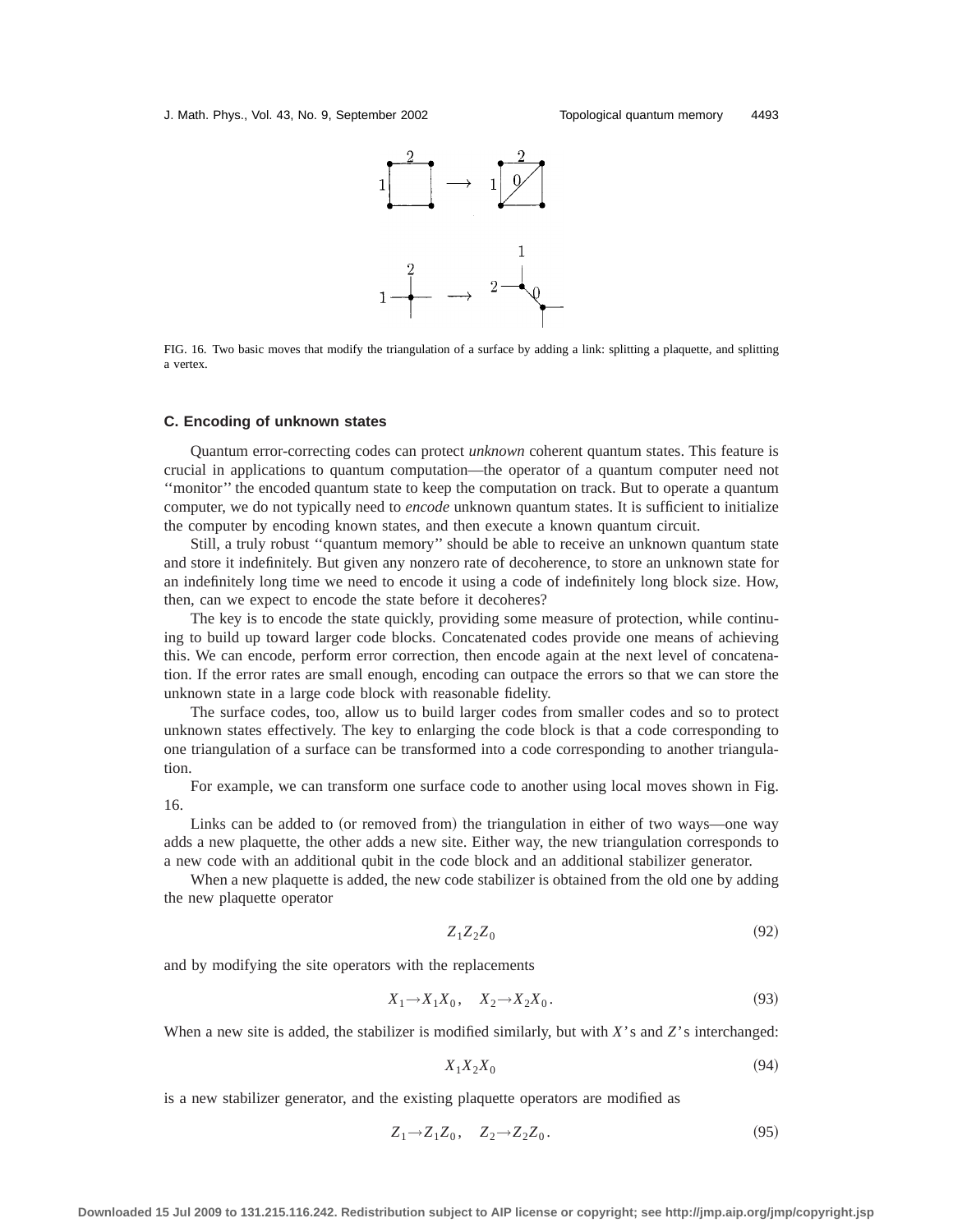

FIG. 17. Circuits that implement the two basic moves of Fig. 16. The circuit with qubit 0 as the target of the CNOTs adds a plaquette; the circuit with qubit 0 as the control of the CNOTs adds a site.

To add a plaquette or a site to a stabilizer code, we prepare the additional qubit in a  $Z_0 = 1$  or  $X_0$ =1 eigenstate, and then execute the circuit shown in Fig. 17. We recall that, acting by conjugation, a CNOT gate changes a tensor product of Pauli operators acting on its control and target according to

$$
IZ \leftrightarrow ZZ, \quad XI \leftrightarrow XX; \tag{96}
$$

that is, the CNOT transforms an *IZ* eigenstate to a *ZZ* eigenstate and an *XI* eigenstate to an *XX* eigenstate, while leaving *ZI* and *IX* eigenstates invariant. The circuit in Fig. 17 with qubit 0 as target, then, transforms the site operators as in Eq.  $(93)$  while also implementing

$$
Z_0 \to Z_1 Z_2 Z_0. \tag{97}
$$

The initial  $Z_0$ =1 eigenstate is transformed into a state that satisfies the plaquette parity checks of the new triangulation. Similarly, the circuit in Fig.  $17$  with qubit 0 as control implements Eq.  $(95)$ as well as

$$
X_0 \to X_1 X_2 X_0; \tag{98}
$$

the circuit transforms the  $X_0 = 1$  eigenstate into a state that satisfies the new site parity checks.

Of course, these circuits are reversible; they can be used to extricate qubits from a stabilizer code instead of adding them.

If planar codes are used, we can lay out the qubits in a planar array. Starting with a small encoded planar block in the center, we can gradually add new qubits to the boundary using the moves shown in Fig. 18.

These moves add a new three-qubit plaquette or site operator, and can also be implemented by the circuits of Fig.  $(17)$ .

A procedure that transforms a distance- $L$  planar code to a distance- $(L+1)$  code is shown in Fig. 19. By adding a new row of plaquette operators, we transform what was formerly a smooth edge into a rough edge, and by adding a new row of site operators we transform a rough edge to a smooth edge. We start the row of plaquettes by adding a two-qubit plaquette operator to the corner via the transformations



FIG. 18. The same circuits as in Fig. 17 can also be used to build up a planar code by adding a link at the boundary. Sites or plaquettes marked by open circles do not correspond to stabilizer operators.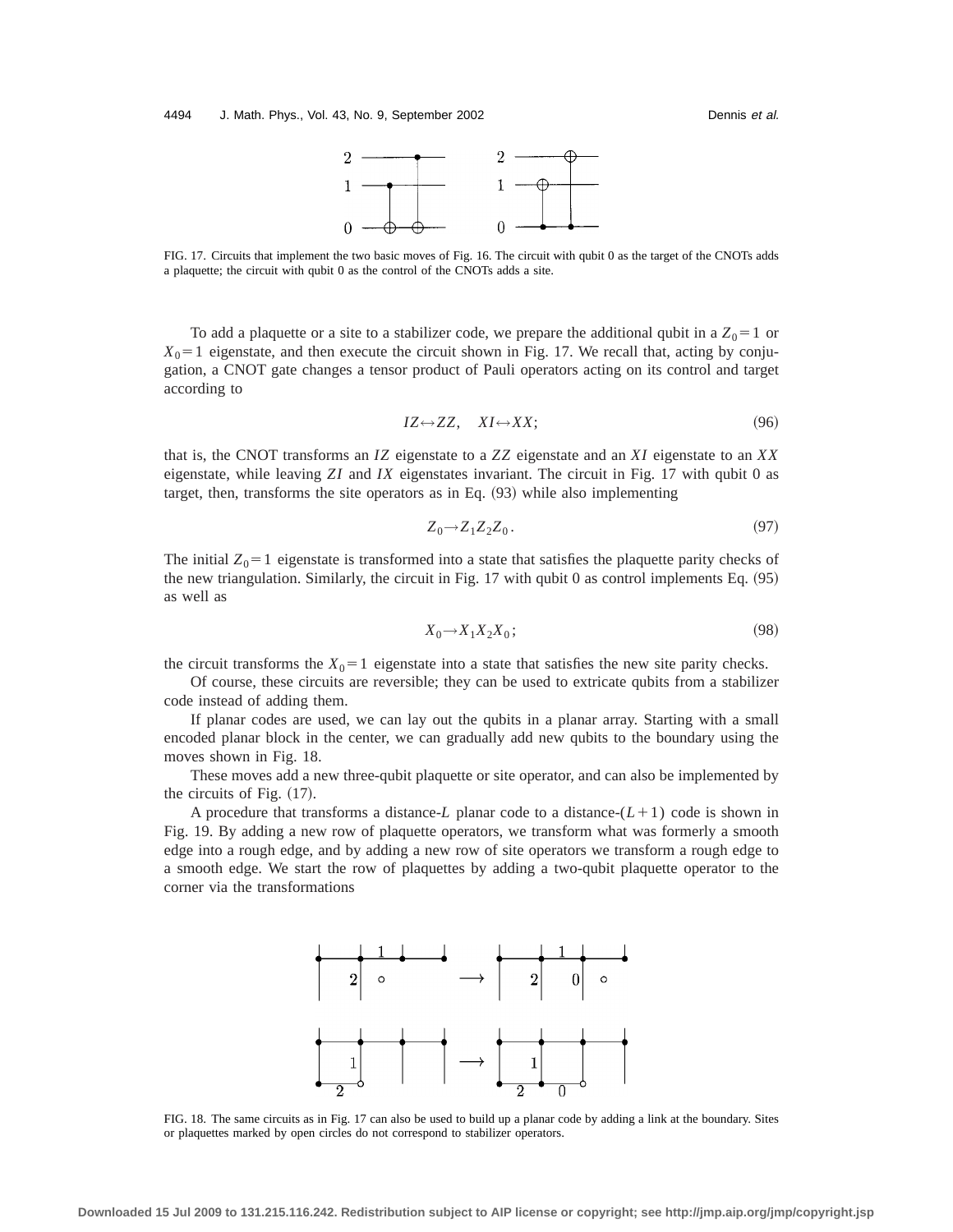

FIG. 19. Building a distance- $(L+1)$  planar code by adding qubits to a distance-*L* planar code. (Here,  $L=5$ .) In the first step, new two-qubit stabilizer operators are added in the corners with single CNOTs; in subsequent steps, three-qubit stabilizer operators are added with double CNOTs. The last step promotes the corner operators to three-qubit operators.

$$
Z_0 \to Z_1 Z_0, \quad X_1 \to X_1 X_0,\tag{99}
$$

which can be implemented by a single CNOT; similarly, we start a row of sites by adding a two-qubit site operator with

$$
X_0 \to X_1 X_0, \quad Z_1 \to Z_1 Z_0. \tag{100}
$$

Then a new row of boundary stabilizer operators can be ''zipped'' into place.

As is typical of encoding circuits, this procedure can propagate errors badly; a single faulty CNOT can produce a long row of qubit errors (a widely separated pair of defects) along the edge of the block. To ensure fault tolerance, we must measure the boundary stabilizer operators frequently during the procedure. Examining the syndrome record, we can periodically identify the persistent errors and remove them before proceeding to add further qubits.

## **IX. FAULT-TOLERANT QUANTUM COMPUTATION**

We will now consider how information protected by planar surface codes can be processed fault-tolerantly. Our objective is to show that a universal set of fault-tolerant encoded quantum gates can be realized using only local quantum gates among the fundamental qubits and with only polynomial overhead. We will describe one gate set with this property.4,8 This construction suffices to show that there is an accuracy threshold for quantum computation using surface codes: each gate in our set can be implemented acting on encoded states with arbitrarily good fidelity, in the limit of a large code block. We have not analyzed the numerical value of this computation threshold in detail. Better implementations of fault-tolerant quantum computation can probably be found, requiring less overhead and yielding a better threshold.

We choose the basis introduced by Shor, $3$  consisting of four gates. Three of these generate the ''symplectic'' or ''normalizer'' group, the finite subgroup of the unitary group that, acting by conjugation, takes tensor products of Pauli operators to tensor products of Pauli operators. Of these three, two are single-qubit gates: the Hadamard gate

$$
H = \frac{1}{\sqrt{2}} \begin{pmatrix} 1 & 1 \\ 1 & -1 \end{pmatrix},\tag{101}
$$

which acts by conjugation on Pauli operators according to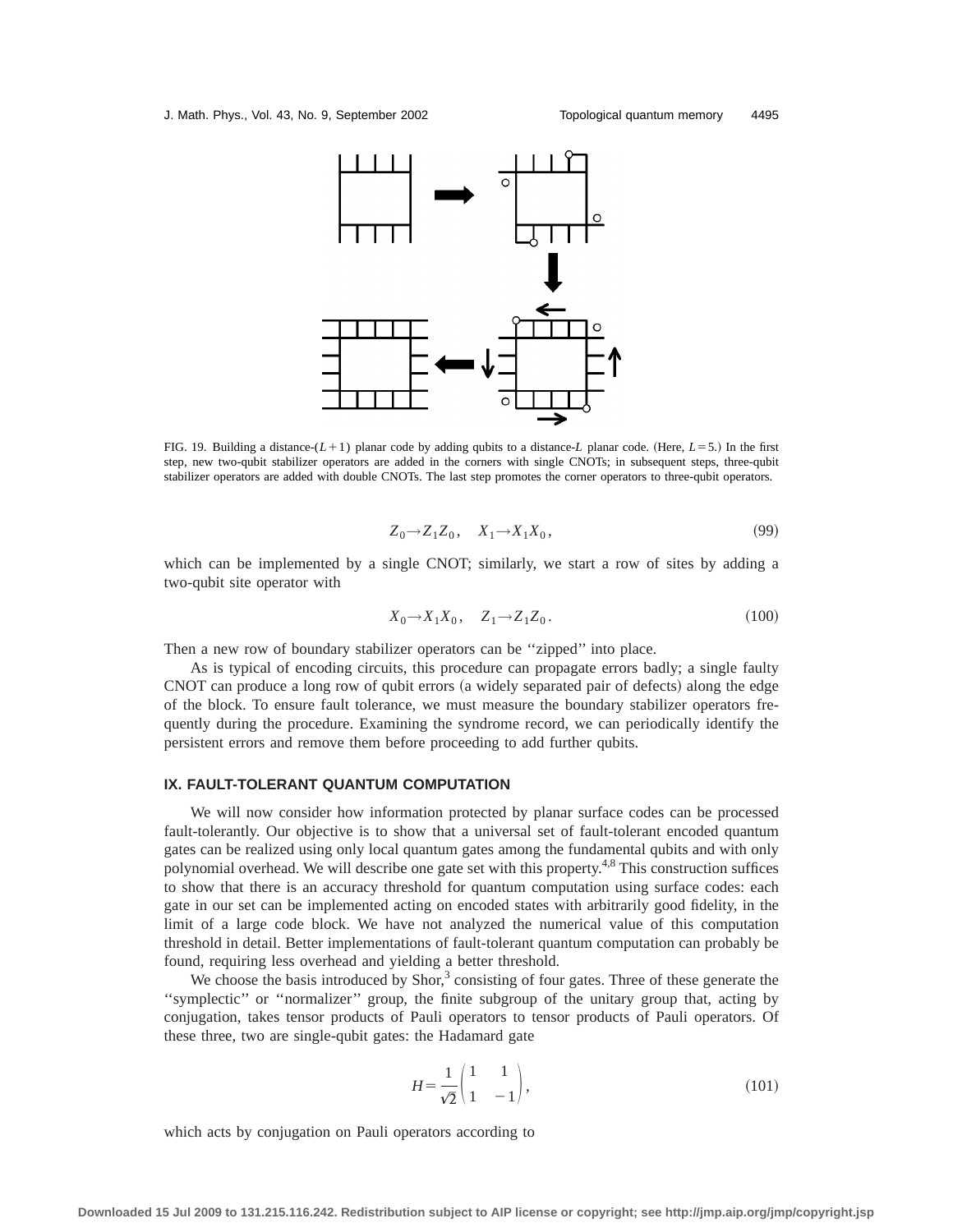4496 J. Math. Phys., Vol. 43, No. 9, September 2002 Channel Communist Al. 2014

$$
H: X \to Z,\tag{102}
$$

and the phase gate

$$
P = \Lambda(i) = \begin{pmatrix} 1 & 0 \\ 0 & i \end{pmatrix},\tag{103}
$$

which acts by conjugation on Pauli operators according to

$$
P:X \to Y, \quad Z \to Z. \tag{104}
$$

The third generator of the normalizer group is the two-qubit CNOT= $\Lambda(X)$  gates, which acts by conjugation on Pauli operators according to

CNOT: 
$$
XI \rightarrow XX
$$
,  $IX \rightarrow IX$ ,  
\n $ZI \rightarrow ZI$ ,  $IZ \rightarrow ZZ$ . (105)

Quantum computation in the normalizer group is no more powerful than classical computation.37 To realize the full power of quantum computing we need to complete the basis with a gate outside the normalizer group. This gate can be chosen to be the three-qubit Toffoli gate  $T = \Lambda^2(X)$ , which acts on the standard three-qubit orthonormal basis  $\{|a,b,c\rangle\}$  as

$$
T: |a,b,c\rangle \to |a,b,c \oplus ab\rangle. \tag{106}
$$

## **A. Normalizer gates for surface codes**

#### **1. CNOT gate**

Implementing normalizer computation on planar codes is relatively simple. First of all, a planar surface code is a Calderbank–Shor–Steane<sup>26,27</sup> (CSS) code, and as for any CSS code with a single encoded qubit, an encoded CNOT can be performed *transversally*—in other words, if simultaneous CNOTs are executed from each qubit in one block to the corresponding qubit in the other block, the effect is to execute the encoded CNOT.<sup>38</sup> To see this, we first need to verify that the transversal CNOT preserves the code space, i.e., that its action by conjugation preserves the code's stabilizer. This follows immediately from Eq. (105), since each stabilizer generator is either a tensor product of *X*'s or a tensor product of *Z*'s. Next we need to check that CNOT<sup>® *n*</sup> acts on the encoded operations  $\bar{X}$  and  $\bar{Z}$  as in Eq. (105), which also follows immediately since  $\bar{Z}$  is a tensor product of *Z*'s and  $\overline{X}$  is a tensor product of *X*'s.

#### **2. Hadamard gate**

What about the Hadamard gate? In fact, applying the bitwise operation  $H^{\otimes n}$  does not preserve the code space; rather it maps the code space of one planar code to that of another, different, planar code. If the stabilizer generators of the initial code are site operators  $X_s$  and plaquette operators  $Z_p$ , then the action of the bitwise Hadamard is

$$
H^{\otimes n}: X_s \to Z_s, \quad Z_P \to X_P. \tag{107}
$$

Compared to the initial code, the stabilizer of the new code has sites and plaquettes interchanged. We may reinterpret the new code as a code with  $X_s$  and  $Z_p$  check operators, but defined on a lattice dual to the lattice of the original code. If the original lattice has its ''rough'' edges at the north and south, then the new lattice has its rough edges at the east and west. We will refer to the two codes as the "north-south" (NS) code and the "east-west" (EW) code. As indicated in Fig. 20, the action of  $H^{\otimes n}$  on the encoded operations  $\overline{X}$  and  $\overline{Z}$  of the NS code is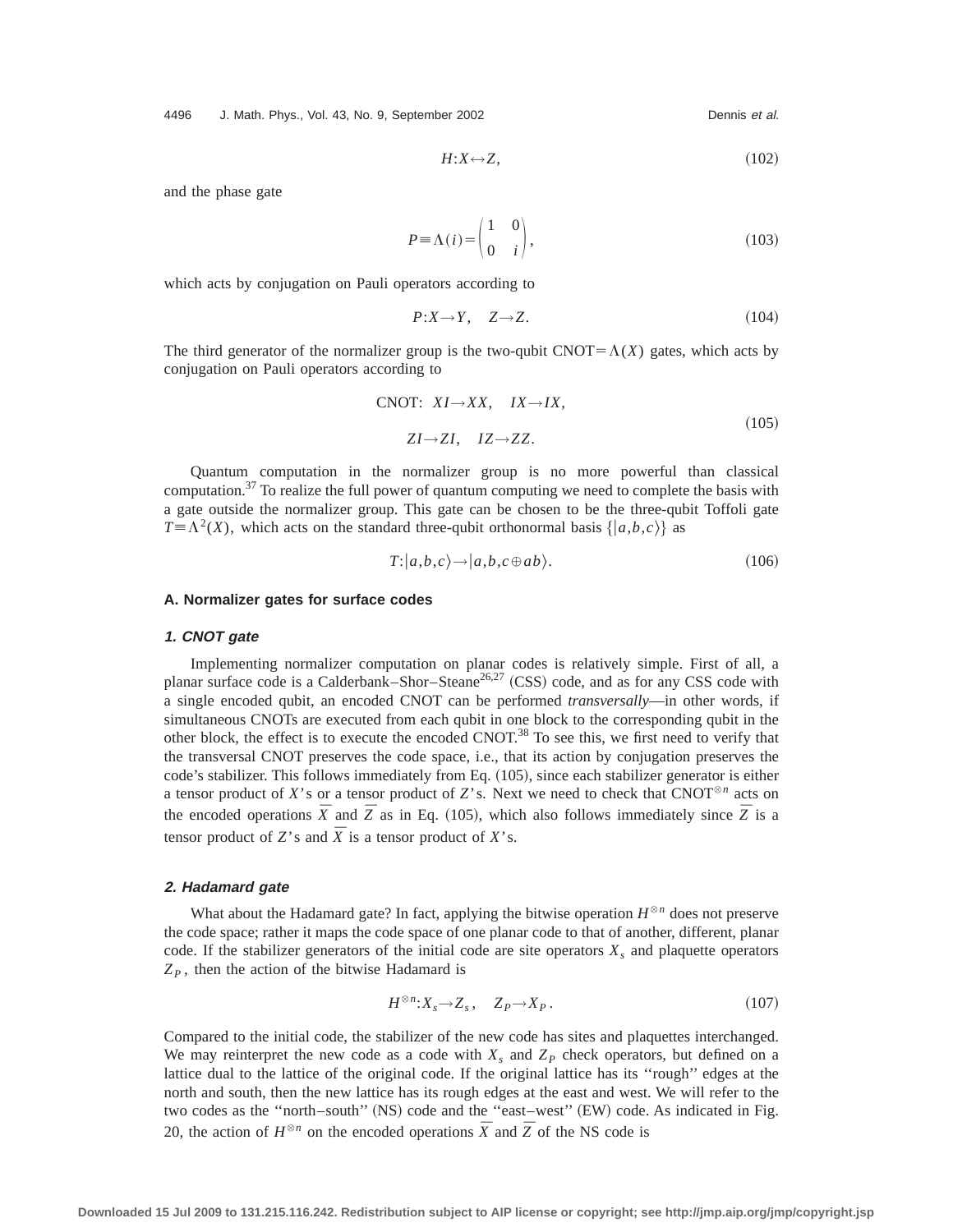

FIG. 20. Action of the bitwise Hadamard gate on the planar code. If Hadamard gates are applied simultaneously to all the qubits in the block, an ''NS code'' with rough edges at the north and south is transformed to an ''EW code'' with rough edges at the east and west; the encoded operation  $\overline{Z}_{\text{NS}}$  of the NS code is transformed to  $\overline{X}_{\text{EW}}$  of the EW code, and  $\overline{X}_{\text{NS}}$  is transformed to  $\bar{Z}_{EW}$ .

$$
H^{\otimes n} : \bar{X}_{\text{NS}} \to \bar{Z}_{\text{EW}}, \quad \bar{Z}_{\text{NS}} \to \bar{X}_{\text{EW}}.
$$
 (108)

If we rigidly rotate the lattice by 90°, the EW code is transformed back to the NS code. Hence, the overall effect of a bitwise Hadamard and a 90 $^{\circ}$  rotation is an encoded Hadamard  $\bar{H}$ .

Of course, a physical rotation of the lattice might be inconvenient in practice! Instead, we will suppose that ''peripheral'' qubits are available at the edge of the code block, and that we have the option of incorporating these qubits into the block or ejecting them from the block using the method described in Sec. VIII C. After applying the bitwise Hadamard, transforming the  $L \times L$  NS code to the EW code, we add  $L-1$  plaquettes to the northern edge and  $L-1$  sites to the western edge, while removing  $L-1$  plaquettes on the east and  $L-1$  sites on the south. This procedure transforms the block back to the NS code, but with the qubits shifted by half a lattice spacing to the north and west—we will call this shifted code the NS' code. Furthermore, this modification of the boundary transforms the logical operations  $\overline{Z}_{EW}$  and  $\overline{X}_{EW}$  of the EW code to the operations  $\bar{Z}_{\text{NS}}$  and  $\bar{X}_{\text{NS}}$  of the NS<sup>1</sup> code. The overall effect, then, of the bitwise Hadamard followed by the boundary modification is the operation

$$
\bar{X}_{\rm NS} \to \bar{Z}_{\rm NS'} ,\quad \bar{Z}_{\rm NS} \to \bar{X}_{\rm NS'} . \tag{109}
$$

In principle, we could complete the encoded Hadamard gate by physically shifting the qubits half a lattice spacing to the south and east, transforming the NS' code back to the NS code. One way to execute this shift might be to swap the qubits of the NS' with qubits located at the corresponding sites of the NS lattice. If we prefer to avoid the additional quantum processing required by the swaps, then what we can do instead is associate a classical flag bit with each code block, recording whether the number of Hadamard gates that have been applied in our circuit to that logical qubit is even or odd, and hence whether the logical qubit is encoded in the NS code or the NS' code. This classical bit is consulted whenever the circuit calls for a Hadamard or CNOT acting on the block. If we perform a Hadamard on a qubit that is initially encoded with the NS<sup>'</sup> code, we add qubits on the south and east while removing them from the north and west, returning to the NS code. The CNOT gates are performed transversally between blocks that are both in the NS code or both in the NS<sup>'</sup> code; that is, each qubit in one layer interacts with the corresponding qubit directly below it in the next layer. But if one block is in the NS code and the other is in the  $NS'$ code, then each qubit in one layer interacts with the qubit in the next layer that is half a lattice spacing to north and west. Note that the modification of the boundary requires a number of computation steps that is linear in *L*.

## **3. Phase gate**

For implementation of the phase gate *P*, note that if we can execute CNOT and *H* then we can also construct the "controlled- $(iY)$ " gate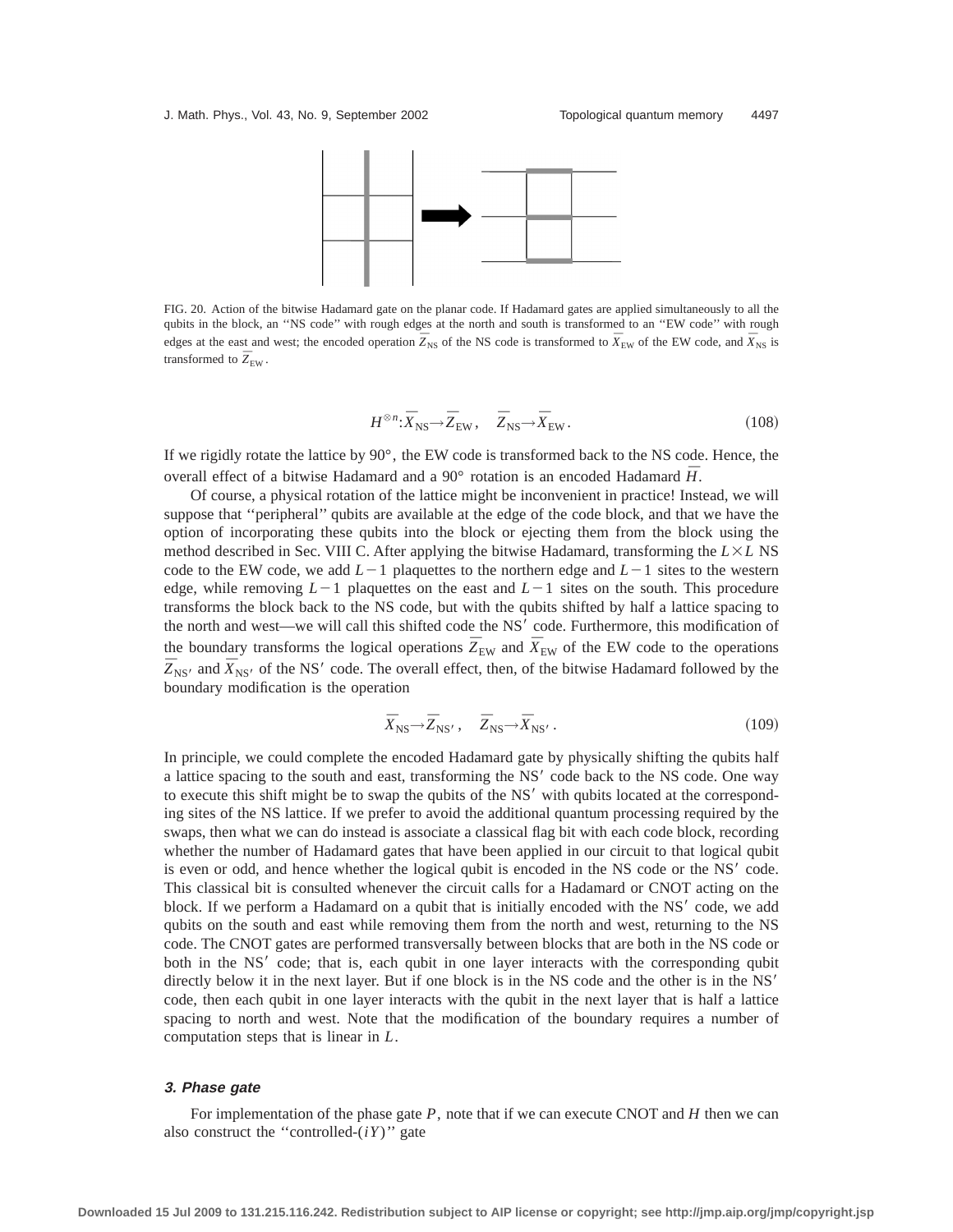4498 J. Math. Phys., Vol. 43, No. 9, September 2002 Channel Communist Channel Dennis et al.

$$
\Lambda(iY) = \Lambda(ZX) = (IH) \cdot \Lambda(X) \cdot (IH) \cdot \Lambda(X). \tag{110}
$$

Hence it suffices to be able to prepare an eigenstate  $|+\rangle$  or  $|-\rangle$  of *Y*,

$$
Y|\pm\rangle = \pm |\pm\rangle; \tag{111}
$$

if we prepare an ancilla in the state  $|+\rangle$ , and apply a CNOT with the data as its control and the ancilla as its target, the effect on the data is the same as  $\Lambda(i)=P$ . If the ancilla is the state  $|-\rangle$ , then we apply  $\Lambda(-i)=P^{-1}$  to the data instead.

Now, it is not obvious how to prepare a large toric block in an eigenstate of the encoded *Y* with good fidelity. Fortunately, we can nevertheless use a CNOT and an ancilla to implement *P*, thanks to a trick that works because  $P$  is the only gate in our set that is not real. Consider a circuit that applies the unitary transformation *U* to the data if the ancilla has actually been prepared in the state  $|+\rangle$ . Then if  $|+\rangle$  were replaced by  $|-\rangle$ , this same circuit would apply the complex conjugate unitary  $U^*$ , since each *P* in the circuit would be replaced by  $P^*$ .

Instead of a *Y* eigenstate, suppose we prepare the ancilla in any encoded state we please, for mple,  $|\overline{0}\rangle$ . And then we use this same ancilla block, and a CNOT, every time a *P* is to be example,  $|\overline{0}\rangle$ . And then we use this same ancilla block, and a CNOT, every time a P is to be executed. The state of the ancilla can be expressed as a linear combination  $a|+\rangle + b|-\rangle$  of the *Y* eigenstates, and our circuit, acting on the initial state  $|\psi\rangle$  of the data, yields

$$
a|+\rangle \otimes U|\psi\rangle + b|-\rangle \otimes U^*|\psi\rangle. \tag{112}
$$

Now, at the very end of a quantum computation, we will need to make a measurement to read out the final result. Let *A* denote the observable that we measure. The expectation value of *A* will be

$$
\langle A \rangle = |a|^2 \langle \psi | U^\dagger A U | \psi \rangle + |b|^2 \langle \psi | U^\dagger A^T U | \psi \rangle, \tag{113}
$$

where  $A<sup>T</sup>$  denotes the transpose of *A*. Without losing any computational power, we may assume that the observable *A* is real  $(A = A<sup>T</sup>)$ —for example, it could be  $1/2(I - Z)$  acting on one of our encoded blocks. Then we get the same answer for the expectation value of *A* as if the ancilla had been prepared as  $|+\rangle$  (or  $|-\rangle$ ); hence our fault-tolerant procedure successfully simulates the desired quantum circuit.

Since there is just one ancilla block that must be used each time the *P* gate is executed, this block has to be swapped into the position where it is needed, a slowdown that is linear in the width of the quantum circuit that is being simulated.

Thus we have described a way to perform fault-tolerant normalizer computation for planar surface codes. We envision, then, a quantum computer consisting of a stack of planar sheets, with a logical qubit residing in each sheet. Each logical sheet has associated with it an adjacent sheet of ancilla qubits that are used to measure the check operators of the surface code; after each measurement, these ancilla qubits are refreshed in place and then reused. The quantum information in one sheet can be swapped with that in the neighboring sheet through the action of local gates. To perform a logical CNOT between two different logical qubits in the stack, we first use swap gates to pass the qubits through the intervening sheets of logical and ancilla qubits and bring them into contact, then execute the transversal CNOT between the two layers, and then use swap gates to return the logical qubits to their original positions. By inserting a round of error correction after each swap or logical operation, we can execute a normalizer circuit reliably.

## **B. State purification and universal quantum computation**

Now we need to consider how to complete our universal gate set by adding the Toffoli gate. As Shor observed, $3$  implementation of the gate can be reduced to the problem of preparing a particular three-qubit state, which may be chosen to be

$$
|\psi\rangle_{\text{anc}} = 2^{-3/2} \sum_{a,b,c \in \{0,1\}} (-1)^{abc} |a\rangle_1 |b\rangle_2 |c\rangle_3; \tag{114}
$$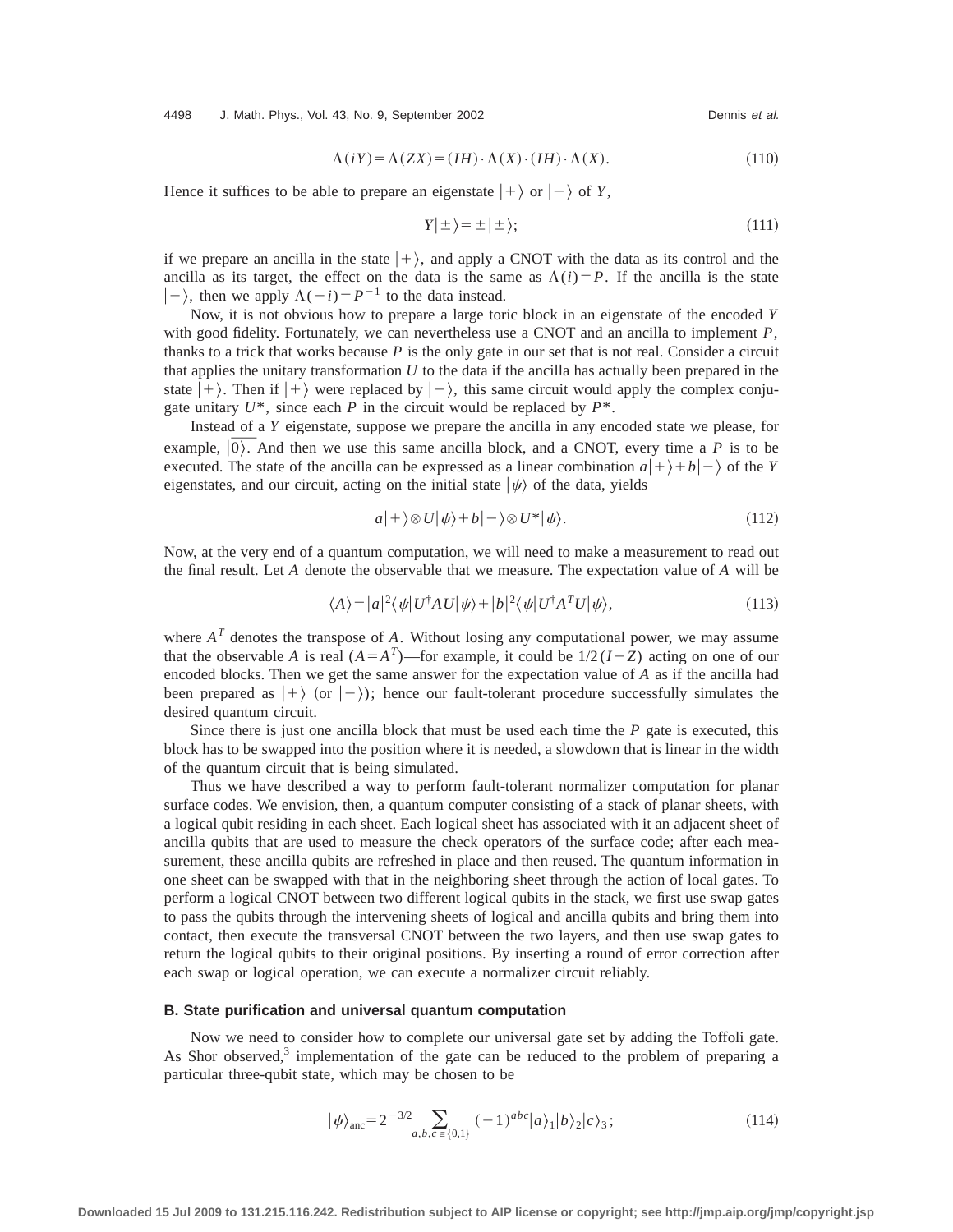this state is the simultaneous eigenstate of three commuting symplectic operators:  $\Lambda(Z)_{1,2}X_3$  and its two cyclic permutations, where  $\Lambda(Z)$  is the two-qubit conditional phase gate

$$
\Lambda(Z):|a,b\rangle \to (-1)^{ab}|a,b\rangle. \tag{115}
$$

Shor's method for constructing this state involved the preparation and measurement of an unprotected *n*-qubit cat state, where *n* is the block size of the code. But this method cannot be used for a toric code on a large lattice, because the cat state is too highly vulnerable to error.

Fortunately, there is an alternative procedure for constructing the needed encoded state with high fidelity—*state purification*. Suppose that we have a supply of noisy copies of the state  $|\psi\rangle_{\text{anc}}$ . We can carry out a purification protocol to distill from our initial supply of noisy states a smaller number of states with much better fidelity.<sup>39,40</sup> In this protocol, normalizer gates are applied to a pair of noisy copies, and then one member of the pair is measured. Based on the outcome of the measurement, the other state is either kept or discarded. If the initial ensemble of states approximates the  $|\psi\rangle_{\text{anc}}$  with adequate fidelity, then, as purification proceeds, the fidelity of the remaining ensemble converges rapidly toward one.

For this procedure to work, it is important that our initial states are not *too* noisy—there is a purification threshold. Therefore, to apply the purification method to toric codes, we will need to build up the size of the toric block gradually, as in the procedure for encoding unknown states described in Sec. VIII C. We start out by encoding  $|\psi\rangle_{\text{anc}}$  on a small planar sheet of qubits, with a fidelity below the purification threshold. Then we purify for a while to improve the fidelity, and build on the lattice to increase the size of the code block. By building and purifying as many times as necessary, we can construct a copy of the ancilla state that can be used to execute the Toffoli gate with high fidelity.

The time needed to build up the encoded blocks is quadratic in *L*, and the number of rounds of purification needed is linear in *L*, if we wish to reach a fidelity that is exponentially small in *L*. Thus the overhead incurred in our implementation of the Toffoli gate is polynomial in the block size.

We have now assembled all the elements of a fault-tolerant universal quantum computer based on planar surface codes. The computer is a stack of logical qubits, and it contains ''software factories'' where the ancilla states needed for execution of the Toffoli gate are prepared. Once prepared, these states can be transported through swapping to the position in the stack where the Toffoli gate is to be performed.

# **X. A LOCAL ALGORITHM IN FOUR DIMENSIONS**

In our recovery procedure, we have distinguished between quantum and classical computation. Measurements are performed to collect syndrome information about errors that have accumulated in the code block, and then a fast and reliable classical computer processes the measured data to infer what recovery step is likely to remove most of the errors. Our procedures are fault tolerant because the quantum computation needed to measure the syndrome is highly local. But the classical computation is not so local—our algorithm for constructing the chain of minimal weight requires as input the syndrome history of the entire code block.

It would be preferable to replace this procedure by one in which measurements and classical processing are eliminated, and all of the processing is local quantum processing. Can we devise a stable quantum memory based on topological coding such that rapid measurements of the syndrome are not necessary?

Heuristically, errors create pairs of defects in the code block, and trouble may arise if these defects diffuse apart and annihilate other defects, eventually generating homologically nontrivial defect world lines. In principle, we could protect the encoded quantum information effectively if there is a strong attractive interaction between defects that prevents them from wandering apart. A recovery procedure that simulates such interactions was discussed in Ref. 40. For that procedure, an accuracy threshold can be established, but only if the interactions have arbitrarily long range, in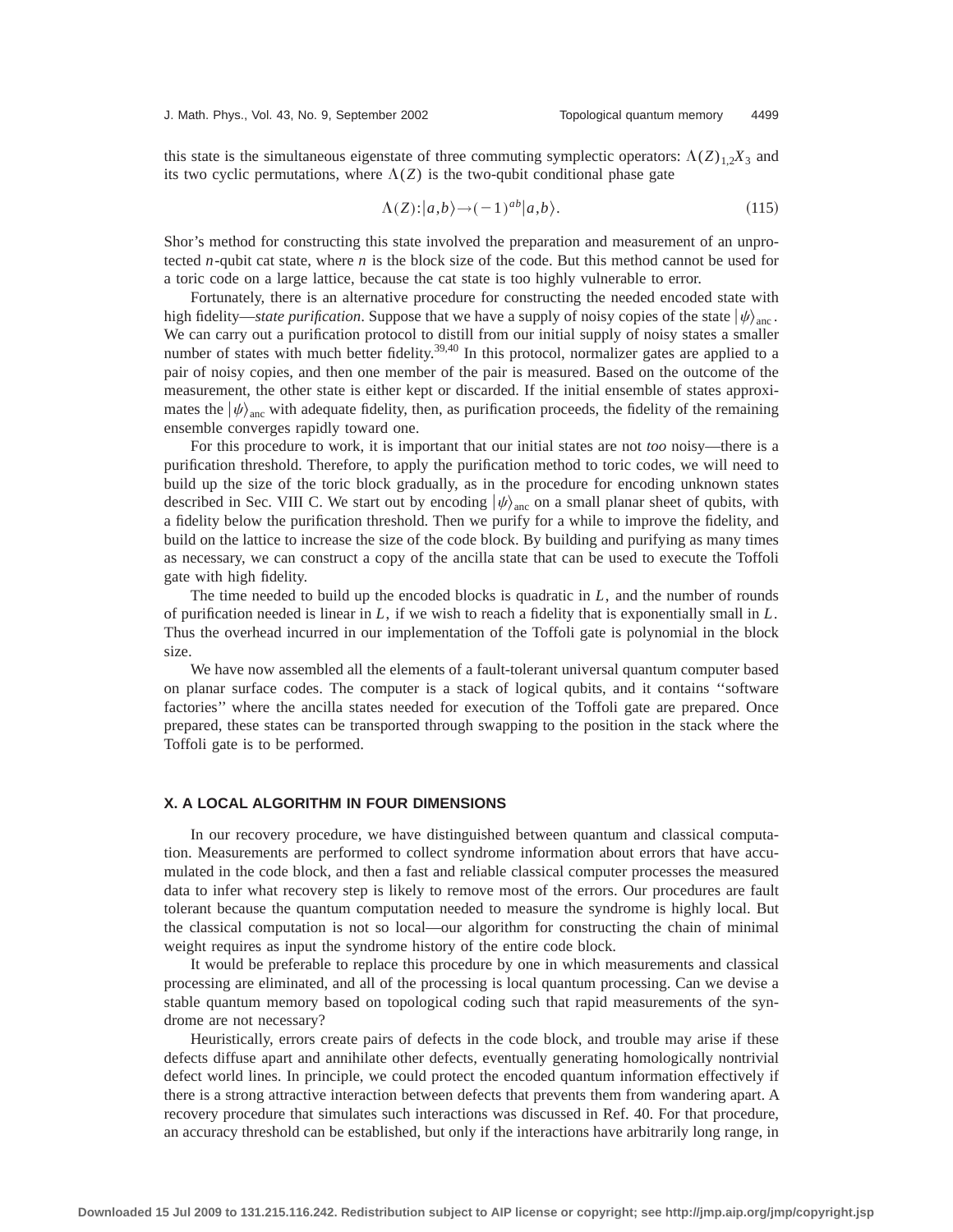which case the order-disorder transition in the code block is analogous to the Kosterlitz–Thouless transition in a two-dimensional Coulomb gas. But to simulate these infinite-range interactions, nonlocal processing is still required.

A similar problem confronts the proposal<sup>5,41,42</sup> to encode quantum information in a configuration of widely separated nonabelian anyons. Errors create anyons in pairs, and the encoded information is endangered if these ''thermal anyons'' diffuse among the anyons that encode the protected quantum state. In principle, a long-range attractive interaction among anyons might control the diffusion, but this interaction might also interfere with the exchanges of anyons needed to process the encoded state. In any case, a simulation of the long-range dynamics involves nonlocal processing.

We will now describe a procedure for recovery that, at least mathematically, requires no such nonlocal processing of quantum or classical information. With this procedure, based on ''locally available'' quantum information, we can infer a recovery step that is more likely to remove errors than add new ones. Because the procedure is local we can dispense with measurement without degrading its performance very much—measurements followed by quantum gates conditioned on measurement outcomes can be replaced by unitary transformations acting on the data qubits and on nearby ancilla qubits. But since we will still need a reservoir where we can dispose the entropy introduced by random errors, we will continue to assume as usual that the ancilla qubits can be regularly refreshed as needed.

Unfortunately, while our procedure is local in the mathematical sense that recovery operations are conditioned on the state of a small number of ''nearby'' qubits, we do not know how to make it *physically* local in a space of fewer than four dimensions.

## **A. Repetition code in two dimensions**

The principle underlying our local recovery procedure can be understood if we first consider the simpler case of a repetition code. We can imagine that the code block is a periodically identified one-dimensional lattice of binary spins, with two codewords corresponding to the configurations with all spins up or all spins down. To diagnose errors, we can perform a local syndrome measurement by detecting whether each pair of neighboring spins is aligned or antialigned, thus finding the locations of defects where the spin orientation flips.

To recover we need to bring these defects together in pairs to annihilate. One way to do this is to track the history of the defects for a while, assembling a record *S* of the measured syndrome, and then find a minimum-weight chain  $E'$  with the same boundary, in order to reconstruct hypothetical world lines of the defects. But in that case the processing required to construct  $E'$  is nonlocal.

The way to attain a local recovery procedure is to increase the dimensionality of the lattice. In two dimensions, errors will generate droplets of flipped spins (as in Fig. 21), and the local syndrome measurement will detect the boundary of the droplet. Thus the defects now form onedimensional closed loops, and our recovery step should be designed to reduce the total length of such defects. Local dynamical rules can easily be devised that are more likely to shrink a loop than stretch it, just as it is possible to endow strings with local dynamics (tension and dissipation) that allow the strings to relax. Thus, in equilibrium, very long loops will be quite rare. If the error rate is small enough, then the droplets of flipped spins will typically remain small, and the encoded information will be well protected.

That the two-dimensional version of the repetition code is more robust than the onedimensional version illustrates a central principle of statistical mechanics—that order is more resistant to fluctuations in higher dimensions. The code block is described by an Ising spin model, and while the one-dimensional Ising model is disordered at any nonzero temperature, the twodimensional Ising model remains ordered up to a nonvanishing critical temperature. From the perspective of coding theory, the advantage of the two-dimensional version is that the syndrome is highly redundant. If we check each pair of nearest-neighbor spins to see if they are aligned or anti-aligned, we are collecting more information than is really needed to diagnose all the errors in the block. Hence there is a constraint that must be satisfied by a valid syndrome, namely that the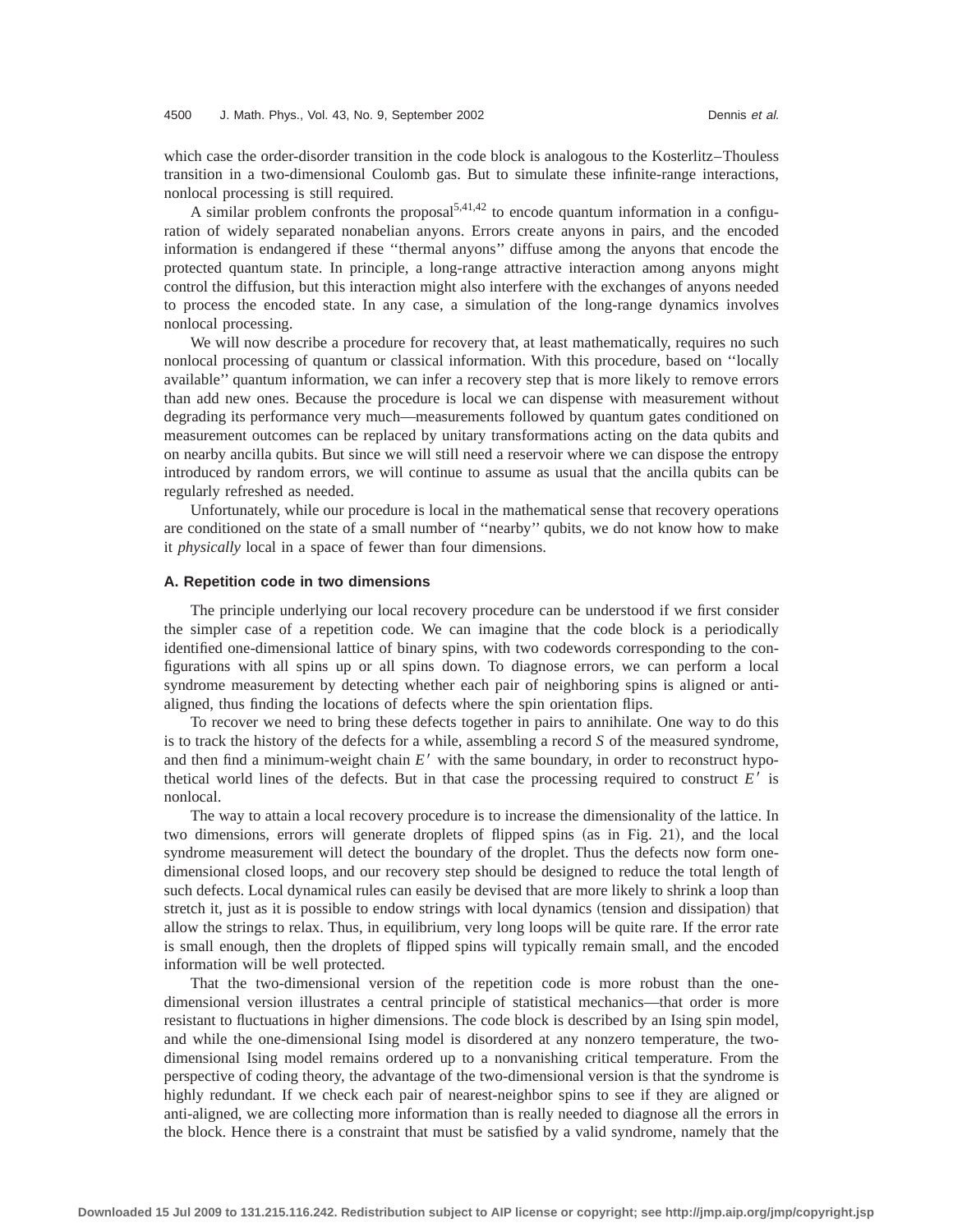

FIG. 21. Droplets of flipped qubits in the two-dimensional quantum repetition code. Qubits reside on plaquettes, and the qubits that have been flipped are shaded. Thick links are locations of ''defects'' where the error syndrome is nontrivial because neighboring qubits are anti-aligned. The defects form closed loops that enclose the droplets.

boundary of a droplet can never end; therefore errors in the syndrome can be detected. Of course, physically, the stability of the ordered state of the Ising model in more than one dimension is the reason that magnetic memories are robust in Nature.

#### **B. Toric code in four dimensions**

The defects detected by the measurement of the stabilizer operators of a two-dimensional toric code are also pointlike objects, and error recovery is achieved by bringing the defects together to annihilate. We can promote the annihilation by introducing an effective long-range interaction between defects, but a more local alternative procedure is to increase the dimensionality of the lattice.

So consider a *four-dimensional* toric code. Qubits are associated with each plaquette. With each link is associated the six-qubit stabilizer operator  $X_l = X^{\otimes 6}$  acting on the six plaquettes that contain the link, and with each cube is associated the six-qubit stabilizer operator  $Z_c = Z^{\otimes 6}$  acting on the six plaquettes contained in the cube. Thus the four-dimensional code maintains the duality between phase and flip errors that we saw in two dimensions. The encoded  $\overline{Z}$  or  $\overline{X}$  operation is constructed from *Z*'s or *X*'s acting on a homologically nontrivial surface of the lattice or dual lattice, respectively. *Z* errors on a connected open surface generate a closed loop of defects on the boundary of the surface, and *X* errors on a connected open surface of the dual lattice generate defects on a set of cubes that form a closed loop on the dual lattice. As in the two-dimensional case, there is a ''hyperplanar'' version of the code that can be defined on a four-dimensional region with a boundary.

Now we want to devise a recovery procedure that will encourage the defect loops to shrink and disappear. Assuming that syndrome measurements are employed, a possible procedure for controlling phase errors can be described as follows: First, the stabilizer operator  $X<sub>l</sub>$  is measured at each link, and a record is stored of the outcome. We say that each link with  $X<sub>l</sub> = -1$  is occupied by a string, and each link with  $X<sub>l</sub>=1$  is unoccupied. We choose a set of nonoverlapping plaquettes (with no link shared by two plaquettes in the set), and based on the syndrome for the links of that plaquette, decide whether or not to flip the plaquette (by applying a  $Z$ ). If three or four of the plaquette's links are occupied by string, we always flip the plaquette. If zero or one link is occupied, we never flip it. And if two links are occupied, we flip the plaquette with probability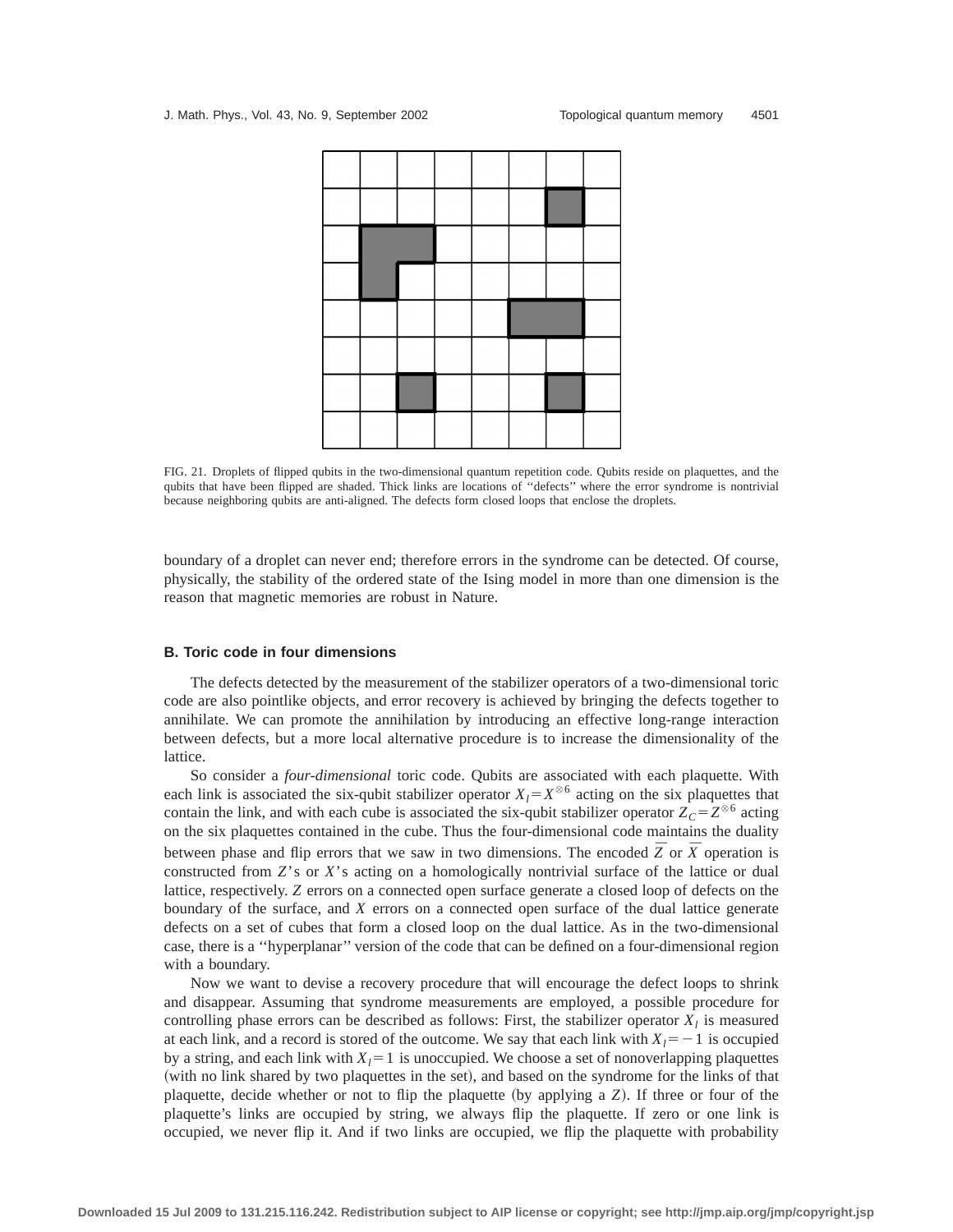$\frac{1}{2}$ . Then in the next time step, we again measure the syndrome, and decide whether to flip another nonoverlapping set of plaquettes. And so on.

Naturally, we also measure the bit-flip syndrome— $Z_C$  on every cube—in each time step. The procedure for correcting the bit-flip errors is identical, with the lattice replaced by the dual lattice, and *X* replaced by *Z*.

Of course the measurement is not essential. A simple reversible computation can imprint the number of string bits bounding a plaquette on ancilla qubits, and subsequent unitary gates controlled by the ancilla can ''decide'' whether to flip the plaquette. Note that a CNOT that is applied with probability  $\frac{1}{2}$ , needed in the event that the plaquette has two string bits on its boundary, can be realized by a Toffoli gate, where one of the control qubits is a member of a Bell pair so that the control takes the value 1 with probability  $\frac{1}{2}$ .

This recovery procedure has the property that, if it is perfectly executed and no further errors occur during its execution, it will never increase the total length of string on the lattice, but it will sometimes reduce the length. Indeed, if it is applied repeatedly while no further errors occur, it will eventually eliminate every string. We have chosen to make the procedure nondeterministic in the case where there are two string bits on a plaquette, because otherwise the procedure would have closed orbits—some string configurations would oscillate indefinitely rather than continuing to shrink and annihilate. With the nondeterministic procedure, a steady state can be attained only when all the strings have disappeared.

Actually, following the ideas of Toom,<sup>43</sup> it is possible to devise *anisotropic deterministic* procedures that also are guaranteed to remove all strings. These procedures, in fact, remove the strings more efficiently than our nondeterministic one, but are a little more difficult to analyze.

Of course, the recovery procedure will not really be executed flawlessly, and further errors will continue to accumulate. Still, as error recovery is performed many times, an equilibrium will eventually be attained in which string length is being removed by recovery as often as it is being created by new errors. If the error rates are small enough, the equilibrium population of long string loops will be highly suppressed, so that the encoded quantum information will be well protected.

Eventually, say at the conclusion of a computation, we will want to measure encoded qubits. This measurement procedure does have a nonlocal component (as the encoded information is topological), and for this purpose only we will assume that a reliable classical computer is available to help with the interpretation of the measured data. To measure the logical operator  $\overline{Z}$ , say, we first measure every qubit in the code block. Then we apply a classical parity check, evaluating  $Z_c$  for each cube of the lattice, thereby generating a configuration of closed defect loops on the dual lattice. To complete the measurement, we first eliminate the defects by applying flips to a set of plaquettes bounded by each loop. Then we can evaluate the product of *Z*'s associated with a homologically nontrivial surface to find the value of *¯ Z*.

Of course, when we eliminate the defects, we need to make sure that we choose correctly among the homologically inequivalent surfaces bounded by the observed strings. One way to do so, which is unlikely to fail when qubit and measurement error probabilities are small, is to invoke the relaxation algorithm formulated above to the classical measurement outcome. Since our classical computer is reliable, the algorithm eventually removes all strings, and then the value of  $\bar{Z}$  can be determined.

## **C. Accuracy threshold**

To evaluate the efficacy of the local recovery method, we need to find the equilibrium distribution of defects. This equilibrium configuration is not so easily characterized, but it will suffice to analyze a less effective algorithm that does attain a simple steady state—the heat bath algorithm. To formulate the heat bath algorithm, suppose that strings carry an energy per lattice unit length that we may normalize to one, and suppose that each plaquette is in contact with a thermal reservoir at inverse temperature  $\beta$ . In each time step, plaquettes are updated, with the change in the string length bounding a plaquette governed by the Boltzmann probability distribution. Thus survival or creation of a length-4 loop is suppressed by the factor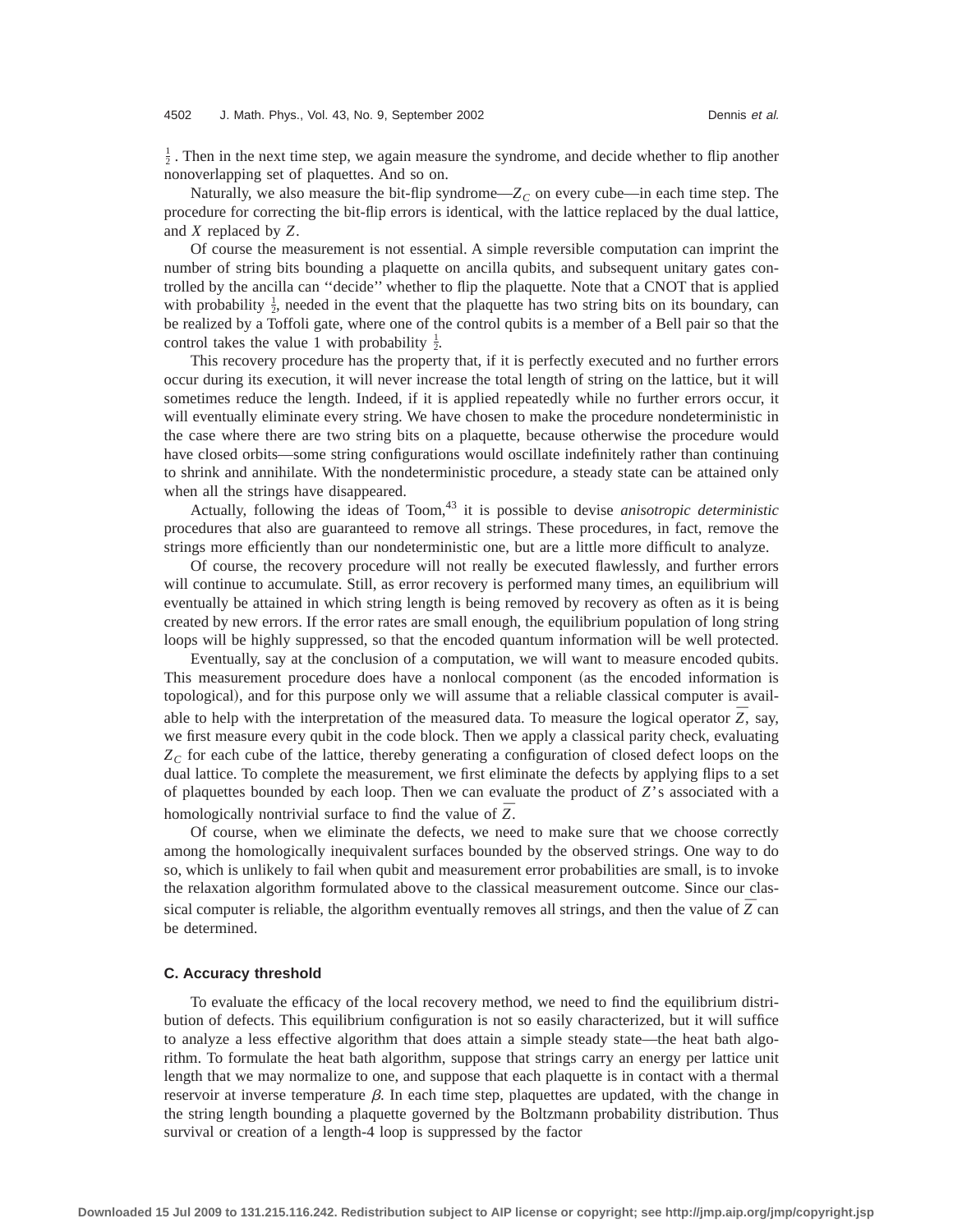J. Math. Phys., Vol. 43, No. 9, September 2002 Topological quantum memory 4503

$$
\frac{\text{Prob}(0 \to 4)}{\text{Prob}(0 \to 0)} = \frac{\text{Prob}(4 \to 4)}{\text{Prob}(4 \to 0)} = e^{-4\beta}.
$$
\n(116)

Similarly, the probability of a plaquette flip when the length of bounding string is 3 or 1 satisfies

$$
\frac{\text{Prob}(1\rightarrow 3)}{\text{Prob}(1\rightarrow 1)} = \frac{\text{Prob}(3\rightarrow 3)}{\text{Prob}(3\rightarrow 1)} = e^{-2\beta}.
$$
\n(117)

In the case of a plaquette with two occupied links, we again perform the flip with probability  $\frac{1}{2}$ . As before, this ensures ergodicity—any initial configuration has some nonvanishing probability of reaching any final configuration.

Damage to encoded information arises from string "world sheets" that are homologically nontrivial. At low temperature, string loops are dilute and failure is unlikely, but at a critical temperature the strings ''condense,'' and the encoded data are no longer well protected. The critical temperature is determined by a balance between Boltzmann factor  $e^{-\beta l}$  suppressing a string of length *l* and the string entropy. The abundance of self-avoiding closed loops of length *l* behaves like. $34$ 

$$
n_{\text{SAW}}^{(4)}(l) \sim P_4(l) (\mu_4)^l, \quad \mu_4 \approx 6.77,\tag{118}
$$

in  $d=4$  dimensions, where  $P_4(l)$  is a polynomial. Thus, large loops are rare when the sum

$$
\sum_{l} n_{SAW}^{(4)}(l) e^{-\beta l} \sim \sum_{l} P_4(l) (\mu_4 e^{-\beta})^l
$$
\n(119)

converges, and the system is surely ordered for  $e^{-\beta} \le \mu_4^{-1}$ . Thus the critical inverse temperature  $\beta_c$  satisfies

$$
e^{-\beta_c} \ge (\mu_4)^{-1}.
$$
 (120)

Now, our local recovery procedure will not be precisely a heat bath algorithm. But like the heat bath algorithm it is more likely to destroy string than create it, and we can bound its performance by assigning to it an effective temperature. For example, if no new errors arise and the algorithm is perfectly executed, it will with probability one remove a length-4 string loop bounding a plaquette. In practice, though, the plaquette may not flip when the recovery computation is performed, either because of a fault during its execution, or because other neighboring plaquettes have flipped in the meantime. Let us denote by  $q<sub>4</sub>$  the probability that a plaquette, occupied by four string bits at the end of the last recovery step, does not in fact flip during the current step. Similarly, let  $q_3$  denote the probability that a plaquette with three string bits fails to flip, and let *q*<sup>1</sup> , *q*<sup>0</sup> denote the probabilities that plaquettes containing one or zero string bits *do* flip. These quantities can all be calculated, given the quantum circuit for recovery and a stochastic error model.

Now we can find a positive quantity *q* such that

$$
q_0, q_4 \le q/(1+q),
$$
  
\n
$$
q_1, q_3 \le \sqrt{q}/(1+\sqrt{q}).
$$
\n(121)

Comparing to Eqs.  $(116)$  and  $(117)$ , we see that our recovery algorithm is at least as effective as a heat bath algorithm with the equivalent temperature

$$
e^{-4\beta} = q;
$$
\n(122)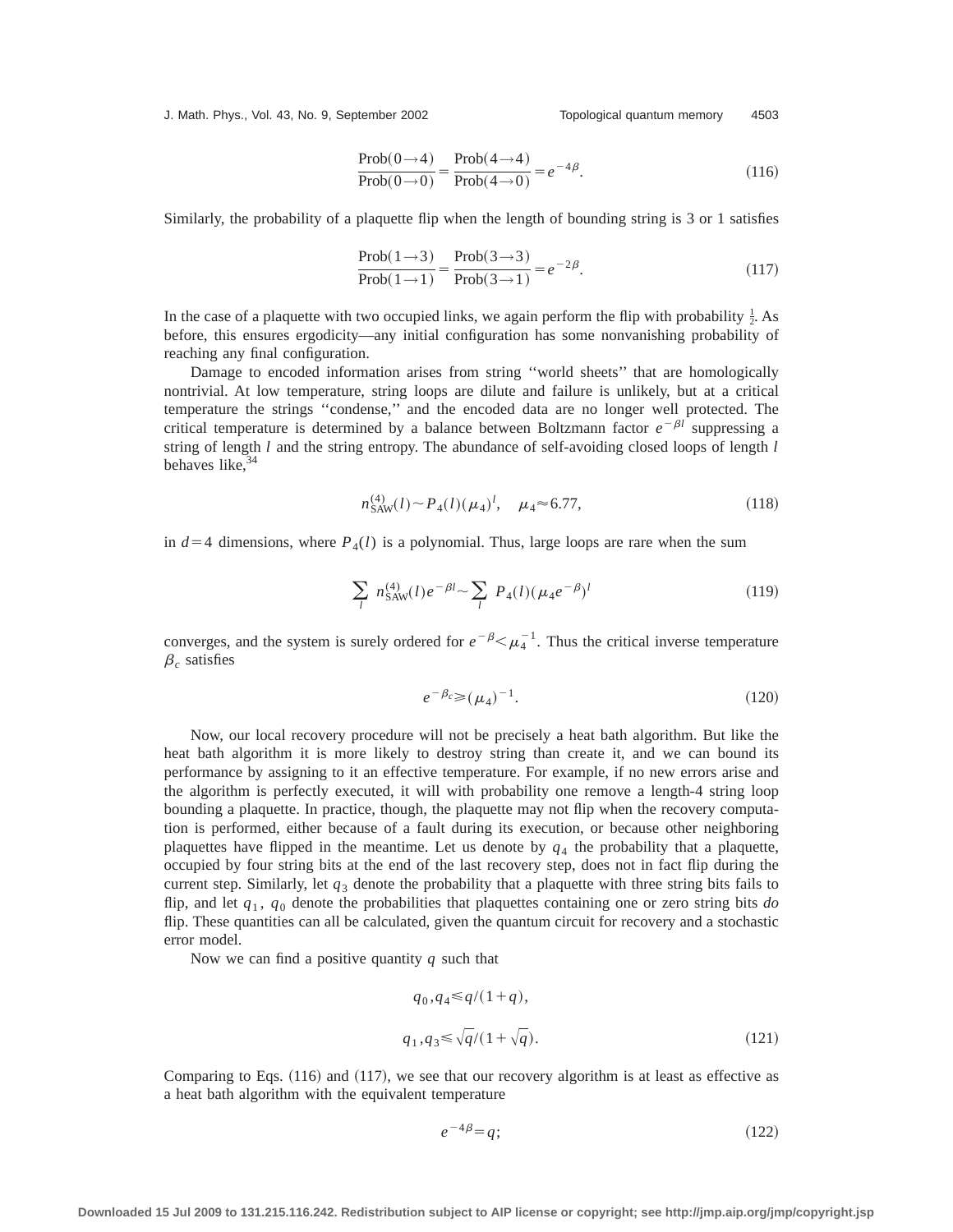in equilibrium strings of length *l* are therefore suppressed by a factor no larger than  $e^{-\beta l} = q^{l/4}$ . From our estimate of the critical temperature Eq.  $(120)$ , we then obtain a lower bound on the critical value of *q*:

$$
q_c \ge (\mu_4)^{-4} \approx 4.8 \times 10^{-4}.
$$
 (123)

This quantum system with local interactions has an accuracy threshold.

A local procedure that controls the errors in a quantum memory is welcome, but it is disheartening that four spatial dimensions are required. Of course, the four-dimensional code block can be projected to  $d < 4$  dimensions, but then interactions among four-dimensional neighbors become interactions between qubits that are distance  $L^{(4-d)/d}$  apart, where *L* is the linear size of the lattice. In a three-dimensional version of the toric code, we can place qubits on plaquettes, and associate check operators with links and cubes. Thus, phase error defects are strings and bit-flip error defects are point particles, or vice versa. Then we can recover locally (without measurement or classical computation) from either the phase errors or the bit-flip errors, but not both.

In fewer than four spatial dimensions, how might we devise an intrinsically stable quantum memory, analogous to a magnetic domain with long-range order that encodes a robust classical bit? Perhaps we can build a two-dimensional material with a topologically degenerate ground state, such that errors create point defects that have infinite-range attractive interactions. That system's quasi-long-range order at nonzero temperature could stabilize an arbitrary coherent superposition of ground states.

## **XI. CONCLUSIONS**

In foreseeable quantum computers, the quantum gates that can be executed with good fidelity are likely to be *local* gates—only interactions between qubits that are close to one another will be accurately controllable. Therefore, it is important to contemplate the capabilities of large-scale quantum computers in which all gates are local in three-dimensional space. It is also reasonable to imagine that future quantum computers will include some kind of integrated classical processors, and that the classical processors will be much more accurate and much faster than the quantum processors.

Such considerations have led us to investigate the efficacy of quantum error correction in a computational model in which all quantum gates are local, and in which classical computations of polynomial size can be done instantaneously and with perfect accuracy. We have also assumed that the measurement of a qubit can be done as quickly as the execution of a quantum gate.

These conditions are ideally suited for the use of topological quantum error-correcting codes, such that all quantum computations needed to extract an error syndrome have excellent locality properties. Indeed, we have shown that if the two-dimensional surface codes introduced in Refs. 4 and 5 are used, then an accuracy threshold for quantum storage can be established, and we have estimated its numerical value. This accuracy threshold can be interpreted as a critical point of a three-dimensional lattice gauge theory with quenched randomness, where the third dimension represents time. There is also an accuracy threshold for universal quantum computation, but we have not calculated it carefully.

Topological codes provide a compelling framework for controlling errors in a quantum system via local quantum processing; for this reason, we expect these codes to figure prominently in the future evolution of quantum technologies. In any case, our analysis amply illustrates that principles from statistical physics and topology can be fruitfully applied to the daunting task of accurately manipulating intricate quantum states.

## **ACKNOWLEDGMENTS**

We happily acknowledge helpful discussions with many colleagues, including Dorit Aharonov, Charlie Bennett, Daniel Gottesman, Randy Kamien, Greg Kuperberg, Paul McFadden, Michael Nielsen, Peter Shor, Andrew Steane, Chenyang Wang, and Nathan Wozny. We are espe